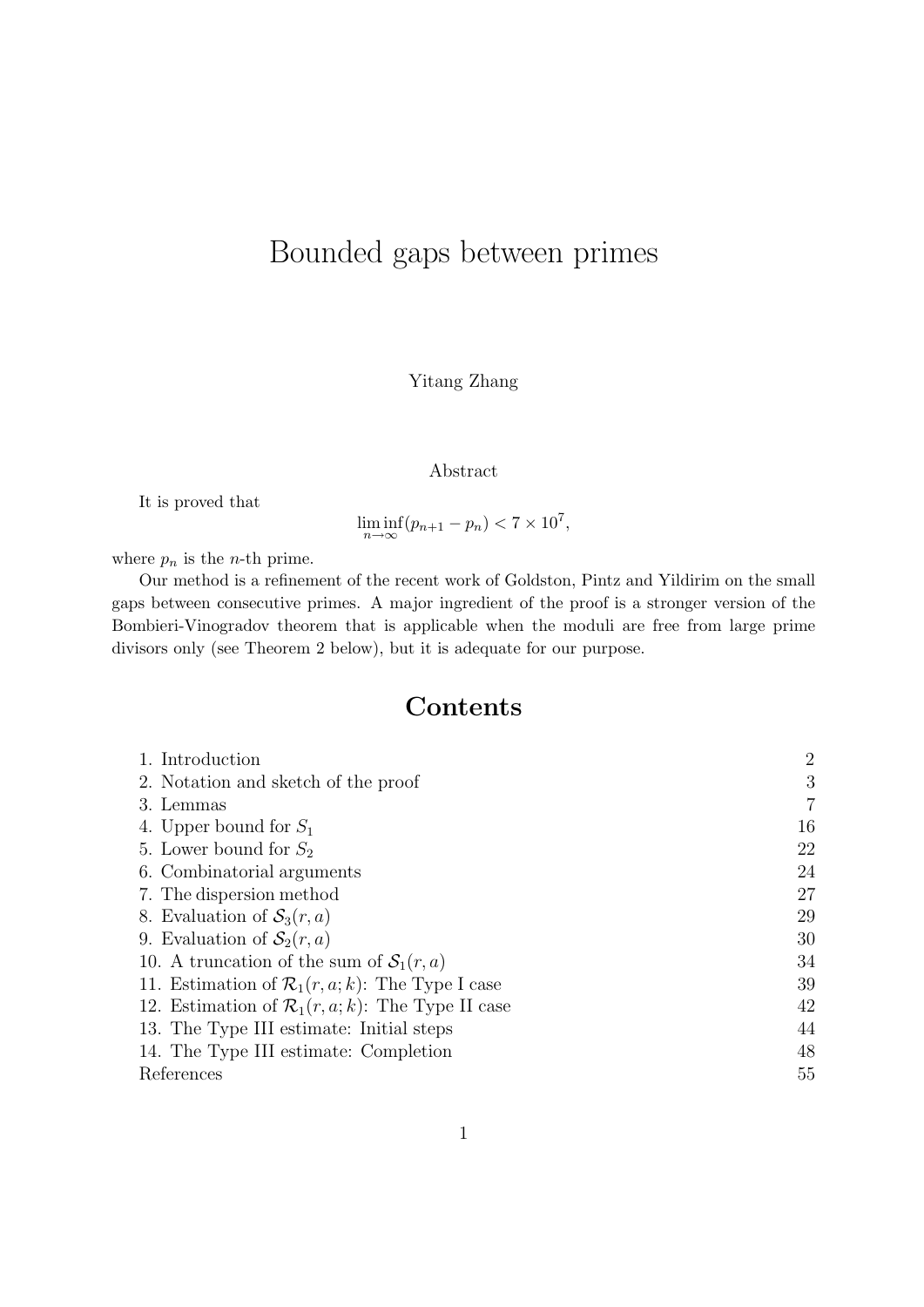#### 1. Introduction

Let  $p_n$  denote the *n*-th prime. It is conjectured that

$$
\liminf_{n \to \infty} (p_{n+1} - p_n) = 2.
$$

While a proof of this conjecture seems to be out of reach by present methods, recently Goldston, Pintz and Yildirim [6] have made significant progress toward the weaker conjecture

$$
\liminf_{n \to \infty} (p_{n+1} - p_n) < \infty. \tag{1.1}
$$

In particular, they prove that if the primes have level of distribution  $\vartheta = 1/2 + \varpi$  for an (arbitrarily small)  $\varpi > 0$ , then (1.1) will be valid (see [6, Theorem 1]). Since the result  $\vartheta = 1/2$  is known (the Bombieri-Vinogradov theorem), the gap between their result and (1.1) would appear to be, as said in [6], within a hair's breadth. Until very recently, the best result on the small gaps between consecutive primes was due to Goldston, Pintz and Yildirim [7] that gives

$$
\liminf_{n \to \infty} \frac{p_{n+1} - p_n}{\sqrt{\log p_n} (\log \log p_n)^2} < \infty. \tag{1.2}
$$

One may ask whether the methods in [6], combined with the ideas in Bombieri, Friedlander and Iwaniec [1]-[3] which are employed to derive some stronger versions of the Bombieri- Vinogradov theorem, would be good enough for proving (1.1) (see Question 1 on [6, p.822]).

In this paper we give an affirmative answer to the above question. We adopt the following notation of [6]. Let

$$
\mathcal{H} = \{h_1, h_2, ..., h_{k_0}\}\tag{1.3}
$$

be a set composed of distinct non-negative integers. We say that  $H$  is admissible if  $\nu_p(\mathcal{H})$  < p for every prime p, where  $\nu_p(\mathcal{H})$  denotes the number of distinct residue classes modulo  $p$  occupied by the  $h_i$ .

**Theorem 1.** Suppose that H is admissible with  $k_0 \geq 3.5 \times 10^6$ . Then there are infinitely many positive integers n such that the  $k_0$ -tuple

$$
\{n+h_1, n+h_2, ..., n+h_{k_0}\}\tag{1.4}
$$

contains at least two primes. Consequently, we have

$$
\liminf_{n \to \infty} (p_{n+1} - p_n) < 7 \times 10^7. \tag{1.5}
$$

The bound (1.5) results from the fact that the set  $\mathcal H$  is admissible if it is composed of  $k_0$  distinct primes, each of which is greater than  $k_0$ , and the inequality

$$
\pi(7 \times 10^7) - \pi(3.5 \times 10^6) > 3.5 \times 10^6.
$$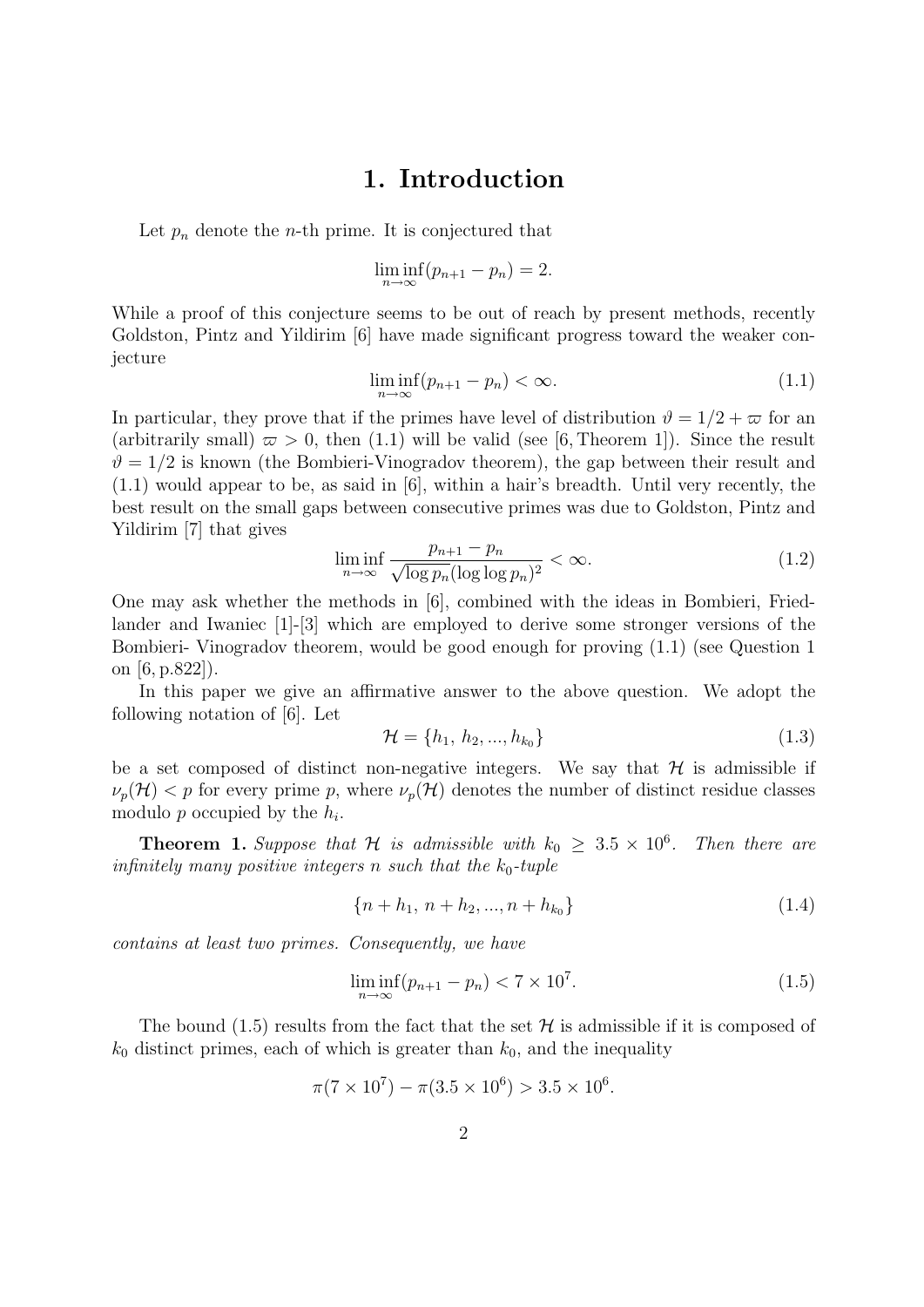This result is, of course, not optimal. The condition  $k_0 \geq 3.5 \times 10^6$  is also crude and there are certain ways to relax it. To replace the right side of (1.5) by a value as small as possible is an open problem that will not be discussed in this paper.

#### 2. Notation and sketch of the proof

Notation

p −a prime number.  $a, b, c, h, k, l, m -$ integers. d, n, q, r  $-positive$  integers.  $\Lambda(q)$  –the von Mangoldt function.  $\tau_i(q)$  –the divisor function,  $\tau_2(q) = \tau(q)$ .  $\varphi(q)$  –the Euler function.  $\mu(q)$  –the Möbius function.  $x$  −a large number.  $\mathcal{L} = \log x$ .  $y, z$  –real variables.  $e(y) = \exp\{2\pi iy\}.$  $e_q(y) = e(y/q).$  $||y||$  –the distance from y to the nearest integer.  $m \equiv a(q)$  –means  $m \equiv a \pmod{q}$ .  $\bar{c}/d$  –means  $a/d \text{(mod 1)}$  where  $ac \equiv 1 \text{(mod } d)$ .  $q \sim Q$  –means  $Q \leq q < 2Q$ .

 $\varepsilon$  −any sufficiently small, positive constant, not necessarily the same in each occurrence.

 $B$  –some positive constant, not necessarily the same in each occurrence.

A −any sufficiently large, positive constant, not necessarily the same in each occurrence.

 $\eta = 1 + \mathcal{L}^{-2A}.$  $\mathcal{H}_N$  –the characteristic function of  $[N, \eta N) \cap \mathbf{Z}$ . X ∗  $l(\text{mod } q)$  – a summation over reduced residue classes  $l(\text{mod } q)$ .  $C_q(a)$  – the Ramanujan sum  $\sum_{l \pmod{q}}^* e_q(la)$ .

We adopt the following conventions throughout our presentation. The set  $\mathcal H$  given by (1.3) is assumed to be admissible and fixed. We write  $\nu_p$  for  $\nu_p(\mathcal{H})$ ; similar abbreviations will be used in the sequel. Every quantity depending on  $H$  alone is regarded as a constant. For example, the absolutely convergent product

$$
\mathfrak{S} = \prod_{p} \left( 1 - \frac{\nu_p}{p} \right) \left( 1 - \frac{1}{p} \right)^{-k_0}
$$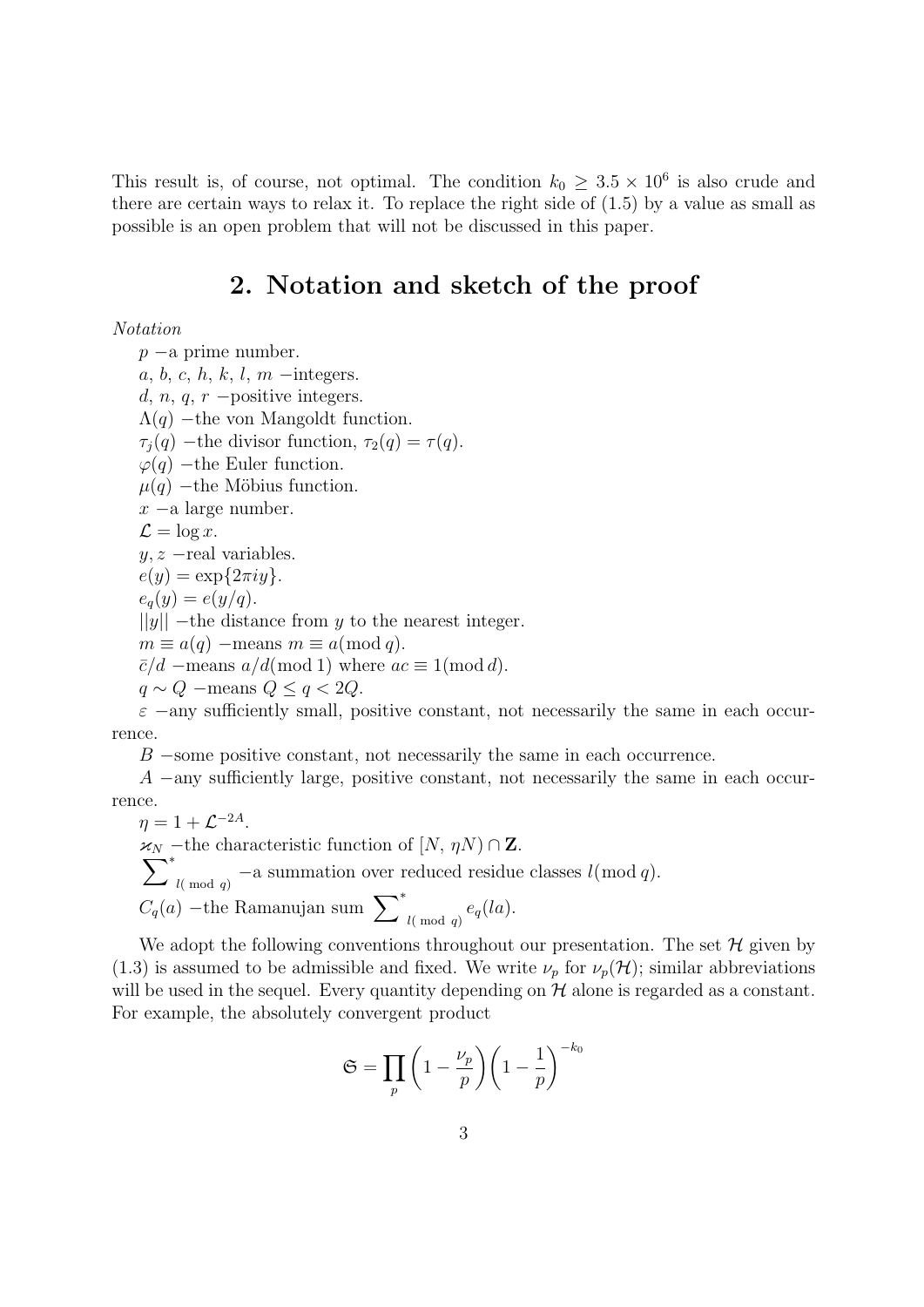is a constant. A statement is valid for any sufficiently small  $\varepsilon$  and for any sufficiently large A whenever they are involved. The meanings of "sufficiently small" and "sufficiently large" may vary from one line to the next. Constants implied in  $O$  or  $\ll$ , unless specified, will depend on  $\mathcal{H}$ ,  $\varepsilon$  and A at most.

We first recall the underlying idea in the proof of  $[6,$  Theorem 1 which consists in evaluating and comparing the sums

$$
S_1 = \sum_{n \sim x} \lambda(n)^2 \tag{2.1}
$$

and

$$
S_2 = \sum_{n \sim x} \left( \sum_{i=1}^{k_0} \theta(n + h_i) \right) \lambda(n)^2,
$$
 (2.2)

where  $\lambda(n)$  is a real function depending on H and x, and

$$
\theta(n) = \begin{cases} \log n & \text{if } n \text{ is prime,} \\ 0 & \text{otherwise.} \end{cases}
$$

The key point is to prove, with an appropriate choice of  $\lambda$ , that

$$
S_2 - (\log 3x)S_1 > 0. \tag{2.3}
$$

This implies, for sufficiently large x, that there is a  $n \sim x$  such that the tuple (1.4) contains at least two primes.

In [6] the function  $\lambda(n)$  mainly takes the form

$$
\lambda(n) = \frac{1}{(k_0 + l_0)!} \sum_{\substack{d \mid P(n) \\ d \le D}} \mu(d) \left( \log \frac{D}{d} \right)^{k_0 + l_0}, \qquad l_0 > 0,
$$
\n(2.4)

where  $D$  is a power of  $x$  and

$$
P(n) = \prod_{j=1}^{k_0} (n + h_j).
$$

Let

$$
\Delta(\gamma; d, c) = \sum_{\substack{n \sim x \\ n \equiv c(d)}} \gamma(n) - \frac{1}{\varphi(d)} \sum_{\substack{n \sim x \\ (n,d) = 1}} \gamma(n) \quad \text{for} \quad (d, c) = 1,
$$

and

$$
C_i(d) = \{c : 1 \le c \le d, (c, d) = 1, P(c - h_i) \equiv 0 \pmod{d}\} \text{ for } 1 \le i \le k_0.
$$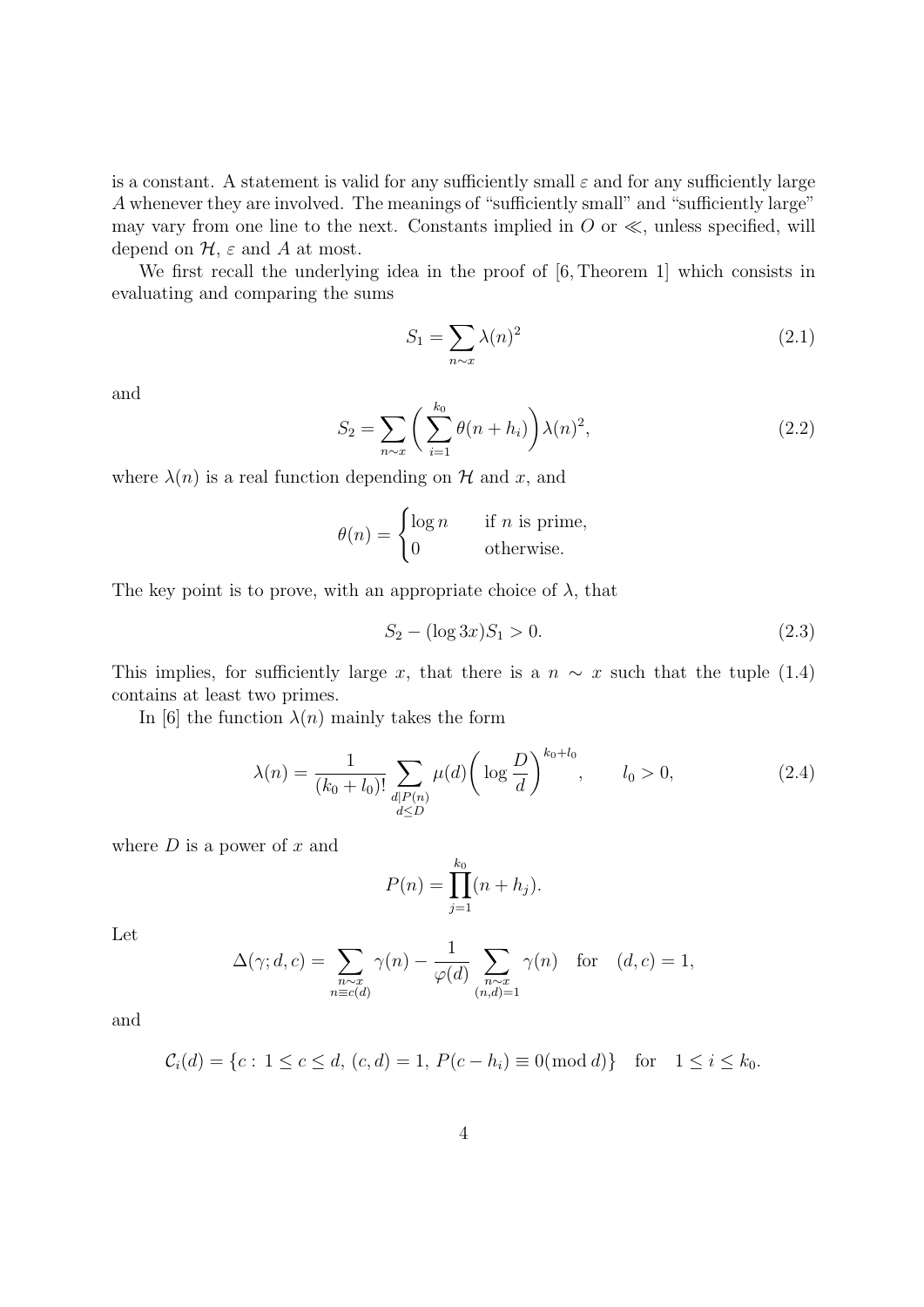The evaluations of  $S_1$  and  $S_2$  lead to a relation of the form

$$
S_2 - (\log 3x)S_1 = (k_0 T_2^* - \mathcal{L}T_1^*)x + O(x\mathcal{L}^{k_0+2l_0}) + O(\mathcal{E})
$$

for  $D < x^{1/2-\epsilon}$ , where  $\mathcal{T}_1^*$  and  $\mathcal{T}_2^*$  are certain arithmetic sums (see Lemma 1 below), and

$$
\mathcal{E} = \sum_{1 \leq i \leq k_0} \sum_{d < D^2} |\mu(d)| \tau_3(d) \tau_{k_0 - 1}(d) \sum_{c \in \mathcal{C}_i(d)} |\Delta(\theta; d, c)|.
$$

Let  $\varpi > 0$  be a small constant. If

$$
D = x^{1/4 + \varpi} \tag{2.5}
$$

and  $k_0$  is sufficiently large in terms of  $\varpi$ , then, with an appropriate choice of  $l_0$ , one can prove that

$$
k_0 T_2^* - \mathcal{L} T_1^* \gg \mathcal{L}^{k_0 + 2l_0 + 1}.
$$
 (2.6)

In this situation the error  $\mathcal E$  can be efficiently bounded if the primes have level of distribution  $\vartheta > 1/2 + 2\varpi$ , but one is unable to prove it by present methods. On the other hand, for  $D = x^{1/4-\epsilon}$ , the Bombieri-Vinogradov theorem is good enough for bounding  $\mathcal{E}$ , but the relation (2.6) can not be valid, even if a more general form of  $\lambda(n)$  is considered (see Soundararajan [12]).

Our first observation is that, in the sums  $\mathcal{T}_1^*$  and  $\mathcal{T}_2^*$ , the contributions from the terms with d having a large prime divisor are relatively small. Thus, if we impose the constraint  $d\mathcal{P}$  in (2.4), where  $\mathcal P$  is the product of the primes less than a small power of x, the resulting main term is still  $\gg \mathcal{L}^{k_0+2l_0+1}$  with D given by (2.5).

Our second observation, which is the most novel part of the proof, is that with D given by  $(2.5)$  and with the constraint  $d\mathcal{P}$  imposed in  $(2.4)$ , the resulting error

$$
\sum_{1 \le i \le k_0} \sum_{\substack{d < D^2 \\ d| \mathcal{P}} } \tau_3(d) \tau_{k_0 - 1}(d) \sum_{c \in \mathcal{C}_i(d)} |\Delta(\theta; d, c)| \tag{2.7}
$$

can be efficiently bounded. This is originally due to the simple fact that if  $d\mathcal{P}$  and d is not too small, say  $d > x^{1/2-\epsilon}$ , then d can be factored as

$$
d = rq \tag{2.8}
$$

with the range for  $r$  flexibly chosen (see Lemma 4 below). Thus, roughly speaking, the characteristic function of the set  $\{d: x^{1/2-\epsilon} < d < D^2, d|\mathcal{P}\}\$  may be treated as a well factorable function (see Iwaniec [10]). The factorization (2.8) is crucial for bounding the error terms.

It suffices to prove Theorem 1 with

$$
k_0 = 3.5 \times 10^6
$$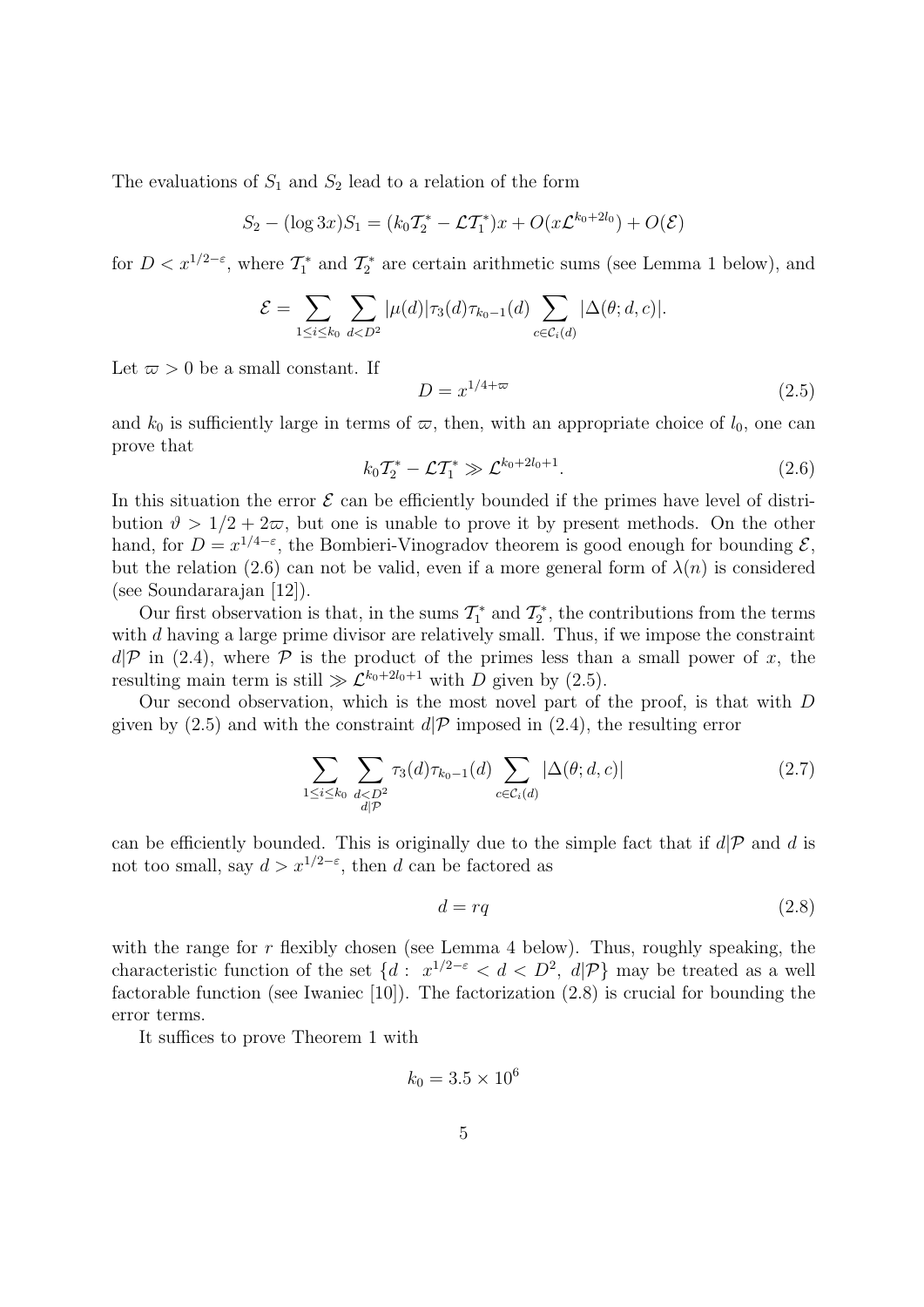which is henceforth assumed. Let  $D$  be as in  $(2.5)$  with

$$
\varpi = \frac{1}{1168}.
$$

Let  $g(y)$  be given by

$$
g(y) = \frac{1}{(k_0 + l_0)!} \left( \log \frac{D}{y} \right)^{k_0 + l_0} \quad \text{if} \quad y < D,
$$

and

$$
g(y) = 0 \quad \text{if} \quad y \ge D,
$$

where

$$
l_0=180.
$$

Write

$$
D_1 = x^{\varpi}, \qquad \mathcal{P} = \prod_{p < D_1} p,\tag{2.9}
$$

$$
D_0 = \exp{\{\mathcal{L}^{1/k_0}\}}, \qquad \mathcal{P}_0 = \prod_{p \le D_0} p. \tag{2.10}
$$

In the case  $d\mathcal{P}$  and d is not too small, the factor q in (2.8) may be chosen such that  $(q, \mathcal{P}_0) = 1$ . This will considerably simplify the argument.

We choose

$$
\lambda(n) = \sum_{d \mid (P(n), \mathcal{P})} \mu(d)g(d). \tag{2.11}
$$

In the proof of Theorem 1, the main terms are not difficult to handle, since we deal with a fixed  $H$ . This is quite different from [6] and [7], in which various sets  $H$  are involved in the argument to derive results like (1.2).

By Cauchy's inequality, the error (2.7) is efficiently bounded via the following

**Theorem 2.** For  $1 \leq i \leq k_0$  we have

$$
\sum_{\substack{d < D^2 \\ d \mid \mathcal{P}}} \sum_{c \in \mathcal{C}_i(d)} |\Delta(\theta; d, c)| \ll x \mathcal{L}^{-A}.
$$
\n(2.12)

The proof of Theorem 2 is described as follows. First, applying combinatorial arguments (see Lemma 6 below), we reduce the proof to estimating the sum of  $|\Delta(\gamma; d, c)|$ with certain Dirichlet convolutions  $\gamma$ . There are three types of the convolutions involved in the argument. Write

$$
x_1 = x^{3/8 + 8\varpi}, \qquad x_2 = x^{1/2 - 4\varpi}.\tag{2.13}
$$

In the first two types the function  $\gamma$  is of the form  $\gamma = \alpha * \beta$  such that the following hold.

 $(A_1)$   $\alpha = (\alpha(m))$  is supported on  $[M, \eta^{j_1}M), j_1 \leq 19, \alpha(m) \ll \tau_{j_1}(m)\mathcal{L}.$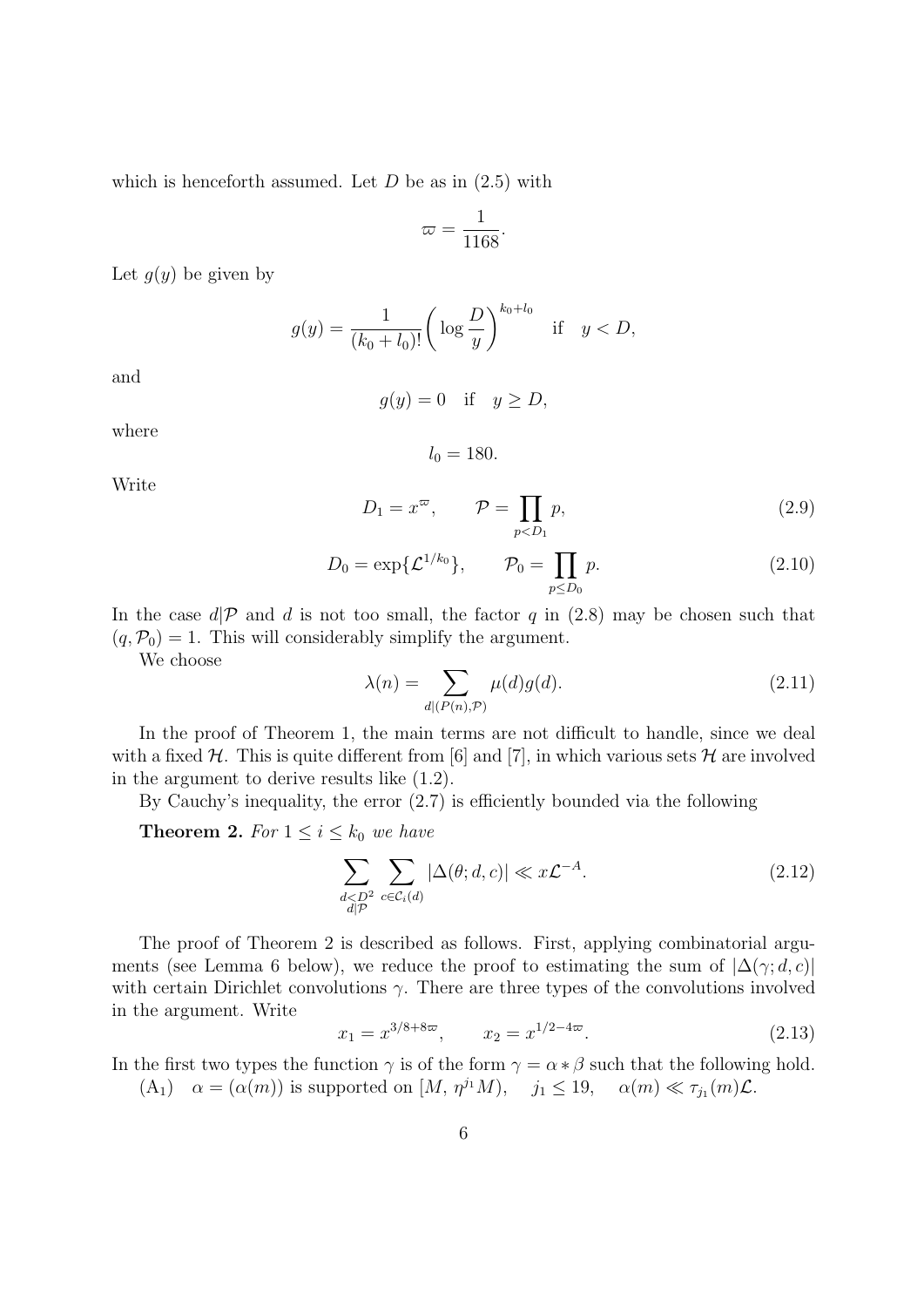$(A_2)$   $\beta = (\beta(n))$  is supported on  $[N, \eta^{j_2}N), j_2 \leq 19, \beta(n) \ll \tau_{j_2}(n)\mathcal{L},$  $x_1 < N < 2x^{1/2}$ . For any q, r and a satisfying  $(a, r) = 1$ , the following "Siegel-Walfisz" assumption is satisfied.

$$
\sum_{\substack{n \equiv a(r) \\ (n,q)=1}} \beta(n) - \frac{1}{\varphi(r)} \sum_{(n,qr)=1} \beta(n) \ll \tau_{20}(q) N \mathcal{L}^{-200A}.
$$

(A<sub>3</sub>)  $j_1 + j_2 \le 20$ ,  $[MN, \eta^{20}MN) \subset [x, 2x)$ .

We say that  $\gamma$  is of Type I if  $x_1 < N \le x_2$ ; we say that  $\gamma$  is of Type II if  $x_2 < N < 2x^{1/2}$ .

In the Type I and II estimates we combine the dispersion method in [1] with the factorization  $(2.8)$  (here r is close to N in the logarithmic scale). Due to the fact that the modulo d is at most slightly greater than  $x^{1/2}$  in the logarithmic scale, after reducing the problem to estimating certain incomplete Kloosterman sums, we need only to save a small power of x from the trivial estimates; a variant of Weil's bound for Kloosterman sums (see Lemma 11 below) will fulfill it. Here the condition  $N > x_1$ , which may be slightly relaxed, is essential.

We say that  $\gamma$  is of Type III if it is of the form  $\gamma = \alpha * \varkappa_{N_1} * \varkappa_{N_2} * \varkappa_{N_3}$  such that  $\alpha$ satisfies  $(A_1)$  with  $j_1 \leq 17$ , and such that the following hold.

 $(A_4)$   $N_3 \leq N_2 \leq N_1$ ,  $MN_1 \leq x_1$ .

 $(A_5)$   $[MN_1N_2N_3, \eta^{20}MN_1N_2N_3) \subset [x, 2x)$ .

The Type III estimate essentially relies on the Birch-Bombieri result in the appendix to [5] (see Lemma 12 below), which is employed by Friedlander and Iwaniec [5] and by Heath-Brown [9] to study the distribution of  $\tau_3(n)$  in arithmetic progressions. This result in turn relies on Deligne's proof of the Riemann Hypothesis for varieties over finite fields (the Weil Conjecture) [4]. We estimate each  $\Delta(\gamma; d, c)$  directly. However, if one applies the method in [5] alone, efficient estimates will be valid only for  $MN_1 \ll x^{3/8-5\varpi/2-\varepsilon}$ . Our argument is carried out by combining the method in [5] with the factorization (2.8) ( here r is relatively small); the latter will allow us to save a factor  $r^{1/2}$ .

In our presentation, all the  $\alpha(m)$  and  $\beta(n)$  are real numbers.

#### 3. Lemmas

In this section we introduce a number of prerequisite results, some of which are quoted from the literature directly. Results given here may not be in the strongest forms, but they are adequate for the proofs of Theorem 1 and Theorem 2.

**Lemma 1.** Let  $\rho_1(d)$  and  $\rho_2(d)$  be the multiplicative functions supported on square-free integers such that

$$
\varrho_1(p) = \nu_p, \qquad \varrho_2(p) = \nu_p - 1.
$$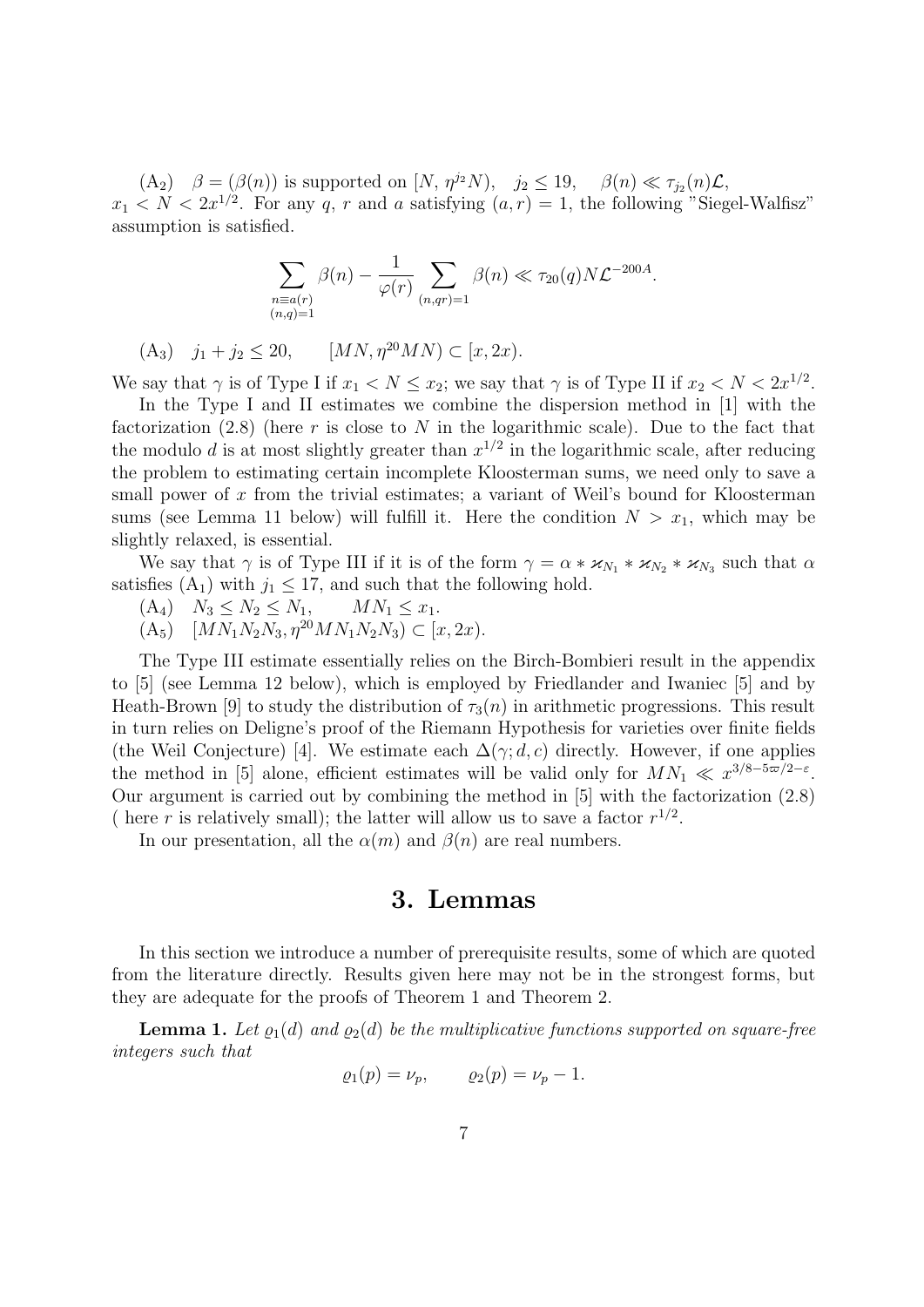Let

$$
\mathcal{T}_1^* = \sum_{d_0} \sum_{d_1} \sum_{d_2} \frac{\mu(d_1 d_2) \varrho_1(d_0 d_1 d_2)}{d_0 d_1 d_2} g(d_0 d_1) g(d_0 d_2)
$$

and

$$
\mathcal{T}_2^* = \sum_{d_0} \sum_{d_1} \sum_{d_2} \frac{\mu(d_1 d_2) \varrho_2(d_0 d_1 d_2)}{\varphi(d_0 d_1 d_2)} g(d_0 d_1) g(d_0 d_2).
$$

We have

$$
\mathcal{T}_1^* = \frac{1}{(k_0 + 2l_0)!} \binom{2l_0}{l_0} \mathfrak{S}(\log D)^{k_0 + 2l_0} + o(\mathcal{L}^{k_0 + 2l_0}) \tag{3.1}
$$

and

$$
\mathcal{T}_2^* = \frac{1}{(k_0 + 2l_0 + 1)!} \binom{2l_0 + 2}{l_0 + 1} \mathfrak{S}(\log D)^{k_0 + 2l_0 + 1} + o(\mathcal{L}^{k_0 + 2l_0 + 1}).\tag{3.2}
$$

*Proof.* The sum  $\mathcal{T}_1^*$  is the same as the sum  $\mathcal{T}_R(l_1, l_2; \mathcal{H}_1, \mathcal{H}_2)$  in [6, (7.6)] with

$$
\mathcal{H}_1 = \mathcal{H}_2 = \mathcal{H} \quad (k_1 = k_2 = k_0), \quad l_1 = l_2 = l_0, \quad R = D,
$$

so (3.1) follows from [6, Lemma 3]; the sum  $\mathcal{T}_2^*$  is the same as the sum  $\tilde{\mathcal{T}}_R(l_1,l_2;\mathcal{H}_1,\mathcal{H}_2,h_0)$ in [6, (9.12)] with

$$
\mathcal{H}_1=\mathcal{H}_2=\mathcal{H}, \quad l_1=l_2=l_0, \quad h_0\in\mathcal{H}, \quad R=D,
$$

so  $(3.2)$  also follows from [6, Lemma 3].  $\Box$ 

Remark. A generalization of this lemma can be found in [12].

Lemma 2. Let

$$
\mathcal{A}_1(d) = \sum_{(r,d)=1} \frac{\mu(r)\varrho_1(r)}{r} g(dr)
$$

and

$$
\mathcal{A}_2(d) = \sum_{(r,d)=1} \frac{\mu(r)\varrho_2(r)}{\varphi(r)} g(dr).
$$

Suppose that  $d < D$  and  $|\mu(d)| = 1$ . Then we have

$$
\mathcal{A}_1(d) = \frac{\vartheta_1(d)}{l_0!} \mathfrak{S}\left(\log \frac{D}{d}\right)^{l_0} + O(\mathcal{L}^{l_0 - 1 + \varepsilon})
$$
\n(3.3)

and

$$
\mathcal{A}_2(d) = \frac{\vartheta_2(d)}{(l_0+1)!} \mathfrak{S}\left(\log \frac{D}{d}\right)^{l_0+1} + O(\mathcal{L}^{l_0+\varepsilon}),\tag{3.4}
$$

where  $\vartheta_1(d)$  and  $\vartheta_2(d)$  are the multiplicative functions supported on square-free integers such that

$$
\vartheta_1(p) = \left(1 - \frac{\nu_p}{p}\right)^{-1}, \qquad \vartheta_2(p) = \left(1 - \frac{\nu_p - 1}{p - 1}\right)^{-1}.
$$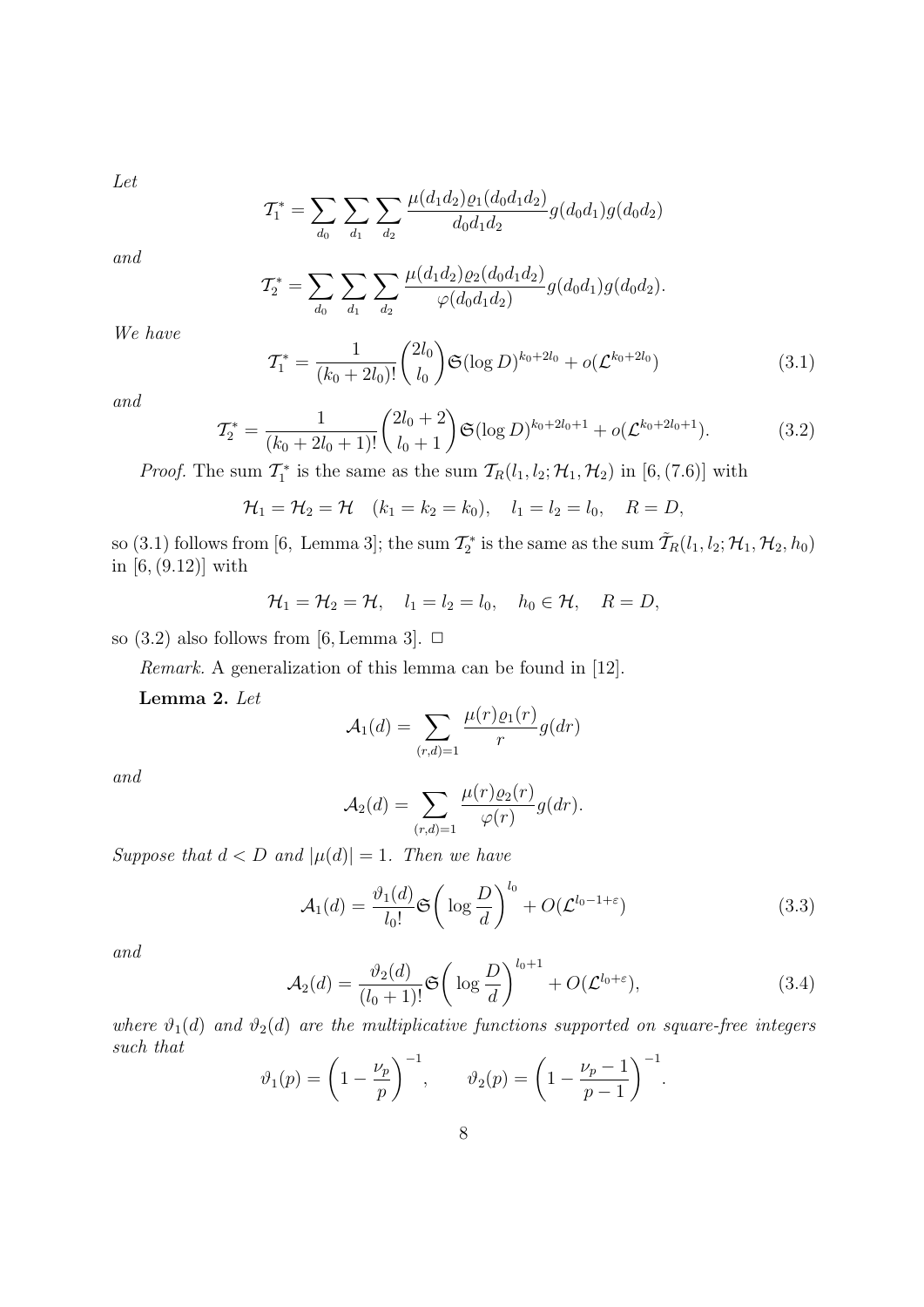*Proof.* Recall that  $D_0$  is given by (2.10). Since  $\rho_1(r) \leq \tau_{k_0}(r)$ , we have trivially

$$
\mathcal{A}_1(d) \ll 1 + \big(\log(D/d)\big)^{2k_0 + l_0},
$$

so we may assume  $D/d > \exp\{(\log D_0)^2\}$  without loss of generality. Write  $s = \sigma + it$ . For  $\sigma > 0$  we have

$$
\sum_{(r,d)=1} \frac{\mu(r)\varrho_1(r)}{r^{1+s}} = \vartheta_1(d,s)G_1(s)\zeta(1+s)^{-k_0}
$$

where

$$
\vartheta_1(d,s) = \prod_{p|d} \left(1 - \frac{\nu_p}{p^{1+s}}\right)^{-1}, \qquad G_1(s) = \prod_p \left(1 - \frac{\nu_p}{p^{1+s}}\right) \left(1 - \frac{1}{p^{1+s}}\right)^{-k_0}.
$$

It follows that

$$
\mathcal{A}_1(d) = \frac{1}{2\pi i} \int_{(1/\mathcal{L})} \frac{\vartheta_1(d,s) G_1(s)}{\zeta(1+s)^{k_0}} \frac{(D/d)^s ds}{s^{k_0+l_0+1}}.
$$

Note that  $G_1(s)$  is analytic and bounded for  $\sigma \geq -1/3$ . We split the line of integration into two parts according to  $|t| \leq D_0$  and  $|t| > D_0$ . By a well-known result on the zero-free region for  $\zeta(s)$ , we can move the line segment  $\{\sigma = 1/\mathcal{L}, |t| \leq D_0\}$  to

$$
\left\{\sigma = -\kappa (\log D_0)^{-1}, \, |t| \le D_0\right\},\
$$

where  $\kappa > 0$  is a certain constant, and apply some standard estimates to deduce that

$$
\mathcal{A}_1(d) = \frac{1}{2\pi i} \int_{|s|=1/\mathcal{L}} \frac{\vartheta_1(d,s)G_1(s)}{\zeta(1+s)^{k_0}} \frac{(D/d)^s ds}{s^{k_0+l_0+1}} + O(\mathcal{L}^{-A}).
$$

Note that  $\vartheta_1(d, 0) = \vartheta_1(d)$  and

$$
\vartheta_1(d,s) - \vartheta_1(d) = \vartheta_1(d,s)\vartheta_1(d) \sum_{l|d} \frac{\mu(l)\varrho_1(l)}{l} (1 - l^{-s}).
$$

If  $|s| \leq 1/\mathcal{L}$ , then  $\vartheta_1(d, s) \ll (\log \mathcal{L})^B$ , so that, by trivial estimation,

$$
\vartheta_1(d,s)-\vartheta_1(d)\ll \mathcal{L}^{\varepsilon-1}.
$$

On the other hand, by Cauchy's integral formula, for  $|s| \leq 1/\mathcal{L}$  we have

$$
G_1(s) - \mathfrak{S} \ll 1/\mathcal{L}.
$$

It follows that

$$
\frac{1}{2\pi i} \int_{|s|=1/\mathcal{L}} \frac{\vartheta_1(d,s) G_1(s)}{\zeta(1+s)^{k_0}} \frac{(D/d)^s \, ds}{s^{k_0+l_0+1}} - \frac{1}{2\pi i} \vartheta_1(d) \mathfrak{S} \int_{|s|=1/\mathcal{L}} \frac{(D/d)^s \, ds}{s^{l_0+1}} \ll \mathcal{L}^{l_0-1+\varepsilon}.
$$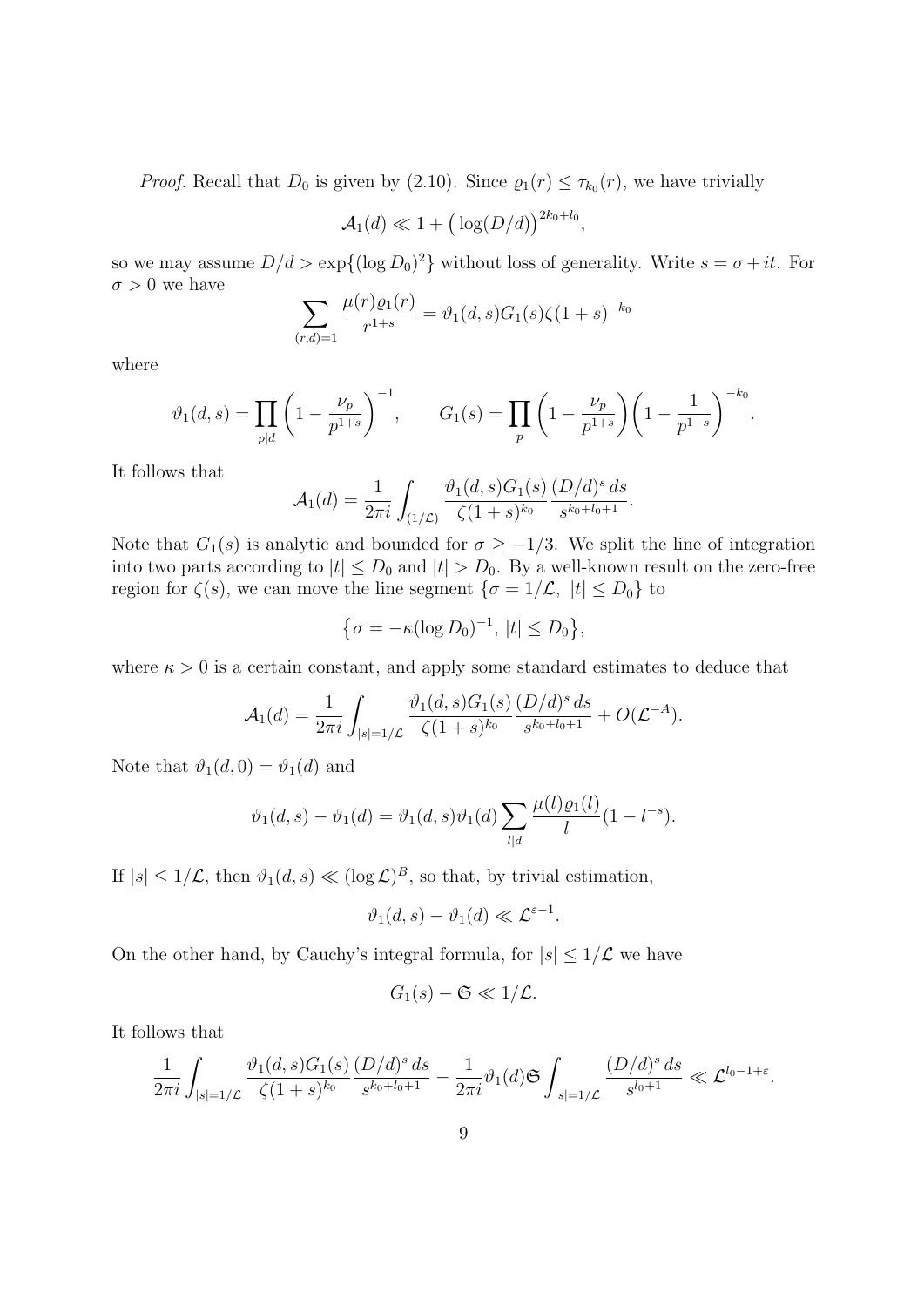This leads to (3.3).

The proof of (3.4) is analogous. We have only to note that

$$
\mathcal{A}_2(d) = \frac{1}{2\pi i} \int_{(1/\mathcal{L})} \frac{\vartheta_2(d,s) G_2(s)}{\zeta(1+s)^{k_0-1}} \frac{(D/d)^s ds}{s^{k_0+l_0+1}}
$$

with

$$
\vartheta_2(d,s) = \prod_{p|d} \left( 1 - \frac{\nu_p - 1}{(p-1)p^s} \right)^{-1}, \quad G_2(s) = \prod_p \left( 1 - \frac{\nu_p - 1}{(p-1)p^s} \right) \left( 1 - \frac{1}{p^{1+s}} \right)^{1-k_0},
$$

and  $G_2(0) = \mathfrak{S}$ .  $\Box$ 

Lemma 3. We have

$$
\sum_{d < x^{1/4}} \frac{\varrho_1(d)\vartheta_1(d)}{d} = \frac{(1+4\varpi)^{-k_0}}{k_0!} \mathfrak{S}^{-1}(\log D)^{k_0} + O(\mathcal{L}^{k_0-1})\tag{3.5}
$$

and

$$
\sum_{d < x^{1/4}} \frac{\varrho_2(d)\vartheta_2(d)}{\varphi(d)} = \frac{(1+4\varpi)^{1-k_0}}{(k_0-1)!} \mathfrak{S}^{-1}(\log D)^{k_0-1} + O(\mathcal{L}^{k_0-2}),\tag{3.6}
$$

*Proof.* Noting that  $\vartheta_1(p)/p = 1/(p - \nu_p)$ , for  $\sigma > 0$  we have

$$
\sum_{d=1}^{\infty} \frac{\varrho_1(d)\vartheta_1(d)}{d^{1+s}} = B_1(s)\zeta(1+s)^{k_0},
$$

where

$$
B_1(s) = \prod_p \left( 1 + \frac{\nu_p}{(p - \nu_p)p^s} \right) \left( 1 - \frac{1}{p^{1+s}} \right)^{k_0}.
$$

Hence, by Perron's formula,

$$
\sum_{d < x^{1/4}} \frac{\varrho_1(d)\vartheta_1(d)}{d} = \frac{1}{2\pi i} \int_{1/\mathcal{L} - iD_0}^{1/\mathcal{L} + iD_0} \frac{B_1(s)\zeta(1+s)^{k_0}x^{s/4}}{s} \, ds + O(D_0^{-1}\mathcal{L}^B).
$$

Note that  $B_1(s)$  is analytic and bounded for  $\sigma \ge -1/3$ . Moving the path of integration to  $[-1/3 - iD_0, -1/3 + iD_0]$ , we see that the right side above is equal to

$$
\frac{1}{2\pi i} \int_{|s|=1/\mathcal{L}} \frac{B_1(s)\zeta(1+s)^{k_0} x^{s/4}}{s} ds + O(D_0^{-1} \mathcal{L}^B).
$$

Since, by Cauchy's integral formula,  $B_1(s) - B_1(0) \ll 1/\mathcal{L}$  for  $|s| = 1/\mathcal{L}$ , and

$$
B_1(0) = \prod_p \left(\frac{p}{p - \nu_p}\right) \left(1 - \frac{1}{p}\right)^{k_0} = \mathfrak{S}^{-1},
$$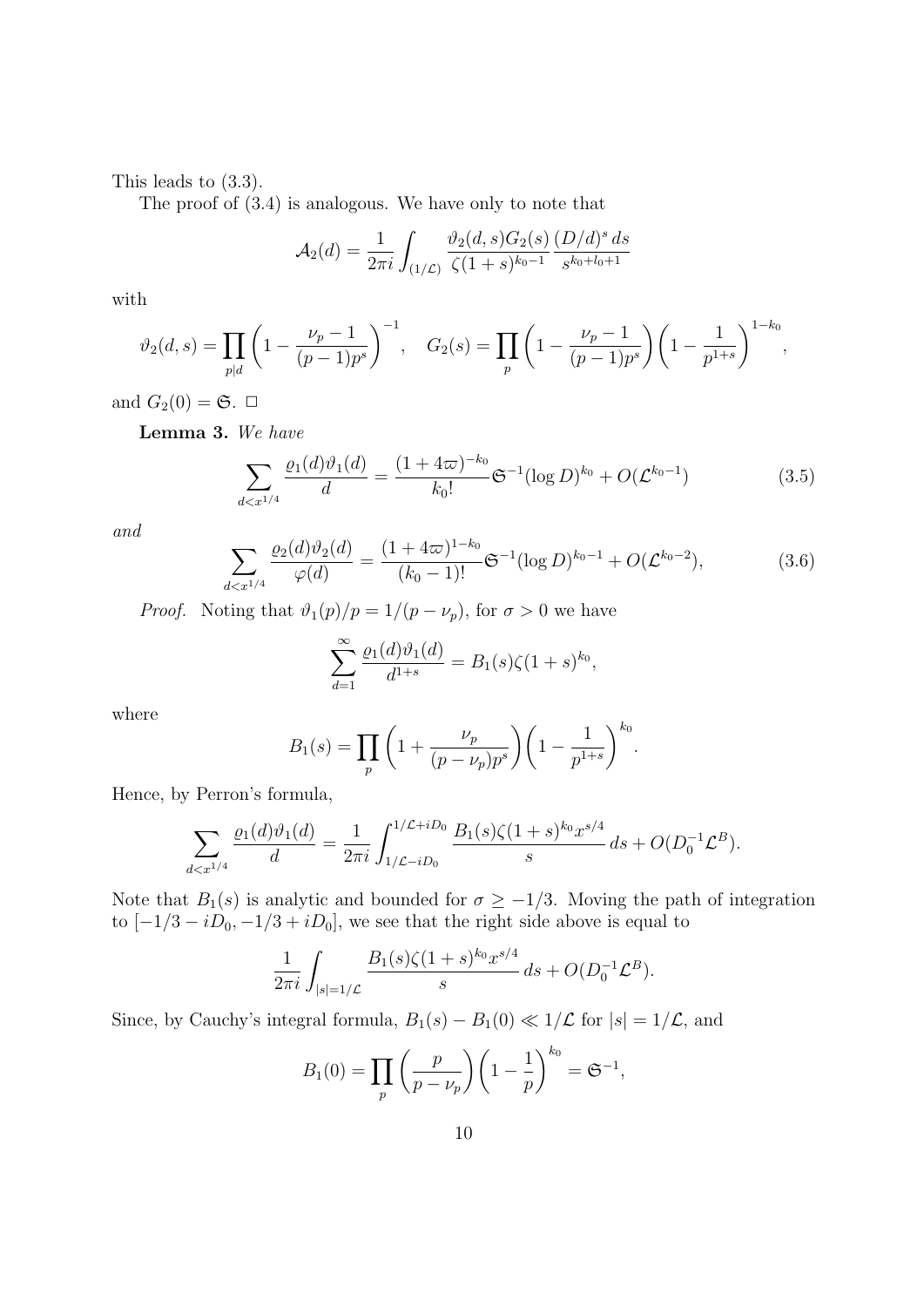it follows that

$$
\sum_{d < x^{1/4}} \frac{\varrho_1(d)\vartheta_1(d)}{d} = \frac{1}{k_0!} \mathfrak{S}^{-1} \bigg(\frac{\mathcal{L}}{4}\bigg)^{k_0} + O(\mathcal{L}^{k_0 - 1}).
$$

This leads to (3.5) since  $\mathcal{L}/4 = (1 + 4\varpi)^{-1} \log D$  by (2.5).

The proof of (3.6) is analogous. We have only to note that, for  $\sigma > 0$ ,

$$
\sum_{d=1}^{\infty} \frac{\varrho_2(d)\vartheta_2(d)}{\varphi(d)p^s}=B_2(s)\zeta(1+s)^{k_0-1}
$$

with

$$
B_2(s) = \prod_p \left( 1 + \frac{\nu_p - 1}{(p - \nu_p)p^s} \right) \left( 1 - \frac{1}{p^{1+s}} \right)^{k_0 - 1},
$$

and  $B_2(0) = \mathfrak{S}^{-1}$ .  $\Box$ 

Recall that  $D_1$  and  $\mathcal P$  are given by (2.9), and  $\mathcal P_0$  is given by (2.10).

**Lemma 4.** Suppose that  $d > D_1^2$ ,  $d\mathcal{P}$  and  $(d, \mathcal{P}_0) < D_1$ . For any  $R^*$  satisfying

$$
D_1^2 < R^* < d,\tag{3.7}
$$

there is a factorization  $d = rq$  such that  $D_1^{-1}R^* < r < R^*$  and  $(q, \mathcal{P}_0) = 1$ .

*Proof.* Since d is square-free and  $d/(d, \mathcal{P}_0) > D_1$ , we may write  $d/(d, \mathcal{P}_0)$  as

$$
\frac{d}{(d, \mathcal{P}_0)} = \prod_{j=1}^n p_j \quad \text{with} \quad D_0 < p_1 < p_2 < \dots < p_n < D_1, \quad n \ge 2.
$$

By  $(3.7)$ , there is a  $n' < n$  such that

$$
(d, \mathcal{P}_0) \prod_{j=1}^{n'} p_j < R^*
$$
 and  $(d, \mathcal{P}_0) \prod_{j=1}^{n'+1} p_j \ge R^*$ .

The assertion follows by choosing

$$
r = (d, \mathcal{P}_0) \prod_{j=1}^{n'} p_j
$$
,  $q = \prod_{j=n'+1}^{n} p_j$ ,

and noting that  $r \geq (1/p_{n'+1})R^*$ .  $\Box$ 

**Lemma 5.** Suppose that  $1 \leq i \leq k_0$  and  $|\mu(qr)| = 1$ . There is a bijection

$$
C_i(qr) \to C_i(r) \times C_i(q), \qquad c \mapsto (a, b)
$$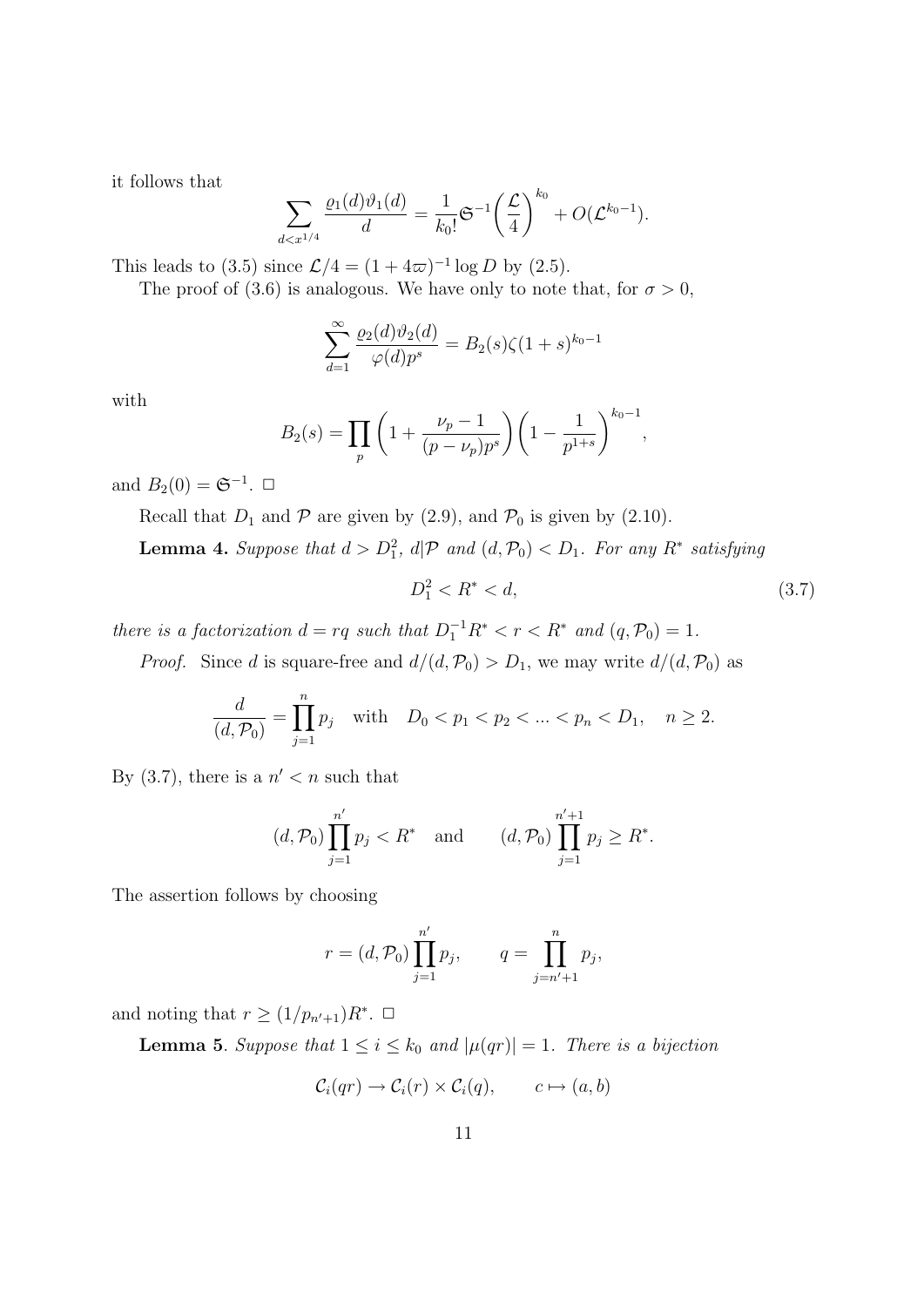such that c(mod qr) is a common solution to  $c \equiv a \pmod{r}$  and  $c \equiv b \pmod{q}$ .

*Proof.* By the Chinese remainder theorem.  $\Box$ 

The next lemma is a special case of the combinatorial identity due to Heath-Brown[8].

**Lemma 6** Suppose that  $x^{1/10} \le x^* < \eta x^{1/10}$ . For  $n < 2x$  we have

$$
\Lambda(n) = \sum_{j=1}^{10} (-1)^{j-1} {10 \choose j} \sum_{m_1, \dots, m_j \le x^*} \mu(m_1) \dots \mu(m_j) \sum_{n_1 \dots n_j m_1 \dots m_j = n} \log n_1.
$$

The next lemma is a truncated Poisson formula.

**Lemma 7** Suppose that  $\eta \leq \eta^* \leq \eta^{19}$  and  $x^{1/4} < M < x^{2/3}$ . Let f be a function of  $C^{\infty}(-\infty,\infty)$  class such that  $0 \le f(y) \le 1$ ,

$$
f(y) = 1 \quad \text{if} \quad M \le y \le \eta^* M,
$$
  

$$
f(y) = 0 \quad \text{if} \quad y \notin [(1 - M^{-\varepsilon})M, (1 + M^{-\varepsilon})\eta^* M],
$$

and

$$
f^{(j)}(y) \ll M^{-j(1-\varepsilon)}, \quad j \ge 1,
$$

the implied constant depending on  $\varepsilon$  and j at most. Then we have

$$
\sum_{m \equiv a(d)} f(m) = \frac{1}{d} \sum_{|h| < H} \hat{f}(h/d) e_d(-ah) + O(x^{-2})
$$

for any  $H \ge dM^{-1+2\varepsilon}$ , where  $\hat{f}$  is the Fourier transform of f, i.e.,

$$
\hat{f}(z) = \int_{-\infty}^{\infty} f(y)e(yz) \, dy.
$$

**Lemma 8.** Suppose that  $1 \leq N < N' < 2x$ ,  $N' - N > x^{\varepsilon}d$  and  $(c, d) = 1$ . Then for  $j, \nu \geq 1$  we have

$$
\sum_{\substack{N \le n \le N' \\ n \equiv c(d)}} \tau_j(n)^{\nu} \ll \frac{N'-N}{\varphi(d)} \mathcal{L}^{j^{\nu}-1},
$$

the implied constant depending on  $\varepsilon$ , j and  $\nu$  at most.

*Proof.* See [11, Theorem 1].  $\Box$ 

The next lemma is (essentially) contained in the proof of [5, Theorem 4].

**Lemma 9** Suppose that  $H, N \geq 2, d > H$  and  $(c,d) = 1$ . Then we have

$$
\sum_{\substack{n \le N \\ (n,d)=1}} \min\left\{H, \, ||c\bar{n}/d||^{-1}\right\} \ll (dN)^{\varepsilon}(H+N). \tag{3.8}
$$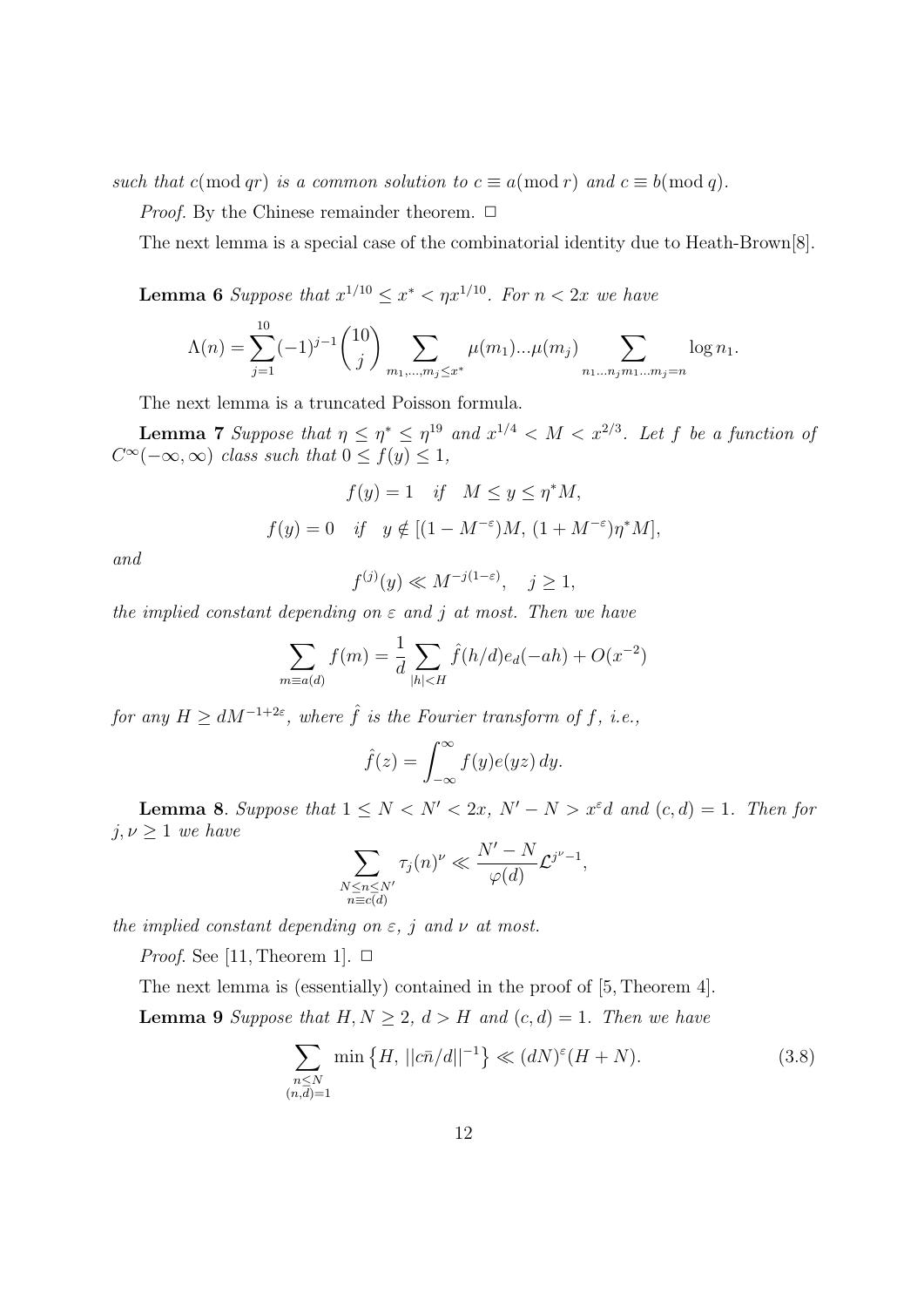*Proof.* We may assume  $N \geq H$  without loss of generality. Write  $\{y\} = y - [y]$  and assume  $\xi \in [1/H, 1/2]$ . Note that  $\{\overline{c}\bar{n}/d\} \leq \xi$  if and only if  $bn \equiv c \pmod{d}$  for some  $b \in (0, d\xi],$  and  $1 - \xi \leq \{\overline{c}\overline{n}/d\}$  if and only if  $bn \equiv -c \pmod{d}$  for some  $b \in (0, d\xi],$  Thus, the number of the n satisfying  $n \leq N$ ,  $(n, d) = 1$  and  $||c\overline{n}/d|| \leq \xi$  is bounded by

$$
\sum_{\substack{q \le dN\xi \\ q \equiv \pm c(d)}} \tau(q) \ll d^{\varepsilon} N^{1+\varepsilon} \xi.
$$

Hence, for any interval  $I$  of the form

$$
I = (0, 1/H],
$$
  $I = [1 - 1/H, 1),$   $I = [\xi, \xi']$  or  $I = [1 - \xi', 1 - \xi]$ 

with  $1/H \leq \xi < \xi' \leq 1/2$ ,  $\xi' \leq 2\xi$ , the contribution from the terms on the left side of  $(3.8)$  with  $\{c\bar{n}/d\} \in I$  is  $\ll d^{\varepsilon}N^{1+\varepsilon}$ . This completes the proof.  $\Box$ 

**Lemma 10**. Suppose that  $\beta = (\beta(n))$  satisfies  $(A_2)$  and  $R \leq x^{-\epsilon}N$ . Then for any q we have

$$
\sum_{r \sim R} \varrho_2(r) \sum_{l (\bmod r)}^* \left| \sum_{\substack{n \equiv l(r) \\ (n,q)=1}} \beta(n) - \frac{1}{\varphi(r)} \sum_{(n,qr)=1} \beta(n) \right|^2 \ll \tau(q)^B N^2 \mathcal{L}^{-100A}.
$$

*Proof.* Since the inner sum is  $\ll \varphi(r)^{-1}N^2\mathcal{L}^B$  by Lemma 8, the assertion follows by Cauchy's inequality and [1, Theorem 0].  $\Box$ 

**Lemma 11** Suppose that  $N \ge 1$ ,  $d_1 d_2 > 10$  and  $|\mu(d_1)| = |\mu(d_2)| = 1$ . Then we have, for any  $c_1$ ,  $c_2$  and  $l$ ,

$$
\sum_{\substack{n \le N \\ (n,d_1)=1 \\ (n+l,d_2)=1}} e\left(\frac{c_1\bar{n}}{d_1} + \frac{c_2\overline{(n+l)}}{d_2}\right) \ll (d_1d_2)^{1/2+\varepsilon} + \frac{(c_1,d_1)(c_2,d_2)(d_1,d_2)^2N}{d_1d_2}.\tag{3.9}
$$

*Proof.* Write  $d_0 = (d_1, d_2), t_1 = d_1/d_0, t_2 = d_2/d_0$  and  $d = d_0t_1t_2$ . Let

$$
K(d_1, c_1; d_2, c_2; l, m) = \sum_{\substack{n \leq d \\ (n, d_1) = 1 \\ (n+l, d_2) = 1}} e\left(\frac{c_1 \bar{n}}{d_1} + \frac{c_2 \bar{n}(n+l)}{d_2} + \frac{mn}{d}\right).
$$

We claim that

$$
|K(d_1, c_1; d_2, c_2; l, m)| \le d_0 |S(m, b_1; t_1)S(m, b_2; t_2)| \tag{3.10}
$$

for some  $b_1$  and  $b_2$  satisfying

$$
(b_i, t_i) \leq (c_i, d_i),\tag{3.11}
$$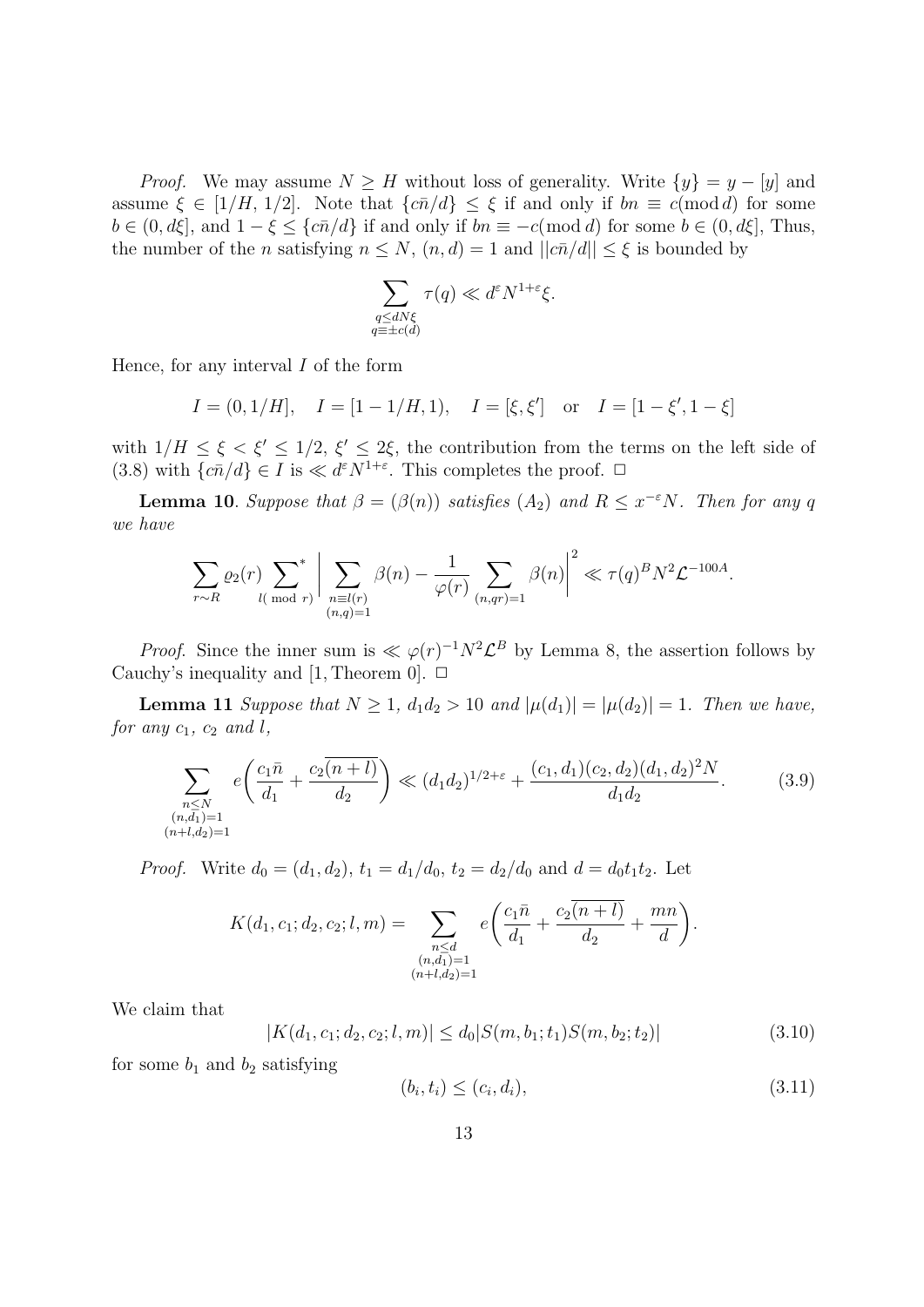where  $S(m, b; t)$  denotes the ordinary Kloosterman sum.

Note that  $d_0$ ,  $t_1$  and  $t_2$  are pairwise coprime. Assume that

 $n \equiv t_1 t_2 n_0 + d_0 t_2 n_1 + d_0 t_1 n_2 \pmod{d}$ 

and

$$
l \equiv t_1 t_2 l_0 + d_0 t_1 l_2 \pmod{d_2}.
$$

The conditions  $(n, d_1) = 1$  and  $(n + l, d_2) = 1$  are equivalent to

$$
(n_0, d_0) = (n_1, t_1) = 1
$$
 and  $(n_0 + l_0, d_0) = (n_2 + l_2, t_2) = 1$ 

respectively. Letting  $a_i \pmod{d_0}$ ,  $b_i \pmod{t_i}$ ,  $i = 1, 2$  be given by

$$
a_1 t_1^2 t_2 \equiv c_1 \pmod{d_0}, \quad a_2 t_1 t_2^2 \equiv c_2 \pmod{d_0},
$$

$$
b_1 d_0^2 t_2 \equiv c_1 \pmod{t_1}, \quad b_2 d_0^2 t_1 \equiv c_2 \pmod{t_2},
$$

so that (3.11) holds, by the relation

$$
\frac{1}{d_i} \equiv \frac{\bar{t}_i}{d_0} + \frac{\bar{d}_0}{t_i} \pmod{1}
$$

we have

$$
\frac{c_1\bar{n}}{d_1} + \frac{c_2\overline{(n+l)}}{d_2} \equiv \frac{a_1\bar{n}_0 + a_2\overline{(n_0+l_0)}}{d_0} + \frac{b_1\bar{n}_1}{t_1} + \frac{b_2\overline{(n_2+l_2)}}{t_2} \pmod{1}.
$$

Hence,

$$
\frac{c_1\bar{n}}{d_1} + \frac{c_2(n+l)}{d_2} + \frac{mn}{d}
$$
\n
$$
\equiv \frac{a_1\bar{n}_0 + a_2(n_0 + l_0) + mn_0}{d_0} + \frac{b_1\bar{n}_1 + mn_1}{t_1} + \frac{b_2(n_2 + l_2) + m(n_2 + l_2)}{t_2} - \frac{ml_2}{t_2}(\text{mod } 1).
$$

From this we deduce, by the Chinese remainder theorem, that

$$
K(d_1, c_1; d_2, c_2; l, m) = e_{t_2}(-ml_2)S(m, b_1; t_1)S(m, b_2; t_2) \sum_{\substack{n \leq d_0 \\ (n, d_0) = 1 \\ (n + l_0, d_0) = 1}} e_{d_0}(a_1\bar{n} + a_2\overline{(n + l_0)} + mn),
$$

whence  $(3.10)$  follows.

By (3.10) with  $m = 0$  and (3.11), for any  $k > 0$  we have

$$
\bigg| \sum_{\substack{k \le n < k+d \\ (n,d_1=1) \\ (n+l,d_2)=1}} e\left(\frac{c_1\bar{n}}{d_1} + \frac{c_2\overline{(n+l)}}{d_2}\right) \bigg| \le (c_1, d_1)(c_2, d_2)d_0.
$$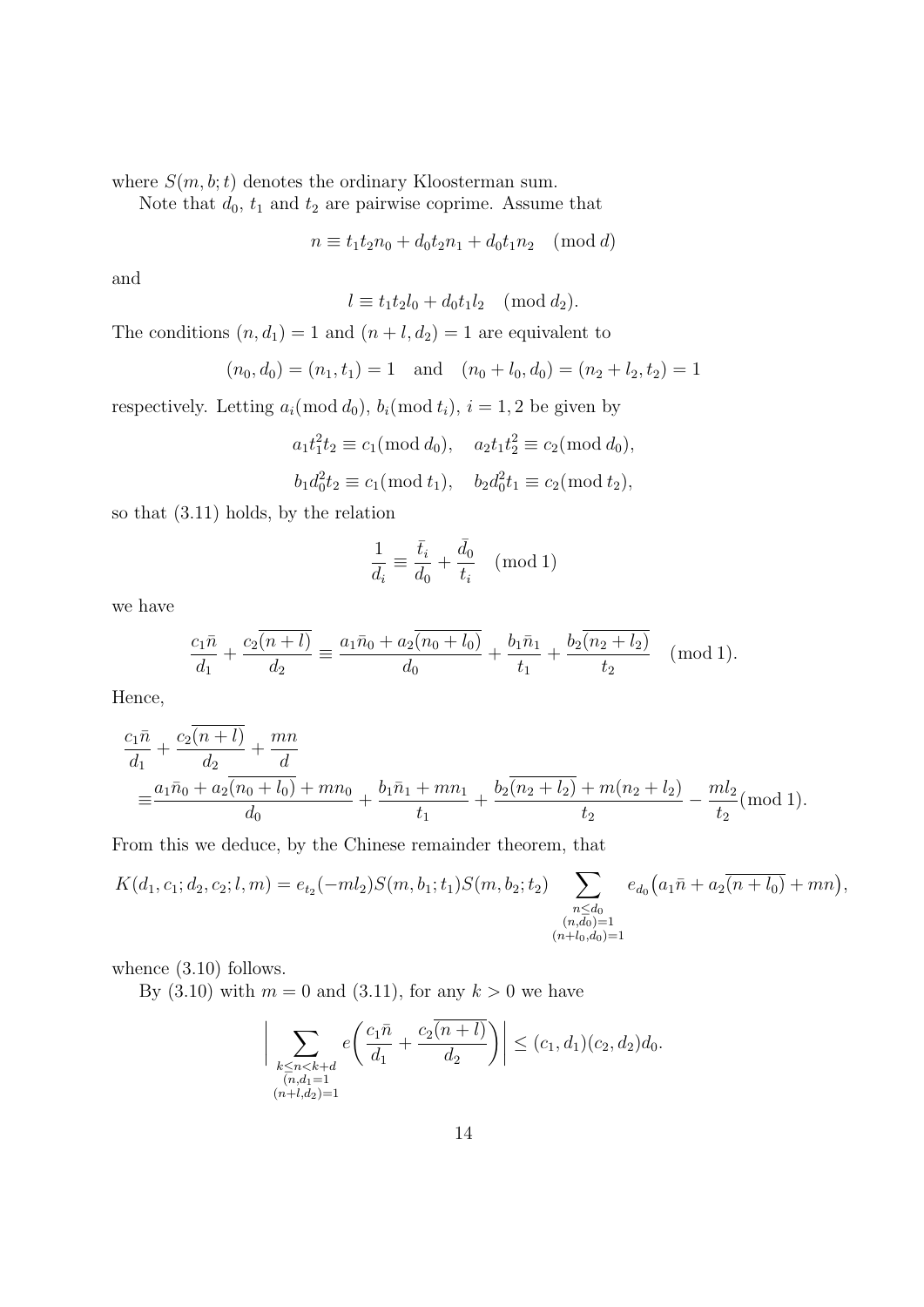It now suffices to prove (3.9) on assuming  $N \leq d-1$ . By standard Fourier techniques, the left side of (3.9) may be rewritten as

$$
\sum_{-\infty < m < \infty} u(m)K(d_1, c_1; d_2, c_2; l, m)
$$

with

$$
u(m) \ll \min\left\{\frac{N}{d}, \frac{1}{|m|}, \frac{d}{m^2}\right\}.
$$
\n(3.12)

By (3.10) and Weil's bound for Kloosterman sums, we find that the left side of (3.9) is

$$
\ll d_0\bigg(|u(0)|(b_1,t_1)(b_2,t_2)+(t_1t_2)^{1/2+\varepsilon}\sum_{m\neq 0}|u(m)|(m,b_1,t_1)^{1/2}(m,b_2,t_2)^{1/2}\bigg).
$$

This leads to  $(3.9)$  by  $(3.12)$  and  $(3.11)$ .  $\Box$ 

*Remark.* In the case  $d_2 = 1$ , (3.9) becomes

$$
\sum_{\substack{n \le N \\ (n,d_1)=1}} e_{d_1}(c_1 \bar{n}) \ll d_1^{1/2+\varepsilon} + \frac{(c_1, d_1)N}{d_1}.
$$
\n(3.13)

This estimate is well-known (see [2, Lemma 6], for example), and it will find application somewhere.

Lemma 12. Let

$$
T(k; m_1, m_2; q) = \sum_{l(\bmod q)}' \sum_{t_1(\bmod q)}^{*} \sum_{t_2(\bmod q)}^{*} e_q(\overline{t_1} - \overline{(l+k)}t_2 + m_1\overline{t}_1 - m_2\overline{t}_2),
$$

where  $\sum'$  is restriction to  $(l(l + k), q) = 1$ . Suppose that q is square-free. Then we have

 $T(k; m_1, m_2; q) \ll (k, q)^{1/2} q^{3/2 + \varepsilon}.$ 

*Proof.* By  $[5, (1.26)]$ , it suffices to show that

$$
T(k; m_1, m_2; p) \ll (k, p)^{1/2} p^{3/2}.
$$

In the case  $k \neq 0 \pmod{p}$ , this follows from the Birch-Bombieri result in the appendix to [5] (the proof is straightforward if  $m_1m_2 \equiv 0 \pmod{p}$ ); in the case  $k \equiv 0 \pmod{p}$ , this follows from Weil's bound for Kloosterman sums.  $\Box$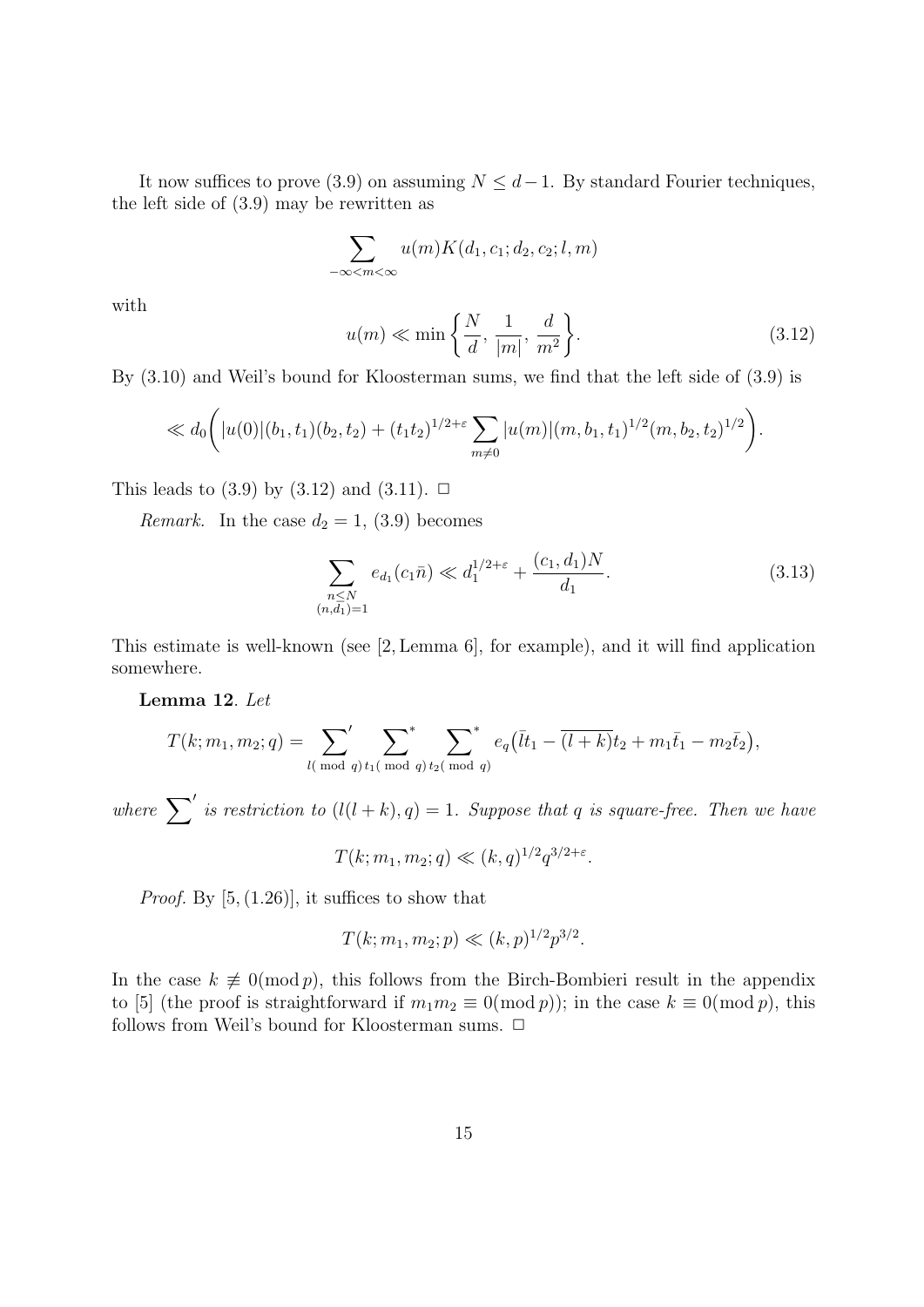#### 4. Upper bound for  $S_1$

Recall that  $S_1$  is given by (2.1) and  $\lambda(n)$  is given by (2.11). The aim of this section is to establish an upper bound for  $S_1$  (see (4.20) below).

Changing the order of summation we obtain

$$
S_1 = \sum_{d_1|\mathcal{P}} \sum_{d_2|\mathcal{P}} \mu(d_1) g(d_1) \mu(d_2) g(d_2) \sum_{\substack{n \sim x \\ P(n) \equiv 0([d_1, d_2])}} 1.
$$

By the Chinese remainder theorem, for any square-free d, there are exactly  $\varrho_1(d)$  distinct residue classes (mod d) such that  $P(n) \equiv 0 \pmod{d}$  if and only if n lies in one of these classes, so the innermost sum above is equal to

$$
\frac{\varrho_1([d_1, d_2])}{[d_1, d_2]}x + O(\varrho_1([d_1, d_2])).
$$

It follows that

$$
S_1 = T_1 x + O(D^{2+\varepsilon}),\tag{4.1}
$$

where

$$
\mathcal{T}_1 = \sum_{d_1|\mathcal{P}} \sum_{d_2|\mathcal{P}} \frac{\mu(d_1)g(d_1)\mu(d_2)g(d_2)}{[d_1, d_2]} \varrho_1([d_1, d_2]).
$$

Note that  $\varrho_1(d)$  is supported on square-free integers. Substituting  $d_0 = (d_1, d_2)$  and rewriting  $d_1$  and  $d_2$  for  $d_1/d_0$  and  $d_2/d_0$  respectively, we deduce that

$$
\mathcal{T}_1 = \sum_{d_0|\mathcal{P}} \sum_{d_1|\mathcal{P}} \sum_{d_2|\mathcal{P}} \frac{\mu(d_1 d_2) \varrho_1(d_0 d_1 d_2)}{d_0 d_1 d_2} g(d_0 d_1) g(d_0 d_2). \tag{4.2}
$$

We need to estimate the difference  $\mathcal{T}_1 - \mathcal{T}_1^*$ . We have

$$
\mathcal{T}_1^* = \Sigma_1 + \Sigma_{31},
$$

where

$$
\Sigma_1 = \sum_{d_0 \leq x^{1/4}} \sum_{d_1} \sum_{d_2} \frac{\mu(d_1 d_2) \varrho_1(d_0 d_1 d_2)}{d_0 d_1 d_2} g(d_0 d_1) g(d_0 d_2),
$$
  

$$
\Sigma_{31} = \sum_{x^{1/4} < d_0 < D} \sum_{d_1} \sum_{d_2} \frac{\mu(d_1 d_2) \varrho_1(d_0 d_1 d_2)}{d_0 d_1 d_2} g(d_0 d_1) g(d_0 d_2).
$$

In the case  $d_0 > x^{1/4}$ ,  $d_0 d_1 < D$ ,  $d_0 d_2 < D$  and  $|\mu(d_1 d_2)| = 1$ , the conditions  $d_i | \mathcal{P}, i = 1, 2$ are redundant. Hence,

$$
\mathcal{T}_1 = \Sigma_2 + \Sigma_{32},
$$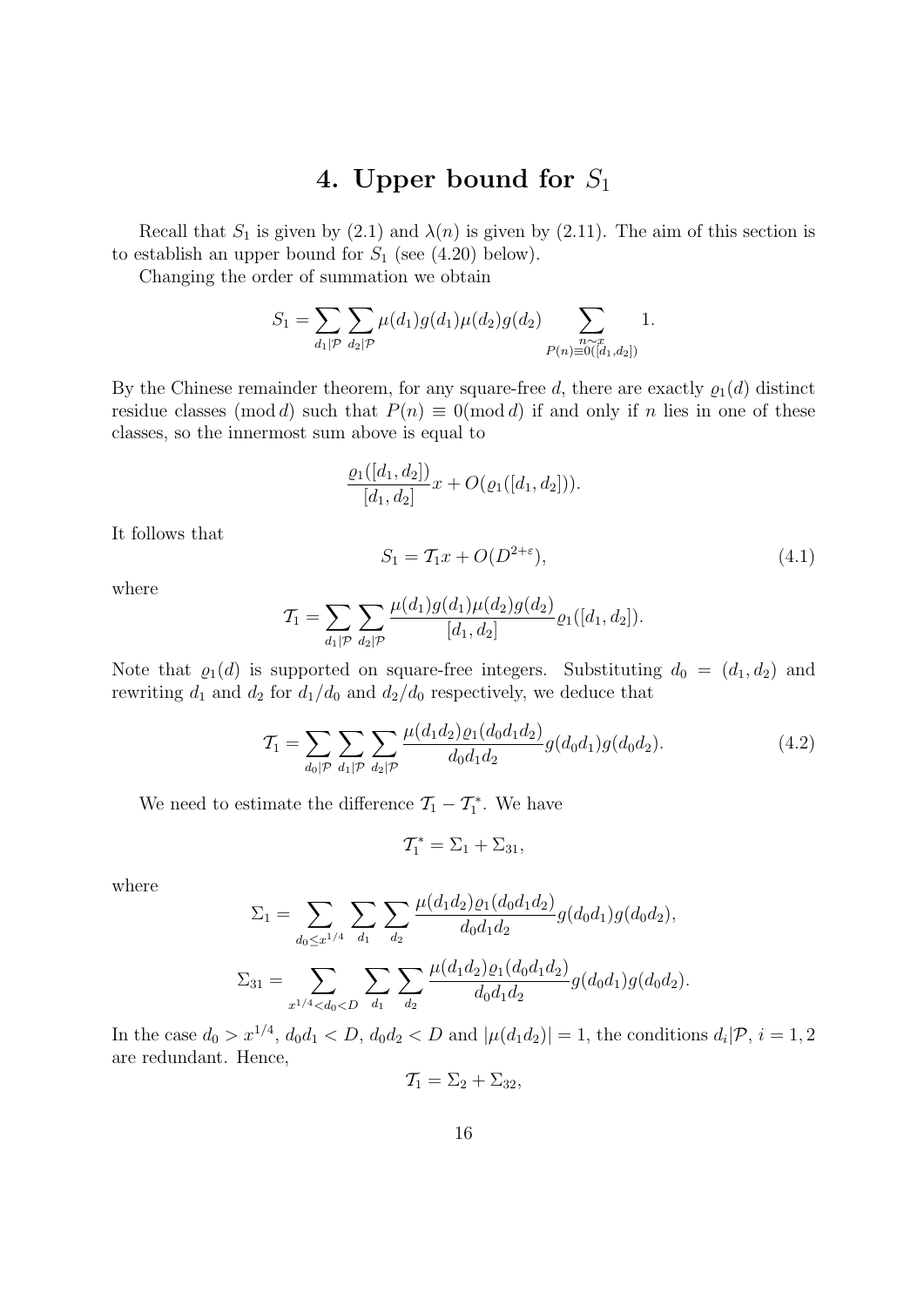where

$$
\Sigma_2 = \sum_{\substack{d_0 \leq x^{1/4} \\ d_0 | \mathcal{P}}} \sum_{d_1 | \mathcal{P}} \sum_{d_2 | \mathcal{P}} \frac{\mu(d_1 d_2) \varrho_1(d_0 d_1 d_2)}{d_0 d_1 d_2} g(d_0 d_1) g(d_0 d_2),
$$
  

$$
\Sigma_{32} = \sum_{\substack{x^{1/4} < d_0 < D}} \sum_{d_1} \sum_{d_1} \sum_{d_2} \frac{\mu(d_1 d_2) \varrho_1(d_0 d_1 d_2)}{d_0 d_1 d_2} g(d_0 d_1) g(d_0 d_2).
$$

It follows that

$$
|T_1 - T_1^*| \le |\Sigma_1| + |\Sigma_2| + |\Sigma_3|,\tag{4.3}
$$

where

$$
\Sigma_3 = \sum_{\substack{x^{1/4} < d_0 < D \\ d_0 \nmid P}} \sum_{d_1} \sum_{d_2} \frac{\mu(d_1 d_2) \varrho_1(d_0 d_1 d_2)}{d_0 d_1 d_2} g(d_0 d_1) g(d_0 d_2).
$$

First we estimate  $\Sigma_1$ . By Möbius inversion, the inner sum over  $d_1$  and  $d_2$  in  $\Sigma_1$  is equal to

$$
\frac{\varrho_1(d_0)}{d_0} \sum_{(d_1,d_0)=1} \sum_{(d_2,d_0)=1} \frac{\mu(d_1)\varrho_1(d_1)\mu(d_2)\varrho_1(d_2)}{d_1d_2} g(d_0d_1)g(d_0d_2) \left(\sum_{q|(d_1,d_2)} \mu(q)\right)
$$
  
= 
$$
\frac{\varrho_1(d_0)}{d_0} \sum_{(q,d_0)=1} \frac{\mu(q)\varrho_1(q)^2}{q^2} \mathcal{A}_1(d_0q)^2.
$$

It follows that

$$
\Sigma_1 = \sum_{d_0 \leq x^{1/4}} \sum_{(q, d_0) = 1} \frac{\varrho_1(d_0) \mu(q) \varrho_1(q)^2}{d_0 q^2} \mathcal{A}_1(d_0 q)^2.
$$
 (4.4)

The contribution from the terms with  $q \geq D_0$  above is  $\ll D_0^{-1} \mathcal{L}^B$ . Thus, substituting  $d_0q=d,$  we deduce that

$$
\Sigma_1 = \sum_{d < x^{1/4}D_0} \frac{\varrho_1(d)\vartheta^*(d)}{d} \mathcal{A}_1(d)^2 + O(D_0^{-1}\mathcal{L}^B),\tag{4.5}
$$

.

where

$$
\vartheta^*(d) = \sum_{\substack{d_0q = d \\ d_0 < x^{1/4} \\ q < D_0}} \frac{\mu(q)\varrho_1(q)}{q}
$$

By the simple bounds

$$
\mathcal{A}_1(d) \ll \mathcal{L}^{l_0}(\log \mathcal{L})^B \tag{4.6}
$$

which follows from  $(3.3)$ ,

 $\vartheta^*(d) \ll (\log \mathcal{L})^B$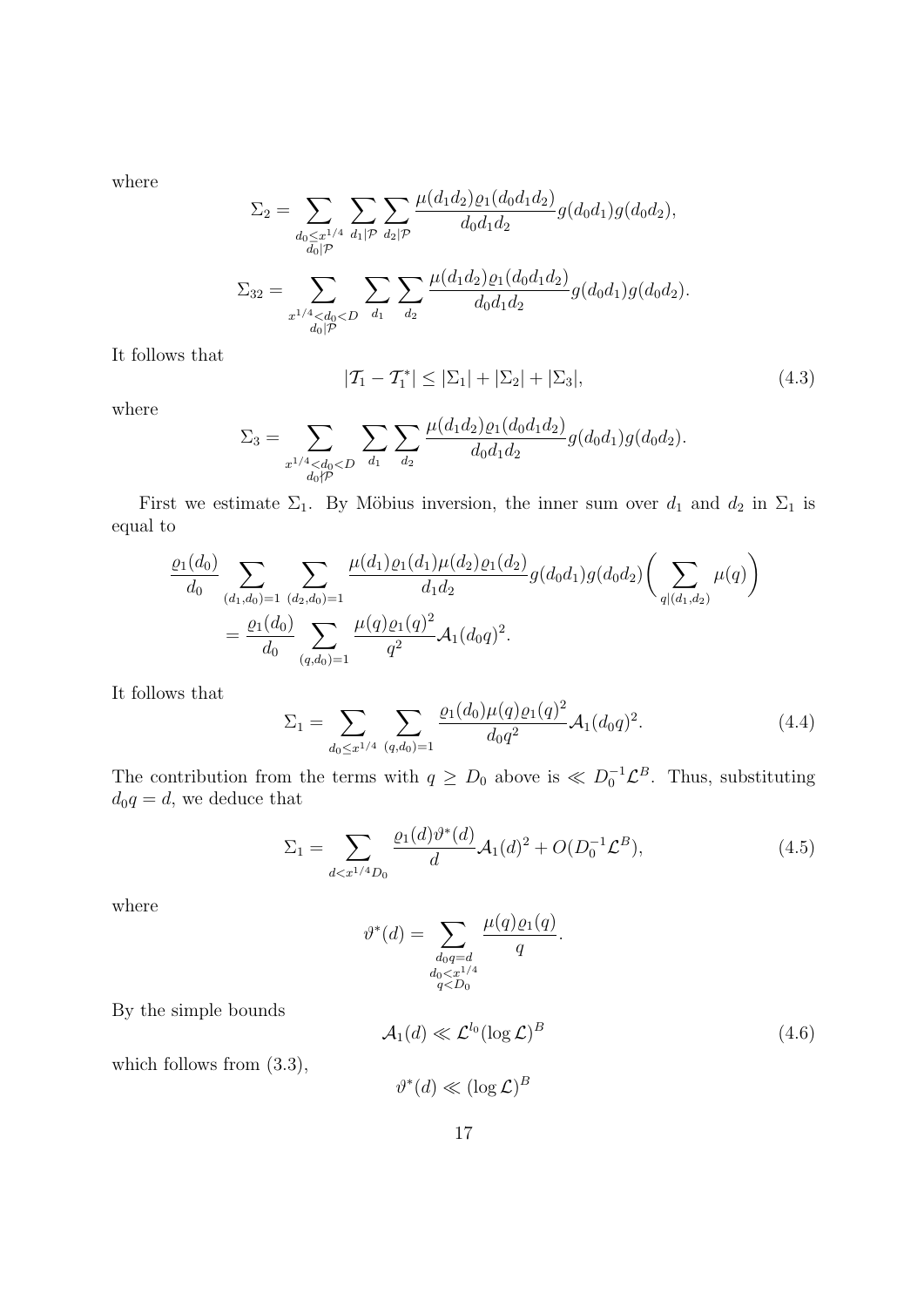and

$$
\sum_{x^{1/4} \le d < x^{1/4}D_0} \frac{\varrho_1(d)}{d} \ll \mathcal{L}^{k_0 + 1/k_0 - 1},\tag{4.7}
$$

the contribution from the terms on the right side of (4.5) with  $x^{1/4} \leq d < x^{1/4}D_0$  is  $o(\mathcal{L}^{k_0+2l_0})$ . On the other hand, assuming  $|\mu(d)|=1$  and noting that

$$
\sum_{q|d} \frac{\mu(q)\varrho_1(q)}{q} = \vartheta_1(d)^{-1},\tag{4.8}
$$

for  $d < x^{1/4}$  we have

$$
\vartheta^*(d) = \vartheta_1(d)^{-1} + O(\tau_{k_0+1}(d)D_0^{-1}),
$$

so that, by  $(3.3)$ ,

$$
\vartheta^*(d) \mathcal{A}_1(d)^2 = \frac{1}{(l_0!)^2} \mathfrak{S}^2 \vartheta_1(d) \bigg( \log \frac{D}{d} \bigg)^{2l_0} + O(\tau_{k_0+1}(d) D_0^{-1} \mathcal{L}^B) + O(\mathcal{L}^{2l_0-1+\varepsilon}).
$$

Inserting this into (4.5) we obtain

$$
\Sigma_1 = \frac{1}{(l_0!)^2} \mathfrak{S}^2 \sum_{d \le x^{1/4}} \frac{\varrho_1(d)\vartheta_1(d)}{d} \left( \log \frac{D}{d} \right)^{2l_0} + o(\mathcal{L}^{k_0 + 2l_0}). \tag{4.9}
$$

Together with (3.5), this yields

$$
|\Sigma_1| \le \frac{\delta_1}{k_0!(l_0!)^2} \mathfrak{S}(\log D)^{k_0+2l_0} + o(\mathcal{L}^{k_0+2l_0}),\tag{4.10}
$$

where

$$
\delta_1 = (1 + 4\varpi)^{-k_0}.
$$

Next we estimate  $\Sigma_2$ . Similar to (4.4), we have

$$
\Sigma_2 = \sum_{\substack{d_0 \leq x^{1/4} \\ d_0 \mid \mathcal{P}}} \sum_{\substack{(q, d_0) = 1 \\ q \mid \mathcal{P}}} \frac{\varrho_1(d_0) \mu(q) \varrho_1(q)^2}{d_0 q^2} \mathcal{A}_1^*(d_0 q)^2.
$$

where

$$
\mathcal{A}_1^*(d) = \sum_{\substack{(r,d)=1\\r|\mathcal{P}}} \frac{\mu(r)\varrho_1(r)g(dr)}{r}.
$$

In a way similar to the proof of (4.5), we deduce that

$$
\Sigma_2 = \sum_{\substack{d < x^{1/4}D_0 \\ d|\mathcal{P}}} \frac{\varrho_1(d)\vartheta^*(d)}{d} \mathcal{A}_1^*(d)^2 + O(D_0^{-1}\mathcal{L}^B). \tag{4.11}
$$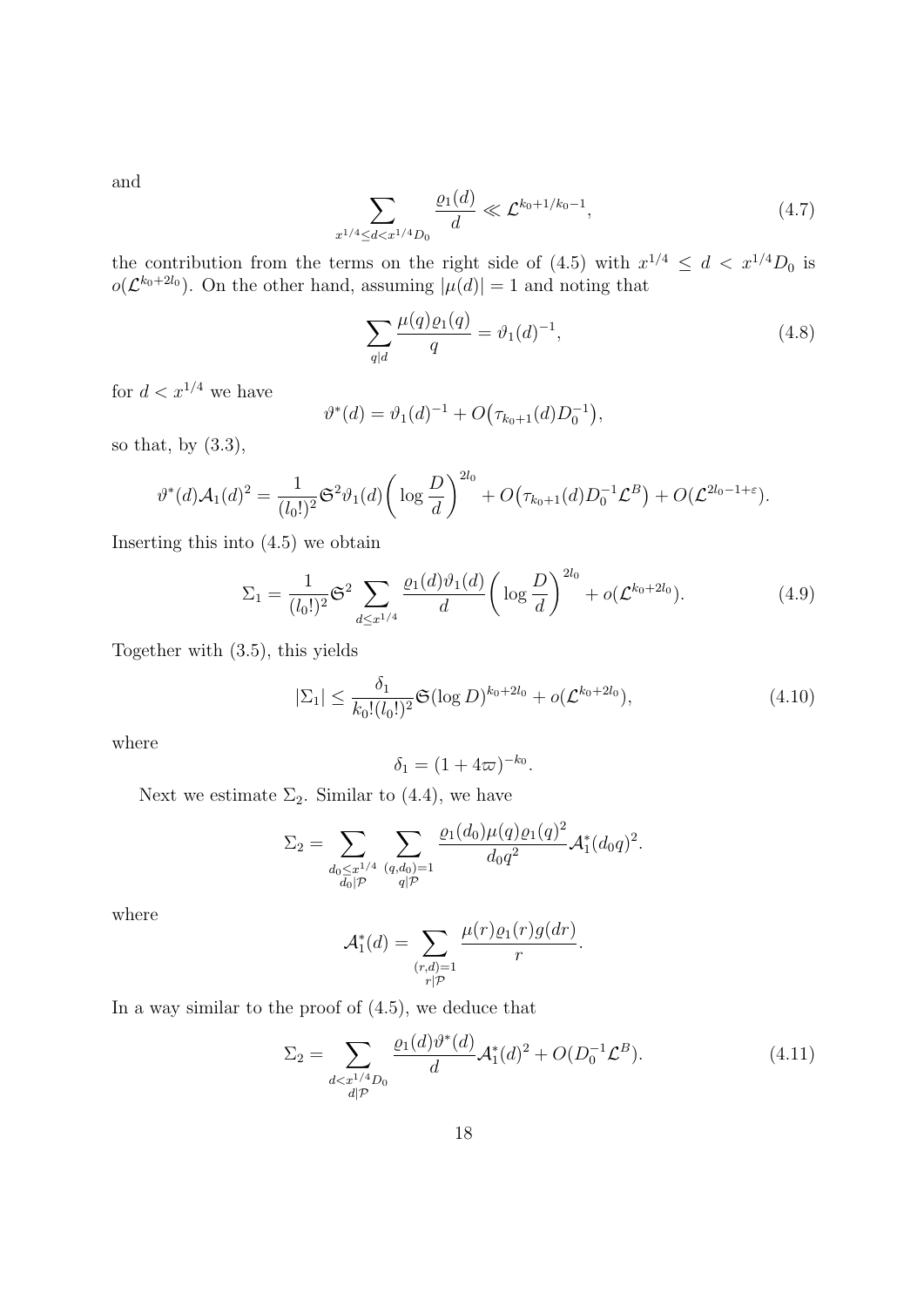Assume  $d\mathcal{P}$ . By Möbius inversion we have

$$
\mathcal{A}_1^*(d) = \sum_{(r,d)=1} \frac{\mu(r)\varrho_1(r)g(dr)}{r} \sum_{q|(r,\mathcal{P}^*)} \mu(q) = \sum_{q|\mathcal{P}^*} \frac{\varrho_1(q)}{q} \mathcal{A}_1(dq),
$$

where

$$
\mathcal{P}^* = \prod_{D_1 \le p < D} p.
$$

Noting that

$$
\vartheta_1(q) = 1 + O(D_1^{-1})
$$
 if  $q | \mathcal{P}^*$  and  $q < D,$  (4.12)

by (3.3) we deduce that

$$
|\mathcal{A}_1^*(d)| \le \frac{1}{l_0!} \mathfrak{S} \vartheta_1(d) \bigg( \log \frac{D}{d} \bigg)^{l_0} \sum_{\substack{q \mid \mathcal{P}^* \\ q < D}} \frac{\varrho_1(q)}{q} + O(\mathcal{L}^{l_0 - 1 + \varepsilon}).\tag{4.13}
$$

If  $q\mathcal{P}^*$  and  $q < D$ , then q has at most 292 prime factors. In addition, by the prime number theorem we have

$$
\sum_{D_1 \le p < D} \frac{1}{p} = \log 293 + O(\mathcal{L}^{-A}).\tag{4.14}
$$

It follows that

$$
\sum_{\substack{q|\mathcal{P}^*\\q
$$

Inserting this into (4.13) we obtain

$$
|\mathcal{A}_{1}^{*}(d)| \leq \frac{\delta_{2}}{l_{0}!} \mathfrak{S} \vartheta_{1}(d) \bigg(\log \frac{D}{d}\bigg)^{l_{0}} + O(\mathcal{L}^{l_{0}-1+\varepsilon}).
$$

Combining this with (4.11), in a way similar to the proof of (4.9) we deduce that

$$
|\Sigma_2| \leq \frac{\delta_2^2}{(l_0!)^2} \mathfrak{S}^2 \sum_{d < x^{1/4}} \frac{\varrho_1(d)\vartheta_1(d)}{d} \bigg(\log \frac{D}{d}\bigg)^{2l_0} + o(\mathcal{L}^{k_0+2l_0}).
$$

Together with (3.5), this yields

$$
|\Sigma_2| \le \frac{\delta_1 \delta_2^2}{k_0! (l_0!)^2} \mathfrak{S}(\log D)^{k_0+2l_0} + o(\mathcal{L}^{k_0+2l_0}). \tag{4.15}
$$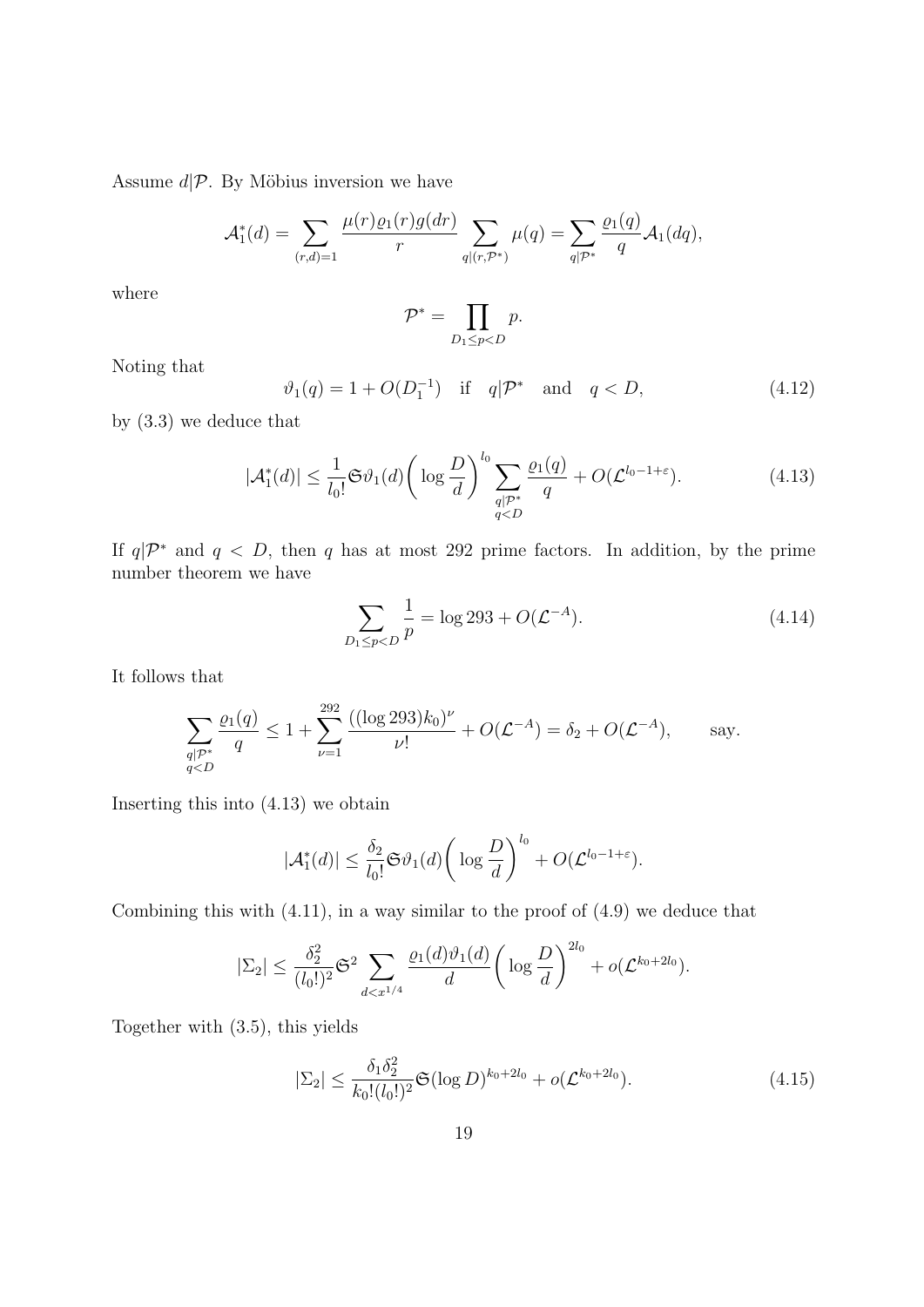We now turn to  $\Sigma_3$ . In a way similar to the proof of (4.5), we deduce that

$$
\Sigma_3 = \sum_{x^{1/4} < d < D} \frac{\varrho_1(d)\tilde{\vartheta}(d)}{d} \mathcal{A}_1(d)^2,\tag{4.16}
$$

.

where

$$
\tilde{\vartheta}(d) = \sum_{\substack{d_0q = d \\ x^{1/4} < d_0 \\ d_0 \nmid \mathcal{P}}} \frac{\mu(q)\varrho_1(q)}{q}
$$

By (4.6) and (4.7), we find that the contribution from the terms with  $x^{1/4} < d \leq x^{1/4}D_0$ in (4.16) is  $o(\mathcal{L}^{k_0+2l_0})$ .

Now assume that  $x^{1/4}D_0 < d < D$ ,  $|\mu(d)| = 1$  and  $d \nmid \mathcal{P}$ . Noting that the conditions  $d_0|d$  and  $x^{1/4} < d_0$  together imply  $d_0 \nmid \mathcal{P}$ , by (4.8) we obtain

$$
\tilde{\vartheta}(d) = \sum_{\substack{d_0q = d \\ x^{1/4} < d_0}} \frac{\mu(q)\varrho_1(q)}{q} = \vartheta_1(d)^{-1} + O(\tau_{k_0+1}(d)D_0^{-1}).
$$

Together with (3.3), this yields

$$
\tilde{\vartheta}(d) \mathcal{A}_1(d)^2 = \frac{1}{(l_0!)^2} \mathfrak{S}^2 \vartheta_1(d) \bigg( \log \frac{D}{d} \bigg)^{2l_0} + O(\tau_{k_0+1}(d) D_0^{-1} \mathcal{L}^B) + O(\mathcal{L}^{2l_0-1+\varepsilon}).
$$

Combining these results with (4.16) we obtain

$$
\Sigma_3 = \frac{1}{(l_0!)^2} \mathfrak{S}^2 \sum_{\substack{x^{1/4}D_0 < d < D \\ d \nmid \mathcal{P}}} \frac{\varrho_1(d)\vartheta_1(d)}{d} \left( \log \frac{D}{d} \right)^{2l_0} + o(\mathcal{L}^{k_0 + 2l_0}).\tag{4.17}
$$

By  $(4.12)$ ,  $(4.14)$  and  $(3.5)$  we have

$$
\sum_{\substack{x^{1/4} < d < D \\ d \nmid p}} \frac{\varrho_1(d)\vartheta_1(d)}{d} \le \sum_{d < D} \frac{\varrho_1(d)\vartheta_1(d)}{d} \sum_{p|(d,\mathcal{P}^*)} 1
$$
\n
$$
\le \sum_{D_1 \le p < D} \frac{\varrho_1(p)\vartheta_1(p)}{p} \sum_{d < D/p} \frac{\varrho_1(d)\vartheta_1(d)}{d}
$$
\n
$$
\le \frac{(\log 293)\delta_1}{(k_0 - 1)!} \mathfrak{S}^{-1} (\log D)^{k_0} + o(\mathcal{L}^{k_0})
$$

Together with (4.17), this yields

$$
|\Sigma_3| \le \frac{(\log 293)\delta_1}{(k_0 - 1)!(l_0!)^2} \mathfrak{S}(\log D)^{k_0 + 2l_0} + o(\mathcal{L}^{k_0 + 2l_0}).\tag{4.18}
$$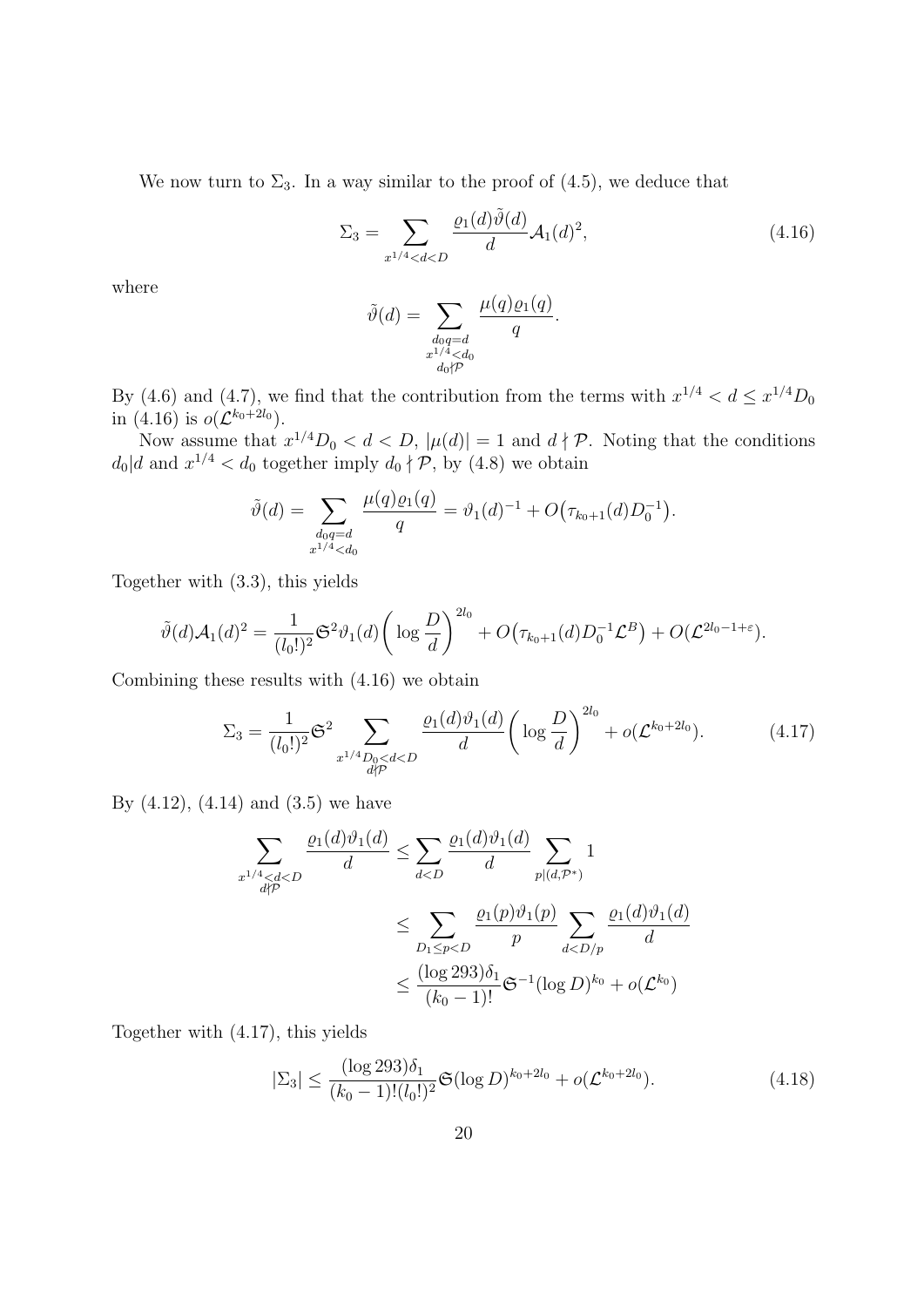Since

$$
\frac{1}{k_0!(l_0!)^2} = \frac{1}{(k_0+2l_0)!} \binom{k_0+2l_0}{k_0} \binom{2l_0}{l_0},
$$

it follows from (4.3), (4.10), (4.15) and (4.18) that

$$
|T_1 - T_1^*| \le \frac{\kappa_1}{(k_0 + 2l_0)!} {2l_0 \choose l_0} \mathfrak{S}(\log D)^{k_0 + 2l_0} + o(\mathcal{L}^{k_0 + 2l_0}), \tag{4.19}
$$

where

$$
\kappa_1 = \delta_1 (1 + \delta_2^2 + (\log 293) k_0) {k_0 + 2l_0 \choose k_0}.
$$

Together with (3.1), this implies that

$$
\mathcal{T}_1 \leq \frac{1+\kappa_1}{(k_0+2l_0)!} {2l_0 \choose l_0} \mathfrak{S}(\log D)^{k_0+2l_0} + o(\mathcal{L}^{k_0+2l_0}).
$$

Combining this with (4.1), we deduce that

$$
S_1 \le \frac{1 + \kappa_1}{(k_0 + 2l_0)!} \binom{2l_0}{l_0} \mathfrak{S}x(\log D)^{k_0 + 2l_0} + o(x \mathcal{L}^{k_0 + 2l_0}).\tag{4.20}
$$

We conclude this section by giving an upper bound for  $\kappa_1$ . By the inequality

$$
n! > (2\pi n)^{1/2} n^n e^{-n}
$$

and simple computation we have

$$
1 + \delta_2^2 + (\log 293)k_0 < 2\left(\frac{((\log 293)k_0)^{292}}{292!}\right)^2 < \frac{1}{292\pi} (185100)^{584}
$$

and

$$
\binom{k_0 + 2l_0}{k_0} < \frac{2k_0^{2l_0}}{(2l_0)!} < \frac{1}{\sqrt{180\pi}} (26500)^{360}.
$$

It follows that

$$
\log \kappa_1 < -3500000 \log \frac{293}{292} + 584 \log(185100) + 360 \log(26500) < -1200.
$$

This gives

$$
\kappa_1 < \exp\{-1200\}.\tag{4.21}
$$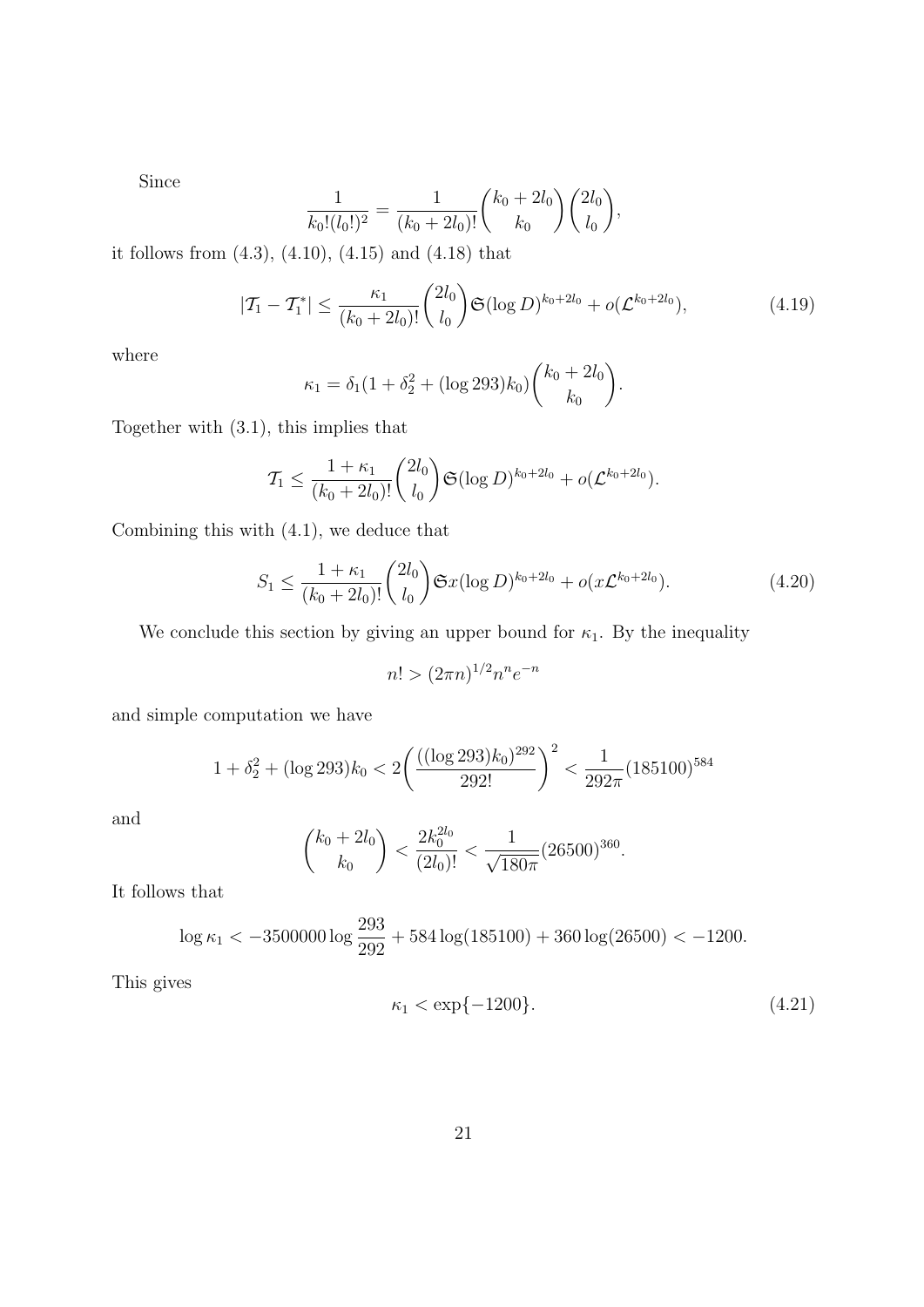#### 5. Lower bound for  $S_2$

Recall that  $S_2$  is given by  $(2.2)$ . The aim of this section is to establish a lower bound for  $S_2$  on assuming Theorem 2 (see (5.6) below), which together with (4.20) leads to (2.3).

We have

$$
S_2 = \sum_{1 \le i \le k_0} \sum_{n \sim x} \theta(n) \lambda(n - h_i)^2 + O(x^{\varepsilon}).
$$
\n(5.1)

Assume that  $1 \leq i \leq k_0$ . Changing the order of summation we obtain

$$
\sum_{n \sim x} \theta(n) \lambda(n - h_i)^2 = \sum_{d_1 | \mathcal{P}} \sum_{d_2 | \mathcal{P}} \mu(d_1) g(d_1) \mu(d_2) g(d_2) \sum_{\substack{n \sim x \\ P(n - h_i) \equiv 0([d_1, d_2])}} \theta(n).
$$

Now assume  $|\mu(d)| = 1$ . To handle the innermost sum we first note that the condition

$$
P(n - h_i) \equiv 0 \pmod{d} \text{ and } (n, d) = 1
$$

is equivalent to  $n \equiv c \pmod{d}$  for some  $c \in C_i(d)$ . Further, for any p, the quantity  $|C_i(p)|$ is equal to the number of distinct residue classes (mod p) occupied by the  $h_i - h_j$  with  $h_j \not\equiv h_i(\text{mod }p)$ , so  $|\mathcal{C}_i(p)| = \nu_p - 1$ . This implies  $|\mathcal{C}_i(d)| = \varrho_2(d)$  by Lemma 5. Thus the innermost sum above is equal to

$$
\sum_{c \in \mathcal{C}_i([d_1,d_2])} \sum_{\substack{n \sim x \\ n \equiv c([d_1,d_2])}} \theta(n) = \frac{\varrho_2([d_1,d_2])}{\varphi([d_1,d_2])} \sum_{n \sim x} \theta(n) + \sum_{c \in \mathcal{C}_i([d_1,d_2])} \Delta(\theta;[d_1,d_2],c).
$$

Since the number of the pairs  $\{d_1, d_2\}$  such that  $[d_1, d_2] = d$  is equal to  $\tau_3(d)$ , it follows that

$$
\sum_{n \sim x} \theta(n) \lambda(n - h_i)^2 = \mathcal{T}_2 \sum_{n \sim x} \theta(n) + O(\mathcal{E}_i), \tag{5.2}
$$

where

$$
\mathcal{T}_2 = \sum_{d_1|\mathcal{P}} \sum_{d_2|\mathcal{P}} \frac{\mu(d_1)g(d_1)\mu(d_2)g(d_2)}{\varphi([d_1, d_2])} \varrho_2([d_1, d_2])
$$

which is independent of  $i$ , and

$$
\mathcal{E}_i = \sum_{\substack{d < D^2 \\ d \mid \mathcal{P}}} \tau_3(d) \varrho_2(d) \sum_{c \in \mathcal{C}_i(d)} |\Delta(\theta; d, c)|.
$$

By Cauchy's inequality and Theorem 2 we have

$$
\mathcal{E}_i \ll x \mathcal{L}^{-A}.\tag{5.3}
$$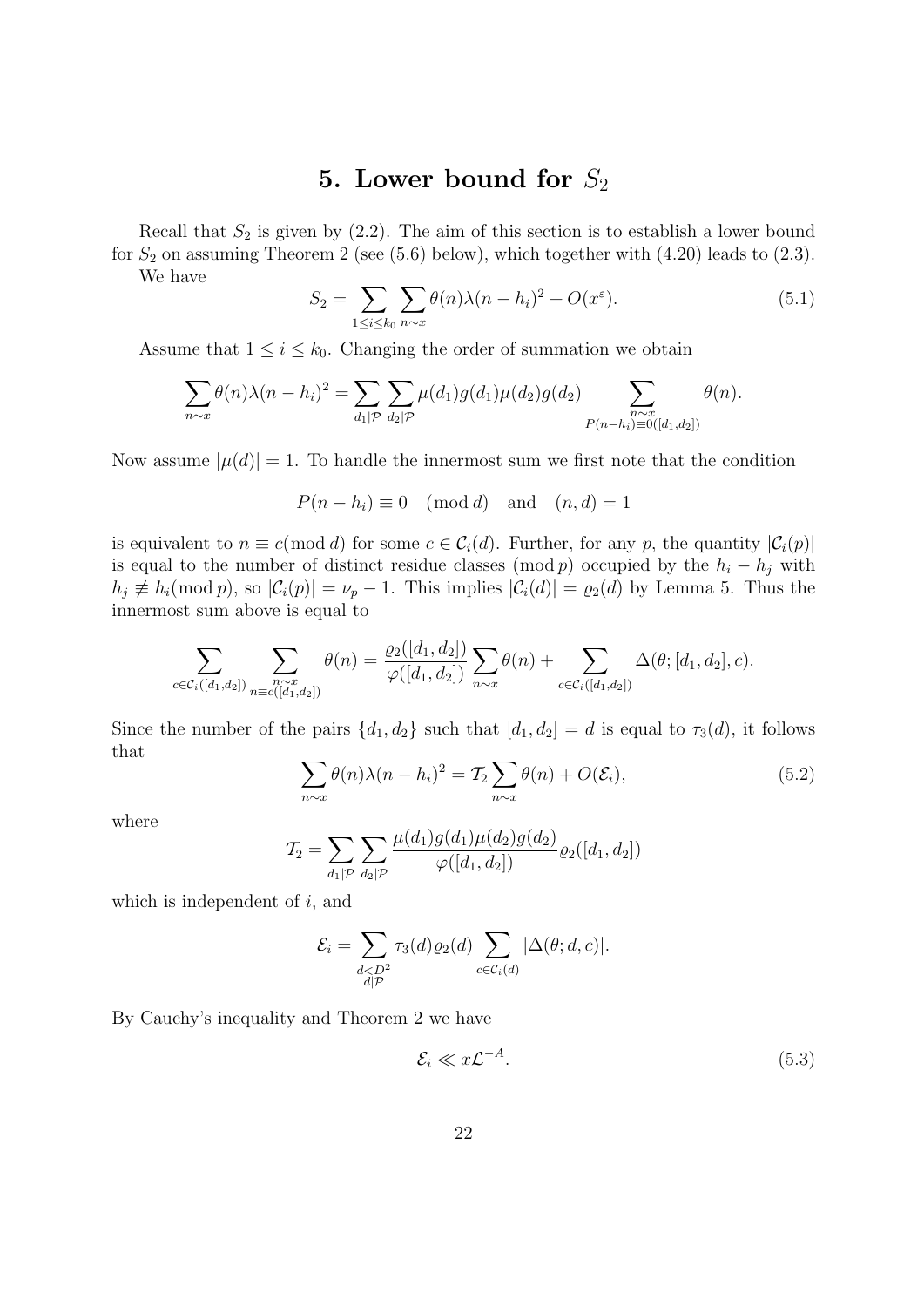It follows from (5.1)-(5.3) and the prime number theorem that

$$
S_2 = k_0 T_2 x + O(x \mathcal{L}^{-A}).
$$
\n(5.4)

Similar to (4.2), we may rewrite  $\mathcal{T}_2$  as

$$
\mathcal{T}_2 = \sum_{d_0|\mathcal{P}} \sum_{d_1|\mathcal{P}} \sum_{d_2|\mathcal{P}} \frac{\mu(d_1 d_2) \varrho_2(d_0 d_1 d_2)}{\varphi(d_0 d_1 d_2)} g(d_0 d_1) g(d_0 d_2).
$$

In a way much similar to the proof of  $(4.19)$ , from the second assertions of Lemma 2 and Lemma 3 we deduce that

$$
|T_2 - T_2^*| < \frac{\kappa_2}{(k_0 + 2l_0 + 1)!} \binom{2l_0 + 2}{l_0 + 1} \mathfrak{S}(\log D)^{k_0 + 2l_0 + 1} + o(\mathcal{L}^{k_0 + 2l_0 + 1}),\tag{5.5}
$$

where

$$
\kappa_2 = \delta_1 (1 + 4\varpi)(1 + \delta_2^2 + (\log 293)k_0) {k_0 + 2l_0 + 1 \choose k_0 - 1}.
$$

Together with (3.2), this implies that

$$
\mathcal{T}_2 \ge \frac{1 - \kappa_2}{(k_0 + 2l_0 + 1)!} {2l_0 + 2 \choose l_0 + 1} \mathfrak{S}(\log D)^{k_0 + 2l_0 + 1} + o(\mathcal{L}^{k_0 + 2l_0 + 1}).
$$

Combining this with (5.4), we deduce that

$$
S_2 \ge \frac{k_0(1 - \kappa_2)}{(k_0 + 2l_0 + 1)!} \binom{2l_0 + 2}{l_0 + 1} \mathfrak{S}x(\log D)^{k_0 + 2l_0 + 1} + o(x\mathcal{L}^{k_0 + 2l_0 + 1}).\tag{5.6}
$$

We are now in a position to prove Theorem 1 on assuming Theorem 2. By  $(4.20)$ , (5.6) and the relation

$$
\mathcal{L} = \frac{4}{1 + 4\pi} \log D,
$$

we have

$$
S_2 - (\log 3x)S_1 \ge \omega \mathfrak{S}x(\log D)^{k_0 + 2l_0 + 1} + o(x\mathcal{L}^{k_0 + 2l_0 + 1}),\tag{5.7}
$$

where

$$
\omega = \frac{k_0(1 - \kappa_2)}{(k_0 + 2l_0 + 1)!} \binom{2l_0 + 2}{l_0 + 1} - \frac{4(1 + \kappa_1)}{(1 + 4\varpi)(k_0 + 2l_0)!} \binom{2l_0}{l_0},
$$

which may be rewritten as

$$
\omega = \frac{1}{(k_0 + 2l_0)!} \binom{2l_0}{l_0} \left( \frac{2(2l_0 + 1)}{l_0 + 1} \frac{k_0(1 - \kappa_2)}{k_0 + 2l_0 + 1} - \frac{4(1 + \kappa_1)}{1 + 4\omega} \right).
$$

Note that

$$
\frac{\kappa_2}{\kappa_1} = \frac{k_0(k_0 + 2l_0 + 1)(1 + 4\varpi)}{(2l_0 + 1)(2l_0 + 2)} < 10^8.
$$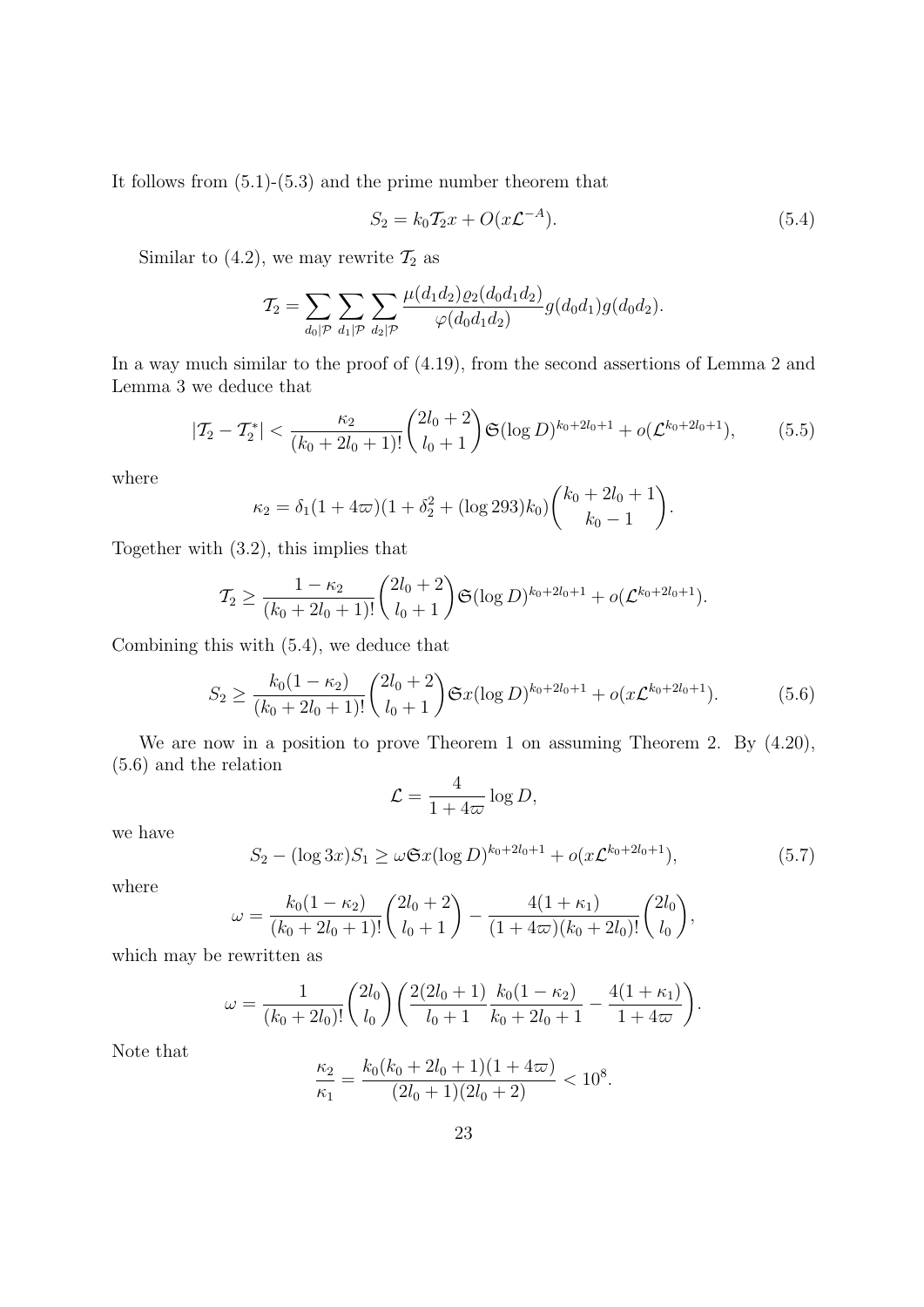Thus, by (4.21), both of the constants  $\kappa_1$  and  $\kappa_2$  are extremely small. It follows by simple computation that

$$
\omega > 0. \tag{5.8}
$$

Finally, from (5.7) and (5.8) we deduce (2.3), whence Theorem 1 follows.

Remark. The bounds (4.19) and (5.5) are crude and there may be some ways to improve them considerably. It is even possible to evaluate  $\mathcal{T}_1$  and  $\mathcal{T}_2$  directly. Thus one might be able to show that  $(2.3)$  holds with a considerably smaller  $k_0$ .

#### 6. Combinatorial arguments

The rest of this paper is devoted to proving Theorem 2. In this and the next six sections we assume that  $1 \leq i \leq k_0$ . Write

$$
D_2 = x^{1/2 - \varepsilon}.
$$

On the left side of (2.12), the contribution from the terms with  $d \leq D_2$  is  $\ll x\mathcal{L}^{-A}$  by the Bombieri-Vinogradov Theorem. Recalling that  $D_1$  and  $\mathcal{P}_0$  are given by (2.9) and (2.10) respectively, by trivial estimation, for  $D_2 < d < D^2$  we may also impose the constraint  $(d, \mathcal{P}_0) < D_1$ , and replace  $\theta(n)$  by  $\Lambda(n)$ . Thus Theorem 2 follows from the following

$$
\sum_{\substack{D_2 < d < D^2 \\ d|P \\ (d, \mathcal{P}_0) < D_1}} \sum_{c \in \mathcal{C}_i(d)} |\Delta(\Lambda; d, c)| \ll x \mathcal{L}^{-A}.\tag{6.1}
$$

The aim of this section is to reduce the proof of (6.1) to showing that

$$
\sum_{\substack{D_2 < d < D^2 \\ d|\mathcal{P} \\ (d,\mathcal{P}_0) < D_1}} \sum_{c \in \mathcal{C}_i(d)} |\Delta(\gamma; d, c)| \ll x \mathcal{L}^{-41A} \tag{6.2}
$$

for  $\gamma$  being of Type I, II or III.

Let L be given by  $L(n) = \log n$ . By Lemma 6, for  $n \sim x$  we have  $\Lambda(n) = \Lambda_1(n)$  where

$$
\Lambda_1 = \sum_{j=1}^{10} (-1)^{j-1} {10 \choose j} \sum_{M_j,...,M_1,N_j,...,N_1} (\mu \varkappa_{M_j}) * ... * (\mu \varkappa_{M_1}) * (\varkappa_{N_j}) * ... * (L \varkappa_{N_1}).
$$

Here  $M_j, ..., M_1, N_j, ..., N_1 \geq 1$  run over the powers of  $\eta$  satisfying

$$
M_t \le x^{1/10},\tag{6.3}
$$

$$
[M_j...M_1N_j...N_1, \eta^{20}M_j...M_1N_j...N_1] \cap [x, 2x) \neq \phi.
$$
 (6.4)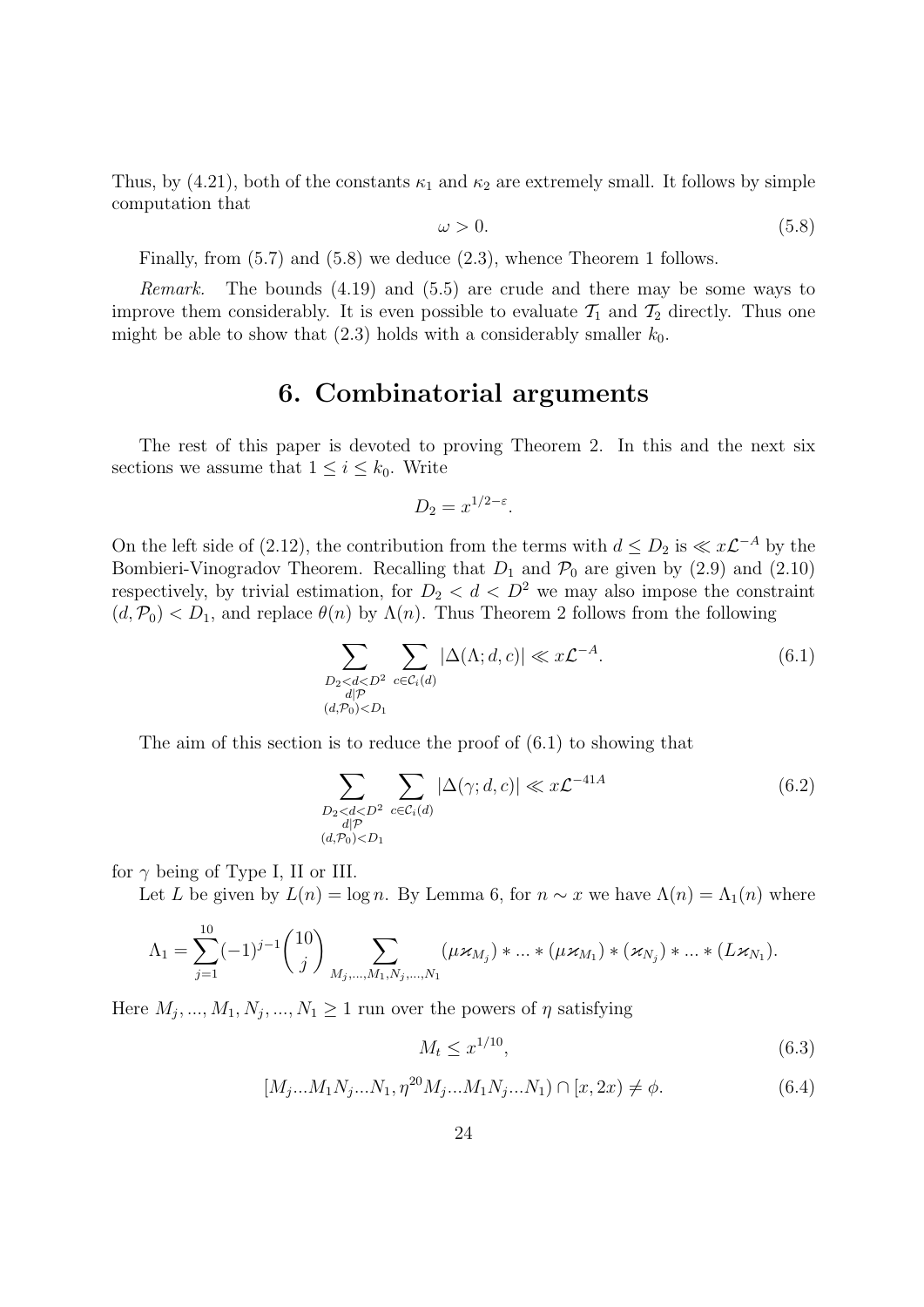Let  $\Lambda_2$  have the same expression as  $\Lambda_1$  but with the constraint (6.4) replaced by

$$
[M_j...M_1N_j...N_1, \eta^{20}M_j...M_1N_j...N_1] \subset [x, 2x). \tag{6.5}
$$

Since  $\Lambda_1 - \Lambda_2$  is supported on  $[\eta^{-20}x, \eta^{20}x] \cup [2\eta^{-20}x, 2\eta^{20}x]$  and  $(\Lambda_1 - \Lambda_2)(n) \ll \tau_{20}(n)\mathcal{L}$ , by Lemma 8 we have

$$
\sum_{\substack{D_2 < d < D^2 \\ d \mid \mathcal{P} \\ (d, \mathcal{P}_0) < D_1}} \sum_{c \in \mathcal{C}_i(d)} |\Delta(\Lambda_1 - \Lambda_2; d, c)| \ll x \mathcal{L}^{-A}.
$$

Further, let

$$
\Lambda_3 = \sum_{j=1}^{10} (-1)^{j-1} {10 \choose j} (\log N_1) \sum_{M_j, \dots, M_1, N_j, \dots, N_1} (\mu \varkappa_{M_j}) * ... * (\mu \varkappa_{M_1}) * (\varkappa_{N_j}) * ... * (\varkappa_{N_1})
$$
(6.6)

with  $M_j, ..., M_1, N_j, ..., N_1$  satisfying (6.3) and (6.5). Since  $(\Lambda_2 - \Lambda_3)(n) \ll \tau_{20}(n)\mathcal{L}^{-2A}$ , by Lemma 8 we have

$$
\sum_{\substack{D_2 < d < D^2 \\ d|\mathcal{P} \\ (d,\mathcal{P}_0) < D_1}} \sum_{c \in \mathcal{C}_i(d)} |\Delta(\Lambda_2 - \Lambda_3; d, c)| \ll x \mathcal{L}^{-A}.
$$

Now assume that  $1 \leq j' \leq j \leq 10$ . Let  $\gamma$  be of the form

$$
\gamma = (\log N_{j'})(\mu \varkappa_{M_j}) * ... * (\mu \varkappa_{M_1}) * (\varkappa_{N_j}) * ... * (\varkappa_{N_1}).
$$

with  $M_j, ..., M_1, N_j, ..., N_1$  satisfying (6.3) and (6.5), and  $N_j \leq ... \leq N_1$ . We claim that either the estimate

$$
\Delta(\gamma; d, c) \ll \frac{x^{1-\varpi+\varepsilon}}{d} \tag{6.7}
$$

trivially holds for  $d < D^2$  and  $(c, d) = 1$ , or  $\gamma$  is of Type I, II or III.

Write  $M_t = x^{\mu_t}$  and  $N_t = x^{\nu_t}$ . We have

$$
0 \le \mu_t \le \frac{1}{10}, \quad 0 \le \nu_j \le \dots \le \nu_1, \quad 1 \le \mu_j + \dots + \mu_1 + \nu_j + \dots + \nu_1 < 1 + \frac{\log 2}{\mathcal{L}}.
$$

In the case  $3/8 + 8\pi < \nu_1 \leq 1/2$ ,  $\gamma$  is of Type I or II by choosing  $\beta = \varkappa_{N_1}$ ; in the case  $1/2 < \nu_1 \leq 1/2 + 3\omega$ ,  $\gamma$  is of Type II by choosing  $\alpha = \varkappa_{N_1}$ ; in the case  $1/2 + 3\omega < \nu_1$ , the estimate (6.7) trivially holds.

Since  $\nu_1 \geq 2/5$  if  $j = 1, 2$ , it remains to deal with the case

$$
j \ge 3, \qquad \nu_1 \le \frac{3}{8} + 8\varpi.
$$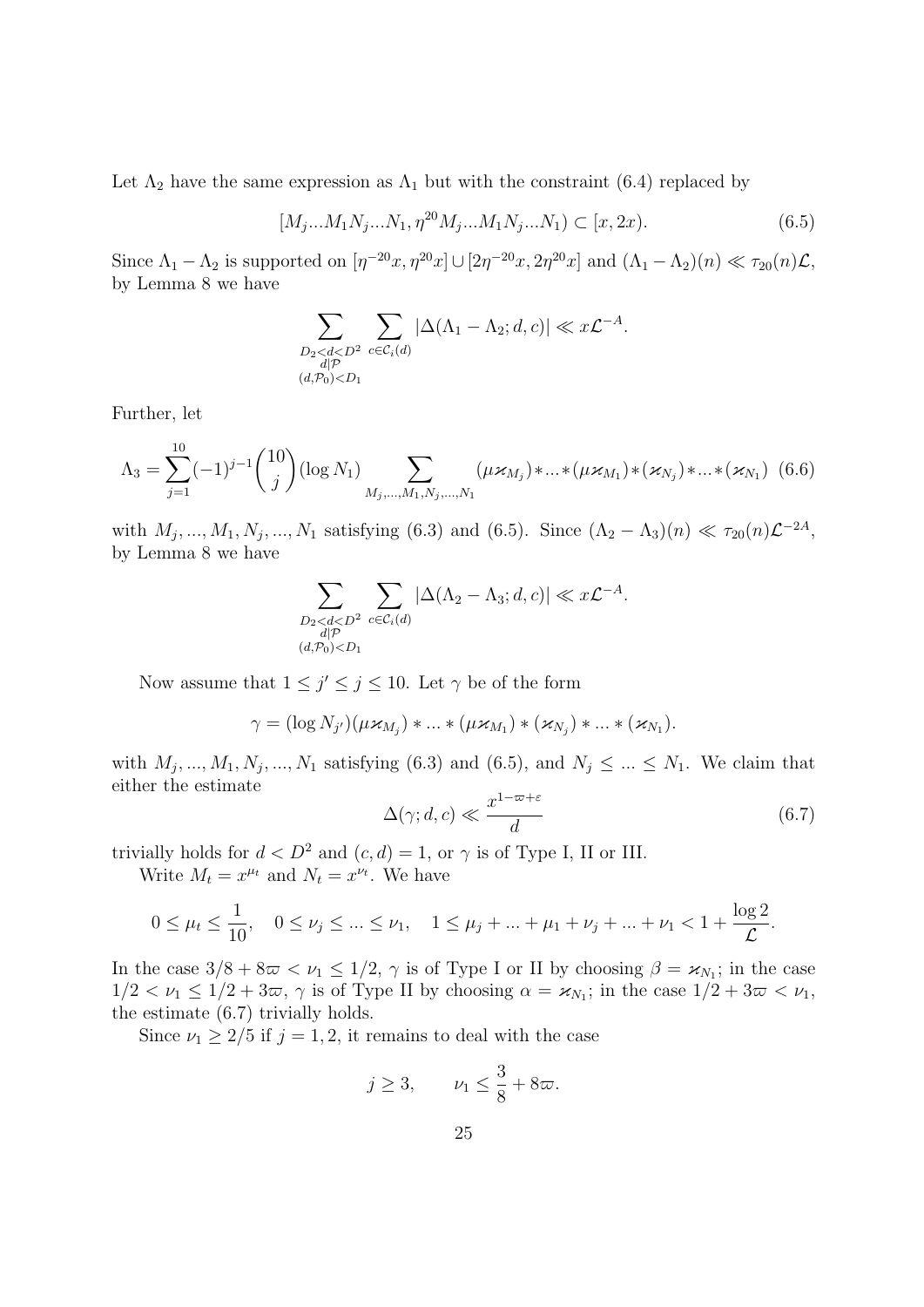Write

$$
\nu^* = \mu_j + \dots + \mu_1 + \nu_j + \dots + \nu_4
$$

(the partial sum  $\nu_j + ... + \nu_4$  is void if  $j = 3$ ). In the case  $\nu^* + \nu_1 \leq 3/8 + 8\pi$ ,  $\gamma$  is obviously of Type III. Further, if  $\nu^*$  has a partial sum, say  $\nu'$ , satisfying

$$
\frac{3}{8} + 8\varpi < \nu' + \nu_1 < \frac{5}{8} - 8\varpi,
$$

then  $\gamma$  is of Type I or II. For example, if

$$
\frac{3}{8} + 8\varpi < \mu_j + \ldots + \mu_1 + \nu_1 \le \frac{1}{2},
$$

we choose  $\beta = (\mu \varkappa_{M_j}) * ... * (\mu \varkappa_{M_1}) * (\varkappa_{N_1});$  if

$$
\frac{1}{2} < \mu_j + \ldots + \mu_1 + \nu_1 < \frac{5}{8} - 8\varpi,
$$

we choose  $\alpha = (\mu \varkappa_{M_j}) * ... * (\mu \varkappa_{M_1}) * (\varkappa_{N_1}).$ 

It now suffices to assume that

$$
\nu^* + \nu_1 \ge \frac{5}{8} - 8\varpi,\tag{6.8}
$$

and every partial sum  $\nu'$  of  $\nu^*$  satisfies either

$$
\nu' + \nu_1 \le \frac{3}{8} + 8\varpi \qquad \text{or} \qquad \nu' + \nu_1 \ge \frac{5}{8} - 8\varpi.
$$

Let  $\nu'_1$  be the smallest partial sum of  $\nu^*$  such that  $\nu'_1 + \nu_1 \geq 5/8 - 8\varpi$  (the existence of  $\nu'_1$ follows from (6.8), and there may be more than one choice of  $\nu'_1$ , and let  $\tilde{\nu}$  be a positive term in  $\nu'_1$ . Since  $\nu'_1 - \tilde{\nu}$  is also a partial sum of  $\nu^*$ , we must have

$$
\nu'_1 - \tilde{\nu} + \nu_1 \le 3/8 + 8\varpi,
$$

so that

$$
\tilde{\nu} \ge \frac{1}{4} - 16\varpi.
$$

This implies that  $\tilde{\nu}$  must be one of the  $\nu_t$ ,  $t \geq 4$  (that arises only if  $j \geq 4$ ). In particular we have  $\nu_4 \geq 1/4 - 16\pi$ . Now, the conditions

$$
\frac{1}{4} - 16\varpi \le \nu_4 \le \nu_3 \le \nu_2 \le \nu_1, \qquad \nu_4 + \nu_3 + \nu_2 + \nu_1 < 1 + \frac{\log 2}{\mathcal{L}}
$$

together imply that

$$
\frac{1}{2} - 32\pi \le \nu_3 + \nu_4 < \frac{1}{2} + \frac{\log 2}{2\mathcal{L}}.
$$

It follows that  $\gamma$  is of Type I or II by choosing  $\beta = \varkappa_{N_3} * \varkappa_{N_4}$ .

It should be remarked, by the Siegel-Walfisz theorem, that for all the choices of  $\beta$ above the Siegel-Walfisz assumption in  $(A_2)$  holds. Noting that the sum in  $(6.6)$  contains  $O(\mathcal{L}^{40A})$  terms, by the above discussion we conclude that (6.2) implies (6.1).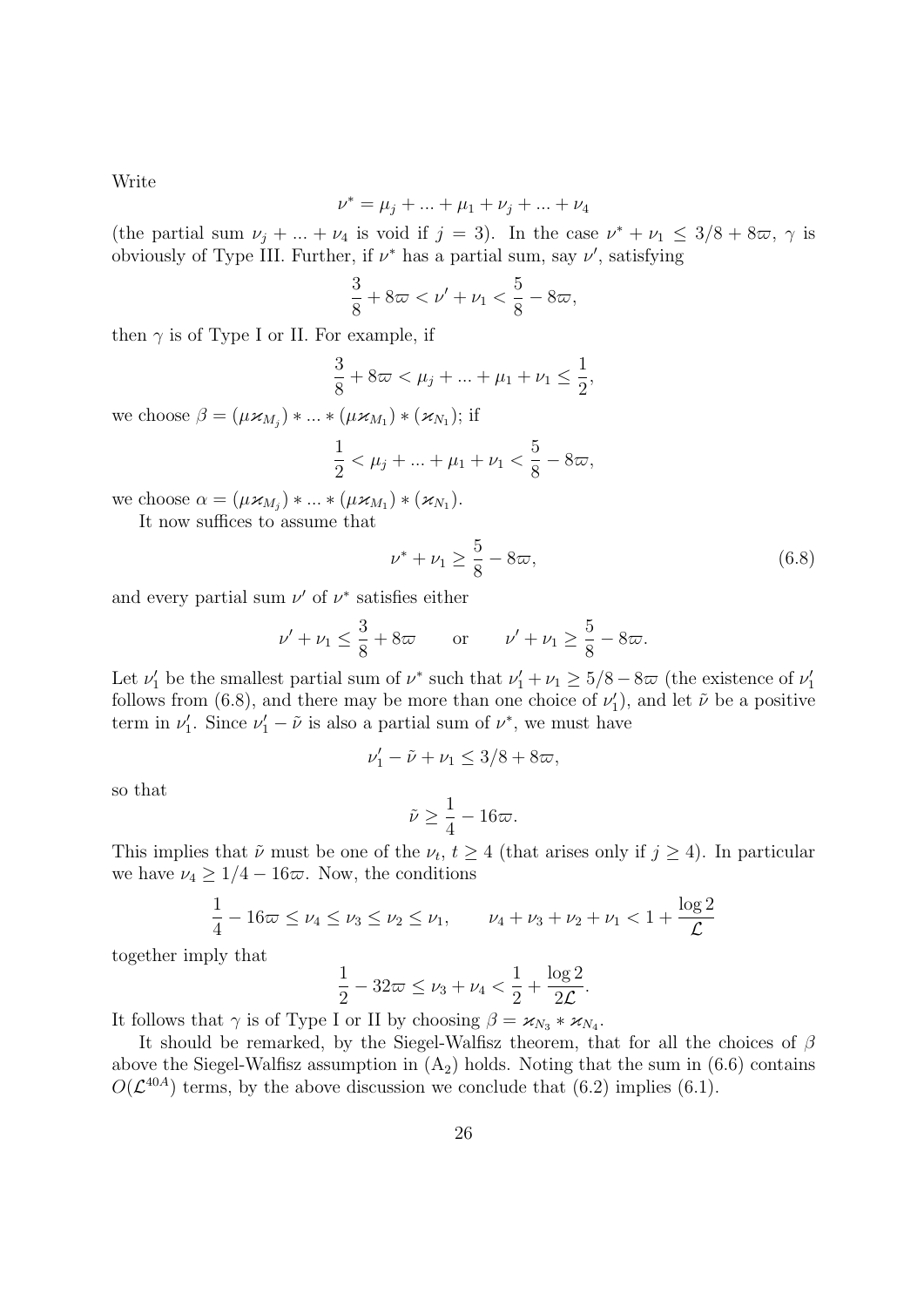#### 7. The dispersion method

In this and the next three sections we treat the Type I and II estimates simultaneously via the methods in [1, Section 3-7]. We henceforth assume that  $\gamma = \alpha * \beta$  satisfies  $(A_1)$ ,  $(A_2)$  and  $(A_3)$ . Recall that  $x_1$  and  $x_2$  are given by  $(2.13)$ . We shall apply Lemma 4 with

$$
R^* = x^{-\varepsilon} N \tag{7.1}
$$

if  $\gamma$  is of Type I  $(x_1 < N \leq x_2)$ , and

$$
R^* = x^{-3\varpi} N \tag{7.2}
$$

if  $\gamma$  is of Type II  $(x_2 < N < 2x^{1/2})$ .

Note that  $D_1^2 < R^* < D_2$ . By Lemma 4 and Lemma 5, the proof of (6.2) is reduced to showing that

$$
\sum_{R^*/D_1 < r < R^*} |\mu(r)| \sum_{a \in C_i(r)} \sum_{\substack{D_2/r < q < D^2/r \\ q|\mathcal{P} \\ (q, r\mathcal{P}_0) = 1}} \sum_{b \in C_i(q)} \left| \Delta(\gamma; r, a; q, b) \right| \ll x \mathcal{L}^{-41A},
$$

where, for  $|\mu(qr)| = (a, r) = (b, q) = 1$ ,

$$
\Delta(\gamma;r,a;q,b) = \sum_{\substack{n \equiv a(r) \\ n \equiv b(q)}} \gamma(n) - \frac{1}{\varphi(qr)} \sum_{(n,qr)=1} \gamma(n).
$$

It therefore suffices to prove that

$$
\mathcal{B}(\gamma; Q, R) := \sum_{r \sim R} |\mu(r)| \sum_{a \in \mathcal{C}_i(r)} \sum_{\substack{q \sim Q \\ q|P \\ (q, r \mathcal{P}_0) = 1}} \sum_{b \in \mathcal{C}_i(q)} \left| \Delta(\gamma; r, a; q, b) \right| \ll x \mathcal{L}^{-43A}, \tag{7.3}
$$

subject to the conditions

$$
x^{-\varpi}R^* < R < R^* \tag{7.4}
$$

and

$$
\frac{1}{2}x^{1/2-\varepsilon} < QR < x^{1/2+2\varpi},\tag{7.5}
$$

which are henceforth assumed.

For notational simplicity, in some expressions the subscript  $i$  will be omitted even though they depend on it. In what follows we assume that

$$
r \sim R, \quad |\mu(r)| = 1, \quad a \in \mathcal{C}_i(r). \tag{7.6}
$$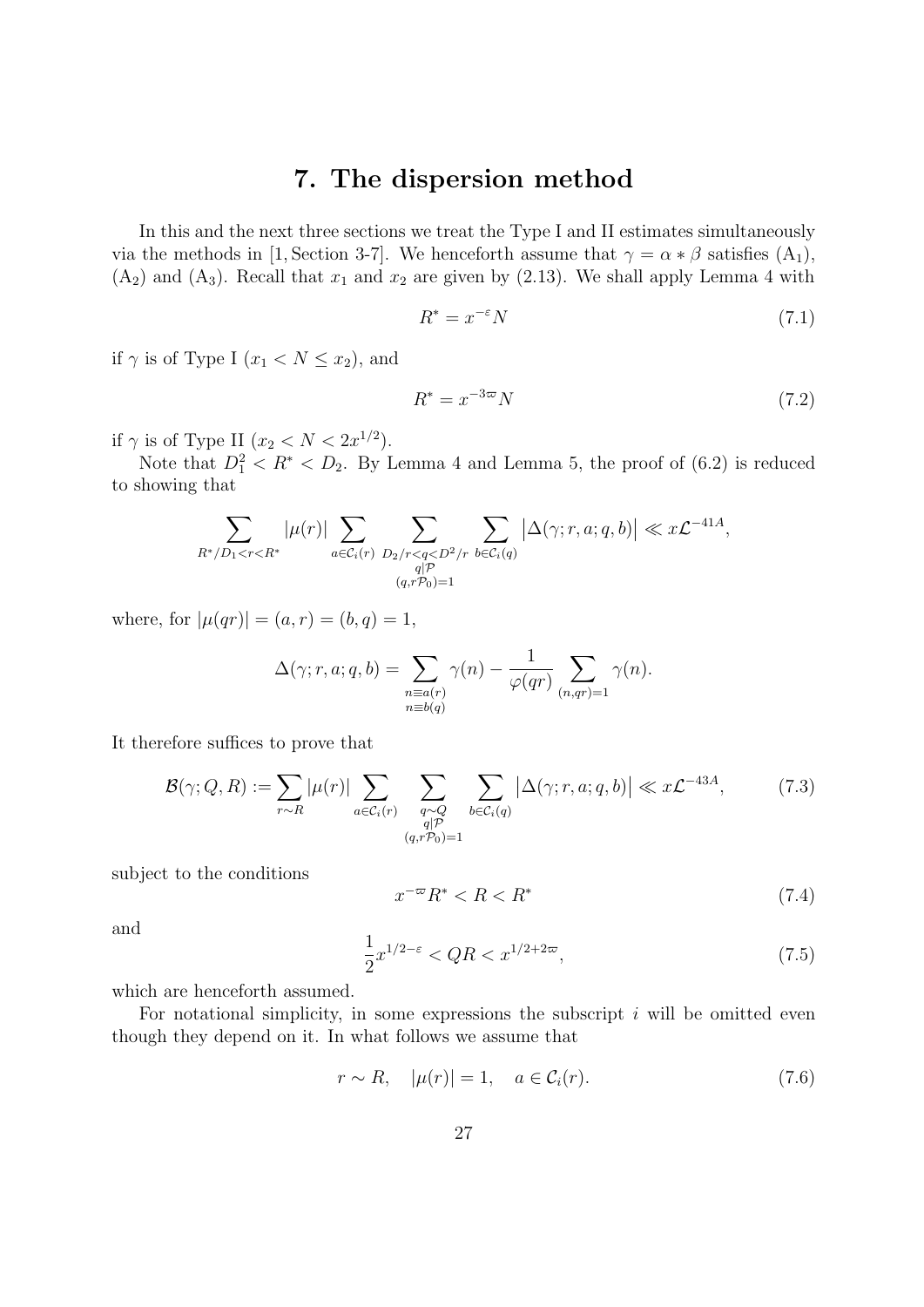Let  $c(r, a; q, b)$  be given by

$$
c(r, a; q, b) = \operatorname{sgn} \Delta(\gamma; r, a; q, b)
$$

if

$$
q \sim Q
$$
,  $q|\mathcal{P}$ ,  $(q, r\mathcal{P}_0) = 1$ ,  $b \in C_i(q)$ ,

and

 $c(r, a; q, b) = 0$  otherwise.

Changing the order of summation we obtain

$$
\sum_{\substack{q \sim Q \\ q \mid \mathcal{P} \\ (q,r\mathcal{P}_0)=1}} \sum_{b \in \mathcal{C}_i(q)} \left| \Delta(\gamma;r,a;q,b) \right| = \sum_{(m,r)=1} \alpha(m) \mathcal{D}(r,a;m),
$$

where

$$
\mathcal{D}(r, a; m) = \sum_{(q,m)=1} \sum_{b} c(r, a; q, b) \left( \sum_{\substack{mn \equiv a(r) \\ mn \equiv b(q)}} \beta(n) - \frac{1}{\varphi(qr)} \sum_{(n,qr)=1} \beta(n) \right).
$$

It follows by Cauchy's inequality that

$$
\mathcal{B}(\gamma; Q, R)^2 \ll MR\mathcal{L}^B \sum_{r \sim R} |\mu(r)| \sum_{a \in \mathcal{C}_i(r)} \sum_{(m,r)=1} f(m) \mathcal{D}(r, a; m)^2, \tag{7.7}
$$

where  $f(y)$  is as in Lemma 7 with  $\eta^* = \eta^{19}$ . We have

$$
\sum_{(m,r)=1} f(m)\mathcal{D}(r,a;m)^2 = \mathcal{S}_1(r,a) - 2\mathcal{S}_2(r,a) + \mathcal{S}_3(r,a),\tag{7.8}
$$

where  $S_j(r, a)$ ,  $j = 1, 2, 3$  are defined by

$$
S_1(r, a) = \sum_{(m,r)=1} f(m) \left( \sum_{(q,m)=1} \sum_b c(r, a; q, b) \sum_{\substack{mn \equiv a(r) \\ mn \equiv b(q)}} \beta(n) \right)^2,
$$
  

$$
S_2(r, a) = \sum_{q_1} \sum_{b_1} \sum_{q_2} \sum_{b_2} \frac{c(r, a; q_1, b_1) c(r, a; q_2, b_2)}{\varphi(q_2 r)}
$$
  

$$
\times \sum_{n_1} \sum_{(n_2, q_2 r) = 1} \beta(n_1) \beta(n_2) \sum_{\substack{mn_1 \equiv a(r) \\ mn_1 \equiv b_1(q_1) \\ (m, q_2) = 1}} f(m),
$$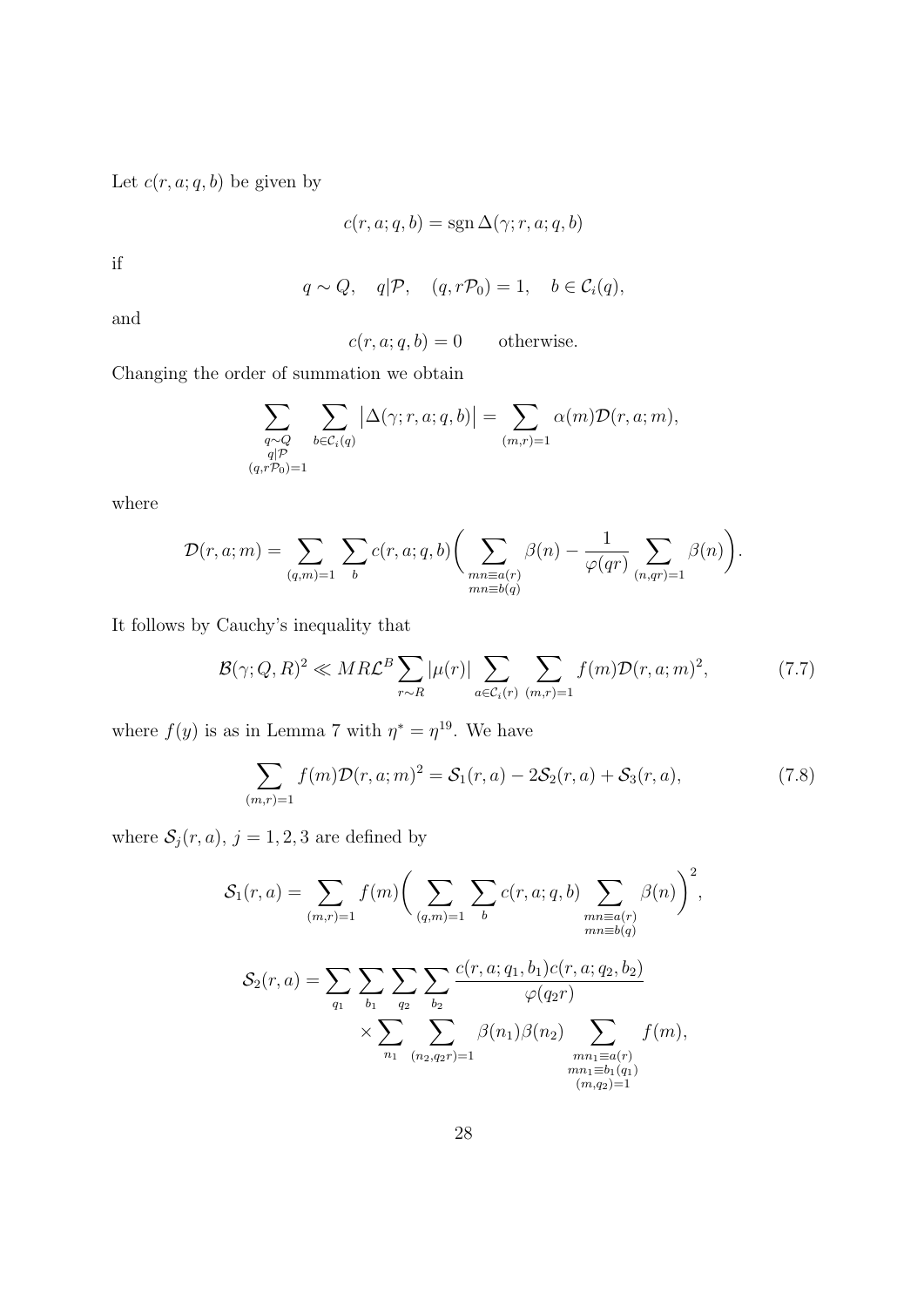$$
S_3(r, a) = \sum_{q_1} \sum_{b_1} \sum_{q_2} \sum_{b_2} \frac{c(r, a; q_1, b_1)c(r, a; q_2, b_2)}{\varphi(q_1 r)\varphi(q_2 r)} \times \sum_{(n_1, q_1 r) = 1} \sum_{(n_2, q_2 r) = 1} \beta(n_1) \beta(n_2) \sum_{(m, q_1 q_2 r) = 1} f(m).
$$

By  $(7.7)$  and  $(7.8)$ , the proof of  $(7.3)$  is reduced to showing that

$$
\sum_{r} \sum_{a} \left( \mathcal{S}_1(r, a) - 2\mathcal{S}_2(r, a) + \mathcal{S}_3(r, a) \right) \ll xNR^{-1}\mathcal{L}^{-87A} \tag{7.9}
$$

on assuming  $A \geq B$ . Here we have omitted the constraints given in (7.6) for notational simplicity, so they have to be remembered in the sequel.

## 8. Evaluation of  $S_3(r, a)$

In this section we evaluate  $S_3(r, a)$ . We shall make frequent use of the trivial bound

$$
\hat{f}(z) \ll M. \tag{8.1}
$$

By Möbius inversion and Lemma 7, for  $q_j \sim Q$ ,  $j = 1, 2$  we have

$$
\sum_{(m,q_1q_2r)=1} f(m) = \frac{\varphi(q_1q_2r)}{q_1q_2r} \hat{f}(0) + O(x^{\varepsilon}).
$$
\n(8.2)

This yields

$$
S_3(r,a) = \hat{f}(0) \sum_{q_1} \sum_{b_1} \sum_{q_2} \sum_{b_2} \frac{c(r,a;q_1,b_1)c(r,a;q_2,b_2)}{\varphi(q_1)\varphi(q_2)\varphi(r)} \frac{\varphi(q_1q_2)}{q_1q_2r} \times \sum_{(n_1,q_1r)=1} \sum_{(n_2,q_2r)=1} \frac{c(r,a;q_1,b_1)c(r,a;q_2,b_2)}{\varphi(q_1)\varphi(q_2)\varphi(r)} \frac{\varphi(q_1q_2)}{q_1q_2r}
$$

In view of (2.10), if  $(q_1q_2,\mathcal{P}_0) = 1$ , then either  $(q_1, q_2) = 1$  or  $(q_1, q_2) > D_0$ . Thus, on the right side above, the contribution from the terms with  $(q_1, q_2) > 1$  is, by  $(8.1)$  and trivial estimation,

$$
\ll xND_0^{-1}R^{-2}\mathcal{L}^B.
$$

It follows that

$$
S_3(r,a) = \hat{f}(0)X(r,a) + O(xND_0^{-1}R^{-2}\mathcal{L}^B),
$$
\n(8.3)

where

$$
X(r,a) = \sum_{q_1} \sum_{b_1} \sum_{(q_2,q_1)=1} \sum_{b_2} \frac{c(r,a;q_1,b_1)c(r,a;q_2,b_2)}{q_1q_2r\varphi(r)} \sum_{(n_1,q_1r)=1} \sum_{(n_2,q_2r)=1} \beta(n_1)\beta(n_2).
$$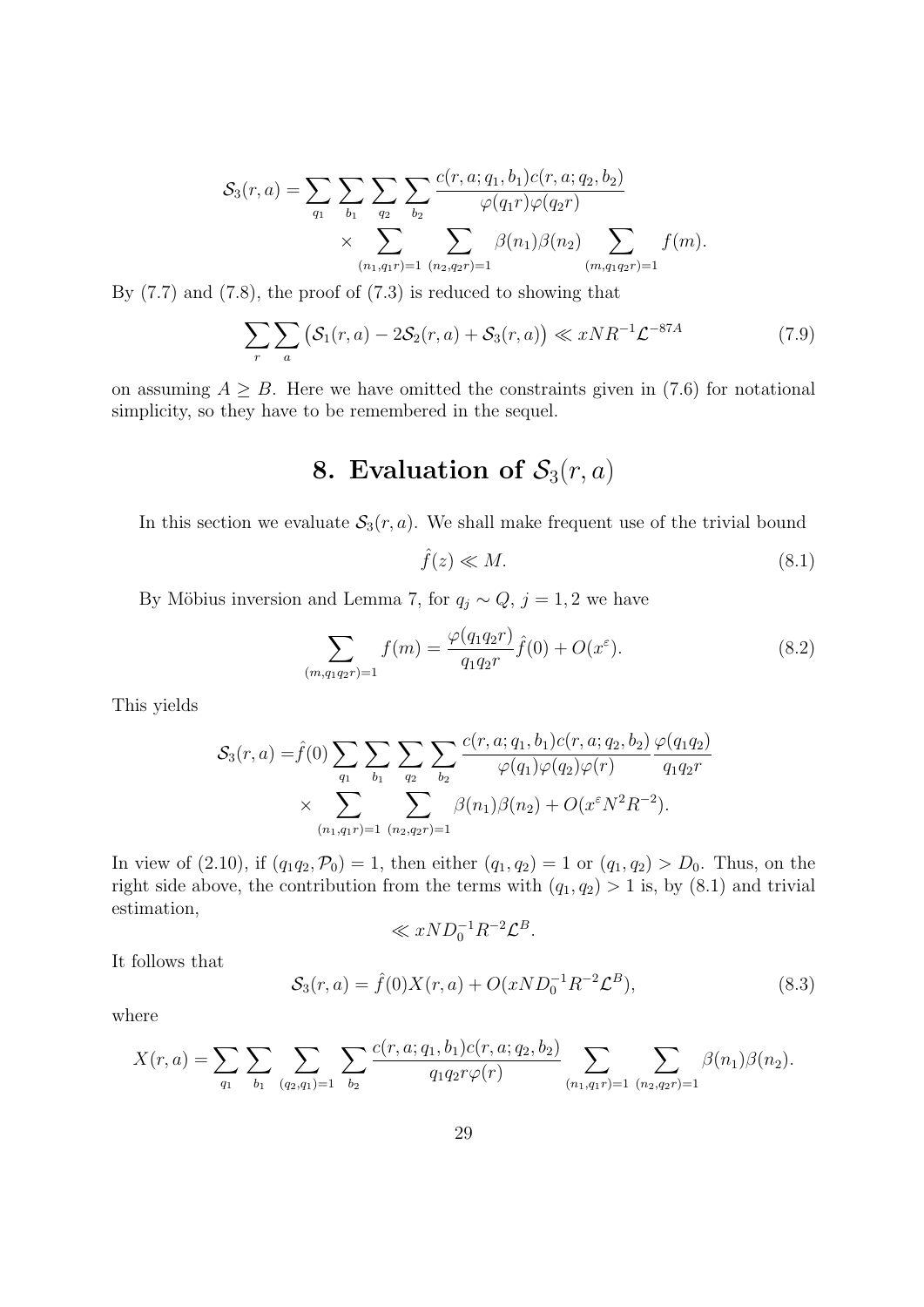### 9. Evaluation of  $S_2(r, a)$

The aim of this section is to show that

$$
S_2(r, a) = \hat{f}(0)X(r, a) + O(xND_0^{-1}R^{-2}\mathcal{L}^B).
$$
\n(9.1)

Assume  $c(r, a; q_1, b_1)c(r, a; q_2, b_2) \neq 0$ . Let  $\nu \pmod{q_1r}$  be a common solution to

$$
\nu \equiv a(\bmod r), \qquad \nu \equiv b_1(\bmod q_1).
$$

Substituting  $mn_1 = n$  and applying Lemma 8 we obtain

$$
\sum_{n_1} \beta(n_1) \sum_{\substack{mn_1 \equiv a(r) \\ mn_1 \equiv b_1(q_1) \\ (m,q_2)=1}} f(m) \ll \sum_{\substack{n < 2x \\ n \equiv \nu(q_1r)}} \tau_{20}(n) \ll \frac{x\mathcal{L}^B}{q_1r}.
$$

It follows that the contribution from the terms with  $(q_1, q_2) > 1$  in  $\mathcal{S}_2(r, a)$  is

$$
\ll xND_0^{-1}R^{-2}\mathcal{L}^B,
$$

so that,

$$
S_2(r, a) = \sum_{q_1} \sum_{b_1} \sum_{(q_2, q_1) = 1} \sum_{b_2} \frac{c(r, a; q_1, b_1) c(r, a; q_2, b_2)}{\varphi(q_2 r)}
$$
  
 
$$
\times \sum_{n_1} \sum_{(n_2, q_2 r) = 1} \beta(n_1) \beta(n_2) \sum_{\substack{mn_1 \equiv a(r) \\ mn_1 \equiv b_1(q_1) \\ (m, q_2) = 1}} f(m) + O(x N D_0^{-1} R^{-2} \mathcal{L}^B).
$$
 (9.2)

Note that the innermost sum in (9.2) is void unless  $(n_1, q_1r) = 1$ . For  $|\mu(q_1q_2r)| = 1$  and  $(q_2,\mathcal{P}_0)=1$  we have

$$
\frac{q_2}{\varphi(q_2)} = 1 + O(\tau(q_2)D_0^{-1}),
$$

and, by Lemma 8,

$$
\sum_{\substack{(n_1, q_1r)=1 \ n_1 \equiv b_1(q_1) \ (m,q_2)>1}} \beta(n_1) \ll \sum_{\substack{n < 2x \ n \equiv b_1(q_1) \ (m,q_2)>1}} \tau_{20}(n) \ll \frac{\tau_{20}(q_2)x\mathcal{L}^B}{q_1rD_0}.
$$

Thus the relation (9.2) remains valid if the constraint  $(m, q_2) = 1$  in the innermost sum is removed and the denominator  $\varphi(q_2r)$  is replaced by  $q_2\varphi(r)$ . Namely we have

$$
S_2(r, a) = \sum_{q_1} \sum_{b_1} \sum_{(q_2, q_1) = 1} \sum_{b_2} \frac{c(r, a; q_1, b_1) c(r, a; q_2, b_2)}{q_2 \varphi(r)} \times \sum_{n_1} \sum_{(n_2, q_2, p_1) = 1} \frac{\beta(n_1) \beta(n_2)}{p_1} \sum_{\substack{mn_1 \equiv a(r) \\ mn_1 \equiv b_1(q_1)}} f(m) + O(x N D_0^{-1} R^{-2} \mathcal{L}^B).
$$
\n(9.3)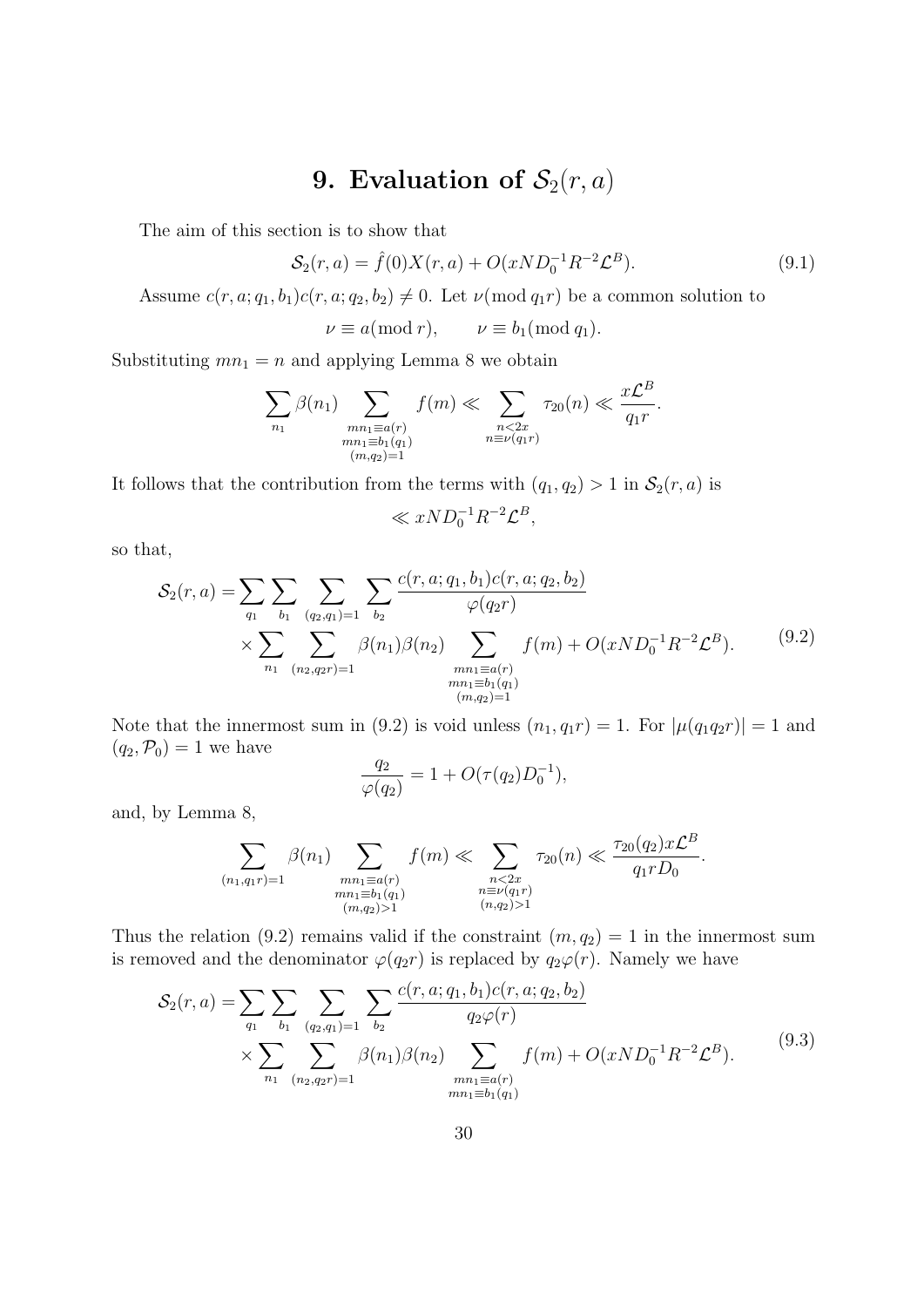By Lemma 7, for  $(n_1, q_1r) = 1$  we have

$$
\sum_{\substack{mn_1 \equiv a(r) \\ mn_1 \equiv b_1(q_1)}} f(m) = \frac{1}{q_1 r} \sum_{|h| < H_2} \hat{f}\left(\frac{h}{q_1 r}\right) e_{q_1 r}(-h\mu) + O(x^{-2}),
$$

where

$$
H_2 = 4QRM^{-1+2\varepsilon},
$$

and  $\mu \text{ (mod} q_1 r)$  is a common solution to

$$
\mu n_1 \equiv a(\text{mod } r), \qquad \mu n_1 \equiv b_1(\text{mod } q_1). \tag{9.4}
$$

Inserting this into (9.3) we deduce that

$$
S_2(r,a) = \hat{f}(0)X(r,a) + \mathcal{R}_2(r,a) + O(xND_0^{-1}R^{-2}\mathcal{L}^B),
$$
\n(9.5)

where

$$
\mathcal{R}_2(r, a) = \sum_{q_1} \sum_{b_1} \sum_{(q_2, q_1) = 1} \sum_{b_2} \frac{c(r, a; q_1, b_1) c(r, a; q_2, b_2)}{q_1 q_2 r \varphi(r)} \left( \sum_{(n_2, q_2, p_1) = 1} \beta(n_2) \right)
$$

$$
\times \sum_{(n_1, q_1, p_1) = 1} \beta(n_1) \sum_{1 \le |h| < H_2} \hat{f}\left(\frac{h}{q_1 r}\right) e_{q_1 r}(-h\mu).
$$

The proof of (9.1) is now reduced to estimating  $\mathcal{R}_2(r, a)$ . First we note that the second inequality in (7.5) implies

$$
H_2 \ll x^{-1/2 + 2\varpi + 2\varepsilon} N < 2x^{2\varpi + 2\varepsilon},\tag{9.6}
$$

since  $M^{-1} \ll x^{-1}N$  (here and in what follows, we use the second inequality in (7.5) only). This implies that  $\mathcal{R}_2(r, a) = 0$  if  $\gamma$  is of Type I.

Now assume that  $\gamma$  is of of Type II. Noting that

$$
\frac{\mu}{q_1 r} \equiv \frac{a \overline{q_1 n_1}}{r} + \frac{b_1 \overline{r n_1}}{q_1} \pmod{1}
$$

by  $(9.4)$ , we have

$$
\mathcal{R}_2(r,a) \ll N^{1+\varepsilon} R^{-2} \sum_{\substack{n \sim N \\ (n,r)=1}} |\mathcal{R}^*(r,a;n)|, \tag{9.7}
$$

where

$$
\mathcal{R}^*(r, a; n) = \sum_{(q,n)=1} \sum_b \frac{c(r, a; q, b)}{q} \sum_{1 \le |h| < H_2} \hat{f}\left(\frac{h}{qr}\right) e\left(\frac{-ah\overline{qn}}{r} - \frac{bh\overline{rn}}{q}\right).
$$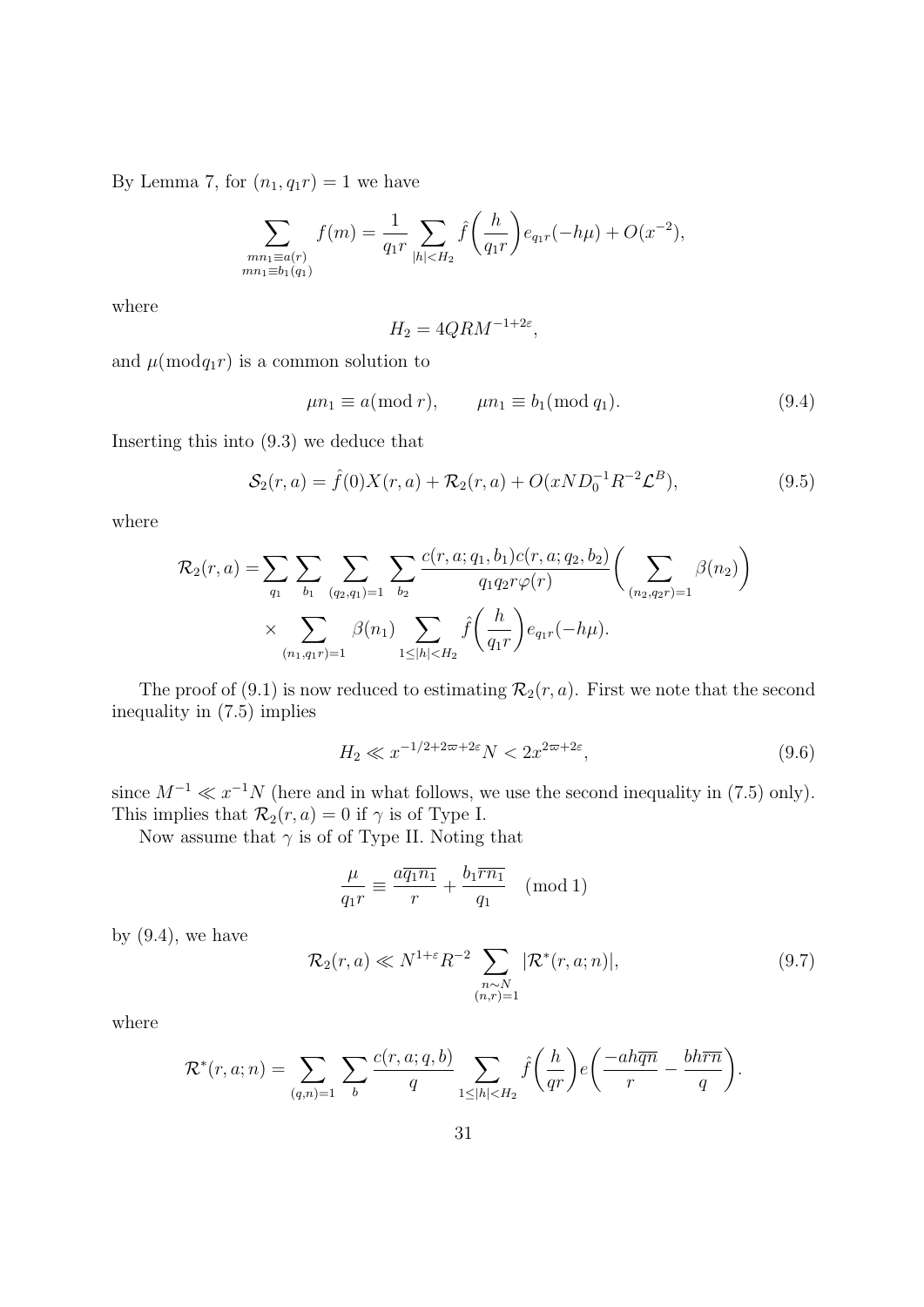To estimate the sum of  $\left| \mathcal{R}^*(r, a; n) \right|$  we observe that

$$
|\mathcal{R}^*(r, a; n)|^2 = \sum_{(q,n)=1} \sum_{b} \sum_{(q',n)=1} \sum_{b'} \frac{c(r, a; q, b)c(r, a; q', b')}{qq'} \times \sum_{1 \le |h| < H_2} \sum_{1 \le |h'| < H_2} \hat{f}\left(\frac{h}{qr}\right) \hat{f}\left(\frac{h'}{q'r}\right) e\left(\frac{a(h'q' - h\bar{q})\bar{n}}{r} - \frac{bh\bar{r}\bar{n}}{q} + \frac{b'h'\bar{r}\bar{n}}{q'}\right).
$$

It follows, by changing the order of summation and applying (8.1), that

$$
M^{-2} \sum_{\substack{n \sim N \\ (n,r)=1}} |\mathcal{R}^*(r, a; n)|^2 \ll \sum_q \sum_b \sum_{q'} \sum_{b'} \frac{|c(r, a; q, b)c(r, a; q', b')|}{qq'} \ll \sum_{1 \le |h| < H_2} \sum_{1 \le |h'| < H_2} |\mathcal{W}(r, a; q, b; q', b'; h, h')|,
$$
\n
$$
(9.8)
$$

where

$$
\mathcal{W}(r, a; q, b; q', b'; h, h') = \sum_{\substack{n \sim N \\ (n, qq'r)=1}} e\left(\frac{a(h'\bar{q}' - h\bar{q})\bar{n}}{r} - \frac{bh\bar{r}\bar{n}}{q} + \frac{b'h'\bar{r}\bar{n}}{q'}\right).
$$

Since  $M^{-1} \ll N^{-1}$ , by the second inequality in (7.4) and (7.2) we have

$$
H_2 Q^{-1} \ll x^{-3\varpi + \varepsilon}.\tag{9.9}
$$

It follows that, on the right side of (9.8), the contribution from the terms with  $h'q = hq'$ is

$$
\ll NQ^{-2} \sum_{1 \le h < H_2} \sum_{q < 2Q} \tau(hq) \ll x^{-3\varpi + \varepsilon} N. \tag{9.10}
$$

Now assume that  $c(r, a; q, b)c(r, a; q', b') \neq 0, 1 \leq |h| < H_2, 1 \leq |h'| < H_2$  and  $h'q \neq hq'$ . Letting  $d = [q, q']r$ , we have

$$
\frac{a(h'\bar{q}' - h\bar{q})}{r} - \frac{bh\bar{r}}{q} + \frac{b'h\bar{r}}{q'} \equiv \frac{c}{d} \pmod{1}
$$

for some  $c$  with

$$
(c,r) = (h'\bar{q}' - h\bar{q}, r).
$$

It follows by the estimate (3.13) that

$$
\mathcal{W}(r, a; q, b; q', b'; h, h') \ll d^{1/2 + \varepsilon} + \frac{(c, d)N}{d}.\tag{9.11}
$$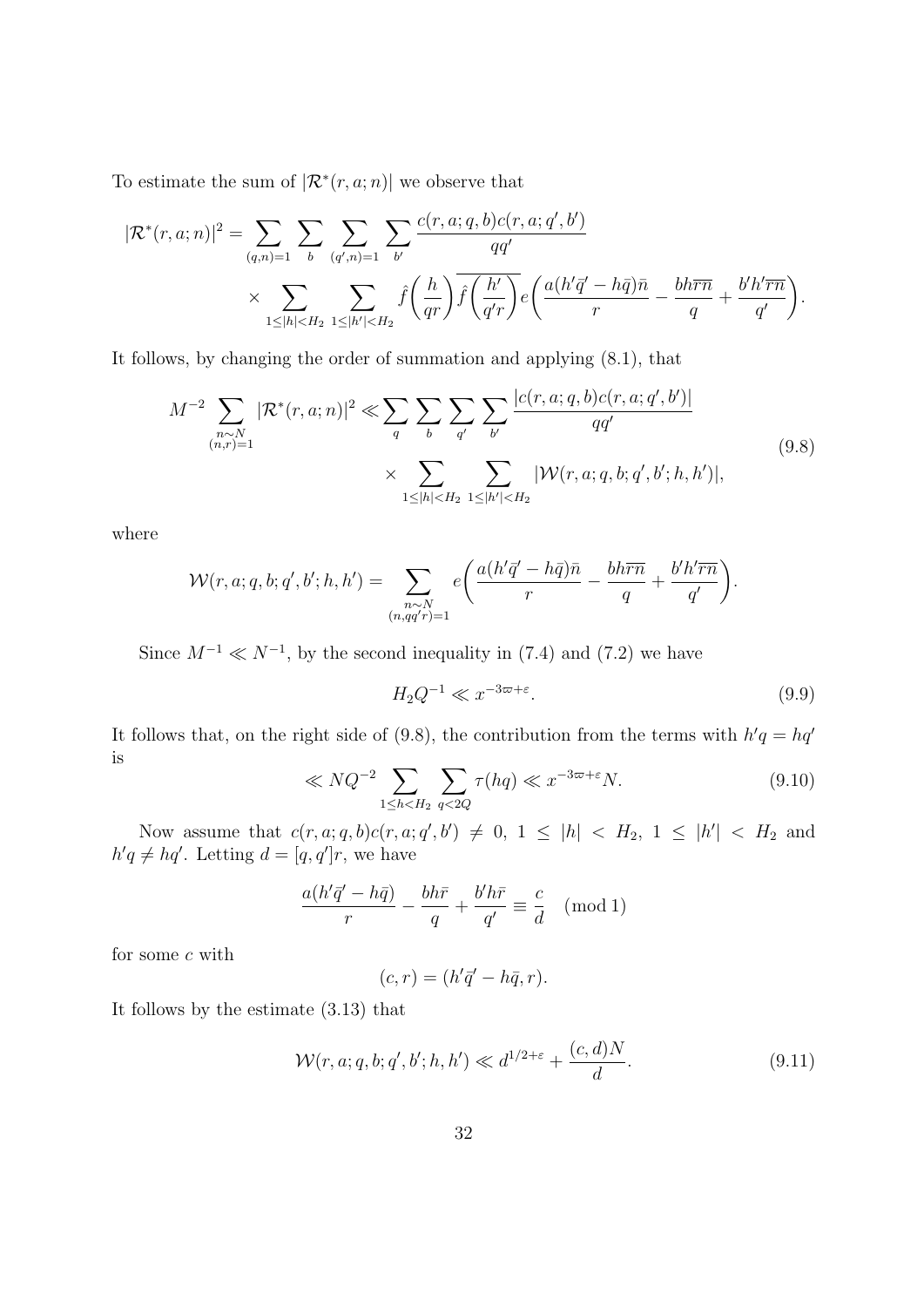Since  $N > x_2$ , by the first inequality in  $(7.4)$ ,  $(7.2)$  and  $(2.13)$  we have

$$
R^{-1} < x^{4\varpi} N^{-1} < x^{-1/2 + 8\varpi}.\tag{9.12}
$$

Together with (7.5), this implies that

$$
Q \ll x^{10\varpi}.\tag{9.13}
$$

By  $(9.13)$  and  $(7.5)$  we have

$$
d^{1/2} \ll (Q^2 R)^{1/2} \ll x^{1/4 + 6\pi}.
$$

On the other hand, noting that

$$
h'\bar{q}' - h\bar{q} \equiv (h'q - hq')\overline{qq'} \pmod{r},
$$

we have

$$
(c,d) \le (c,r)[q,q'] \ll [q,q']H_2Q. \tag{9.14}
$$

Together with  $(9.6)$ ,  $(9.12)$  and  $(9.13)$ , this yields

$$
\frac{(c,d)N}{d} \ll H_2 N Q R^{-1} \ll x^{16\varpi + \varepsilon}.
$$

Combining these estimates with (9.11) we deduce that

$$
\mathcal{W}(r, a; q, b; q', b'; h, h') \ll x^{1/4 + 7\varpi}.
$$

Together with (9.6), this implies that, on the right side of (9.8), the contribution from the terms with  $h'q \neq hq'$  is  $\ll x^{1/4+12\varpi}$  which is sharper than the right side of (9.10). Combining these estimates with (9.8) we conclude that

$$
\sum_{\substack{n \sim N \\ (n,r)=1}} |\mathcal{R}^*(r,a;n)|^2 \ll x^{1-3\varpi+\varepsilon} M.
$$

This yields, by Cauchy's inequality,

$$
\sum_{\substack{n\sim N\\(n,r)=1}}|\mathcal{R}^*(r,a;n)|\ll x^{1-3\varpi/2+\varepsilon}.
$$

Inserting this into (9.7) we obtain

$$
\mathcal{R}_2(r,a) \ll x^{1-\varpi} N R^{-2} \tag{9.15}
$$

which is sharper than the  $O$  term in  $(9.5)$ .

The relation (9.1) follows from (9.5) and (9.15) immediately.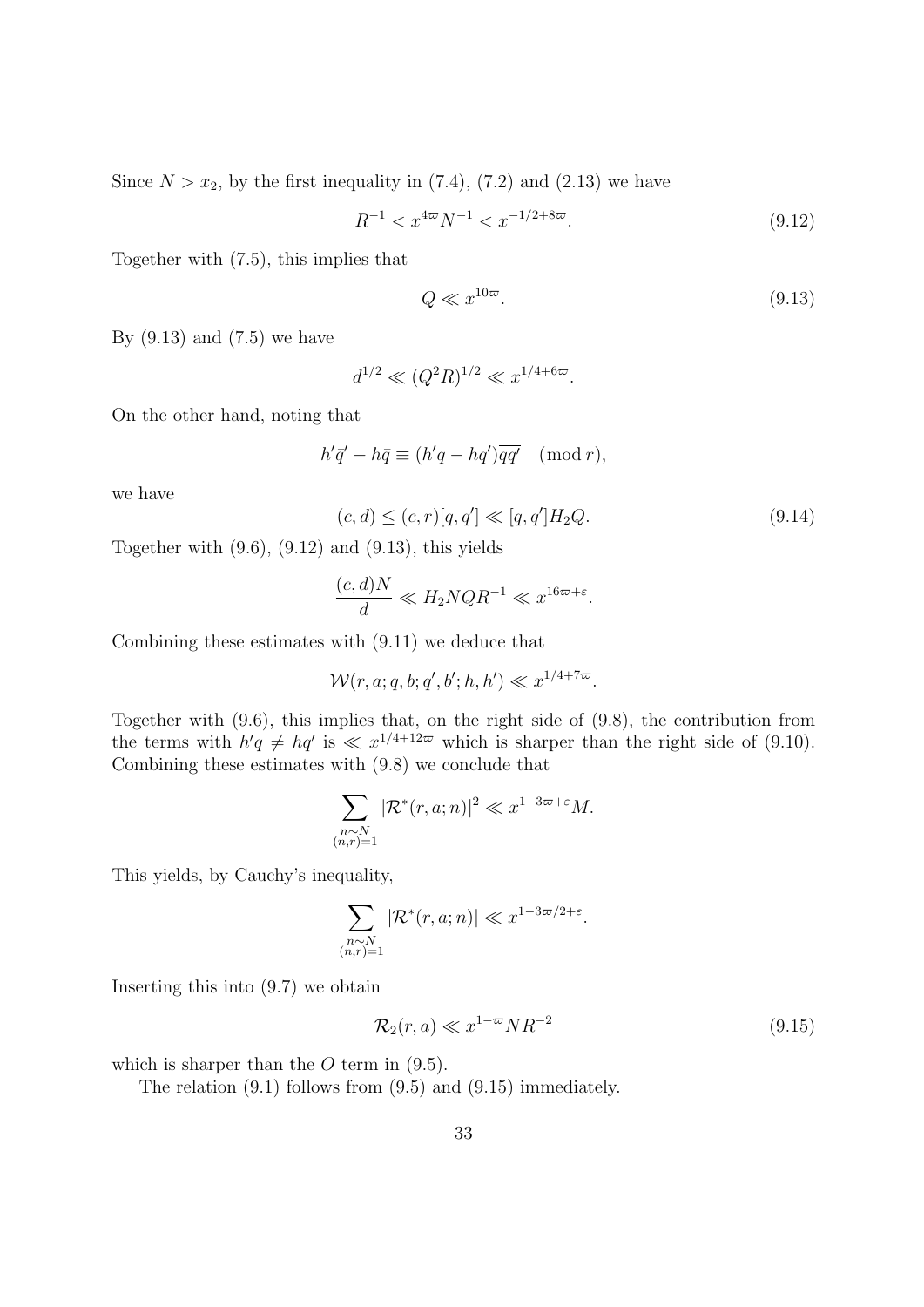### 10. A truncation of the sum of  $S_1(r, a)$

We are unable to evaluate each  $S_1(r, a)$  directly. However, we shall establish a relation of the form

$$
\sum_{r} \sum_{a} \mathcal{S}_1(r, a) = \sum_{r} \sum_{a} (\hat{f}(0)X(r, a) + \mathcal{R}_1(r, a)) + O(xNR^{-1}\mathcal{L}^{-87A}) \tag{10.1}
$$

with  $\mathcal{R}_1(r, a)$  to be specified below in (10.10). In view of (8.3) and (9.1), the proof of (7.9) will be reduced to estimating  $\mathcal{R}_1(r, a)$ .

By definition we have

$$
S_1(r, a) = \sum_{q_1} \sum_{b_1} \sum_{q_2} \sum_{b_2} c(r, a; q_1, b_1) c(r, a; q_2, b_2)
$$
  
 
$$
\times \sum_{n_1} \sum_{n_2 \equiv n_1(r)} \beta(n_1) \beta(n_2) \sum_{\substack{mn_1 \equiv a(r) \\ mn_1 \equiv b_1(q_1) \\ mn_2 \equiv b_2(q_2)}} f(m).
$$
 (10.2)

Let  $\mathcal{U}(r, a; q_0)$  denote the sum of the terms in (10.2) with  $(q_1, q_2) = q_0$ . Clearly we have  $\mathcal{U}(r, a; q_0) = 0$  unless

$$
q_0 < 2Q, \qquad q_0|\mathcal{P}, \qquad (q_0, r\mathcal{P}_0) = 1,
$$

which are henceforth assumed. We first claim that

$$
\sum_{r} \sum_{a} \sum_{q_0 > 1} \mathcal{U}(r, a; q_0) \ll xN(D_0 R)^{-1} \mathcal{L}^B. \tag{10.3}
$$

Assume that, for  $j = 1, 2$ ,

$$
q_j \sim Q
$$
,  $q_j | P$ ,  $(q_j, rP_0) = 1$ ,  $b_j \in C_i(q_j)$ 

and  $(q_1, q_2) = q_0$ . Write  $q'_1 = q_1/q_0$ ,  $q'_2 = q_2/q_0$ . By Lemma 5, there exist  $t_1, t_2 \in C_i(q_0)$ ,  $b'_1 \in \mathcal{C}_i(q'_1)$  and  $b'_2 \in \mathcal{C}_i(q'_2)$  such that

$$
b_j \equiv t_j \pmod{q_0}, \quad b_j \equiv b'_j \pmod{q'_j}.
$$

Note that the conditions  $mn_1 \equiv t_1 \pmod{q_0}$  and  $mn_2 \equiv t_2 \pmod{q_0}$  together imply that

$$
t_2 n_1 \equiv t_1 n_2 \pmod{q_0}.\tag{10.4}
$$

Thus the innermost sum in (10.2) is void if (10.4) fails to hold for any  $t_1, t_2 \in C_i(q_0)$ . On the other hand, if (10.4) holds for some  $t_1, t_2 \in C_i(q_0)$ , the innermost sum in (10.2) may be rewritten as

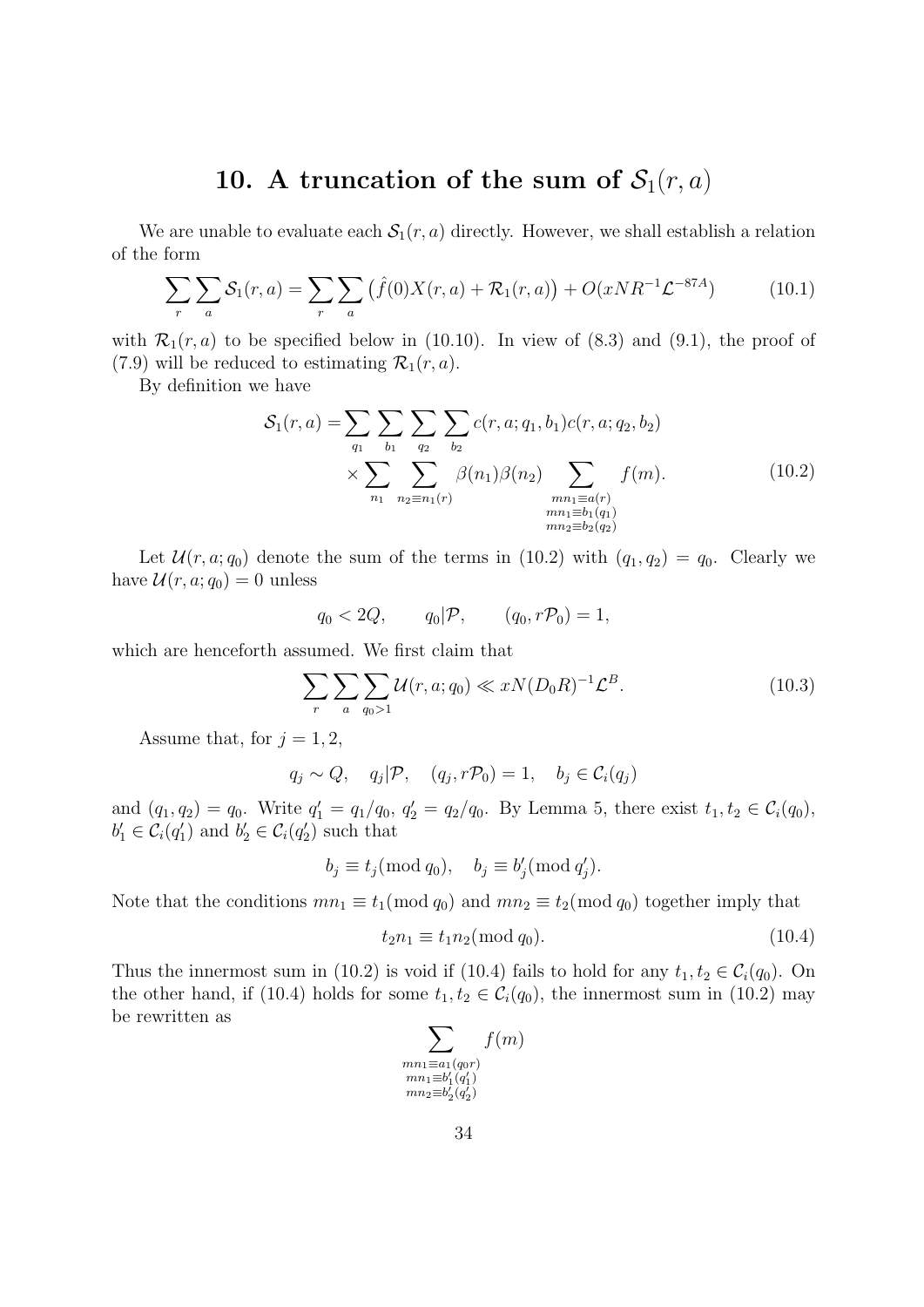where  $a_1 \text{ (mod } q_0 r)$  is a common solution to  $a_1 \equiv a \text{ (mod } r)$  and  $a_1 \equiv t_1 \text{ (mod } q_0)$ . Hence, changing the order of summation we obtain

$$
\sum_{b_1} \sum_{b_2} c(r, a; q_1, b_1) c(r, a; q_2, b_2) \sum_{n_1} \sum_{n_2 \equiv n_1(r)} \beta(n_1) \beta(n_2) \sum_{\substack{mn_1 \equiv a(r) \\ mn_2 \equiv b_1(q_1) \\ mn_2 \equiv b_2(q_2)}} f(m)
$$
  

$$
\ll \sum_{t_1 \in \mathcal{C}_i(q_0)} \sum_{t_2 \in \mathcal{C}_i(q_0)} \sum_{n_1} \sum_{\substack{n_2 \equiv n_1(r) \\ n_2 \equiv t_2n_1(q_0)}} |\beta(n_1)\beta(n_2)| \sum_{mn_1 \equiv a_1(q_0r)} f(m) \mathcal{J}(mn_1, q'_1) \mathcal{J}(mn_2, q'_2),
$$

where

$$
\mathcal{J}(n,q') = \sum_{\substack{b'_j \in \mathcal{C}_i(q') \\ b'_j \equiv n(q')}} 1.
$$

This yields, by summing over  $q_1$  and  $q_2$  with  $(q_1, q_2) = q_0$  and changing the order of summation,

$$
\mathcal{U}(r, a; q_0) \ll \sum_{t_1 \in C_i(q_0)} \sum_{t_2 \in C_i(q_0)} \sum_{n_1} \sum_{\substack{n_2 \equiv n_1(r) \\ t_1 n_2 \equiv t_2 n_1(q_0) \\ n_1 \equiv a_1(q_0 r)}} |\beta(n_1)\beta(n_2)|
$$
\n
$$
\times \sum_{mn_1 \equiv a_1(q_0 r)} f(m)\mathcal{X}(mn_1)\mathcal{X}(mn_2), \tag{10.5}
$$

where

$$
\mathcal{X}(n) = \sum_{q' \sim Q/q_0} |\mu(q')|\mathcal{J}_i(n,q').
$$

We may assume that  $(n_1, q_0r) = 1$ , since the innermost sum in (10.5) is void otherwise. Let  $a_2(\text{mod }q_0r)$  be a common solution to  $a_2 \equiv a_1(\text{mod }r)$  and  $a_2 \equiv t_2(\text{mod }q_0)$ . In the case

$$
n_2 \equiv n_1(\bmod r), \quad t_1 n_2 \equiv t_2 n_1(\bmod q_0),
$$

the condition  $mn_1 \equiv a_1 \pmod{q_0 r}$  is equivalent to  $mn_2 \equiv a_2 \pmod{q_0 r}$ . Thus the innermost sum in  $(10.5)$  is

$$
\leq \sum_{mn_1 \equiv a_1(q_0r)} f(m) \mathcal{X}(mn_1)^2 + \sum_{mn_2 \equiv a_2(q_0r)} f(m) \mathcal{X}(mn_2)^2.
$$

Since

$$
\mathcal{J}(n,q') = \begin{cases} 1 & \text{if } q'|P(n-h_i), (q',n) = 1 \\ 0 & \text{otherwise,} \end{cases}
$$

it follows that

$$
\mathcal{X}(n) \le \sum_{\substack{q'|P(n-h_i) \\ (q',n)=1}} |\mu(q')|.
$$
\n(10.6)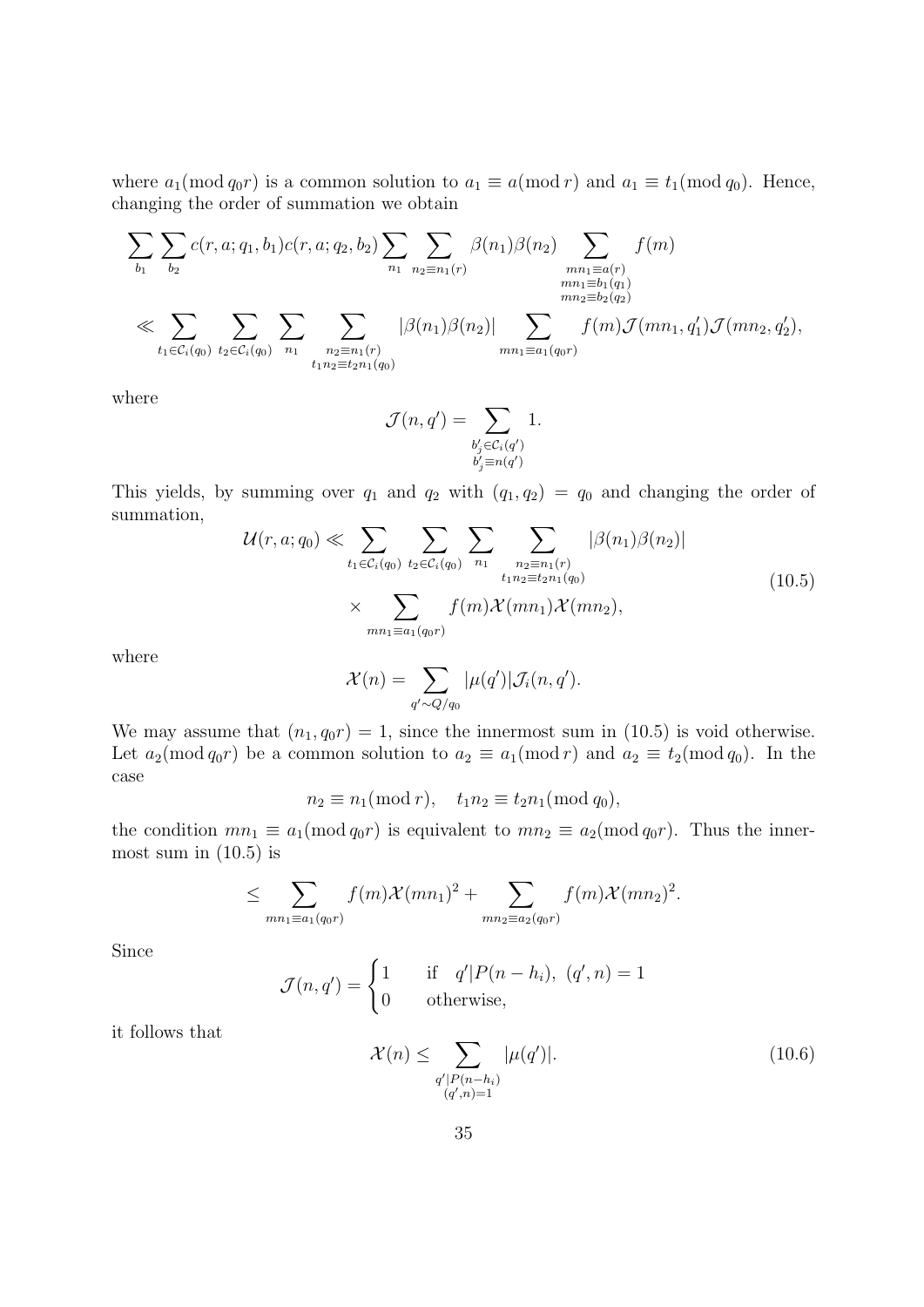Assume that  $j = 1, 2, 1 \leq \mu \leq k_0$  and  $\mu \neq i$ . Write

$$
n_{j\mu} = \frac{n_j}{(n_j, h_{\mu} - h_i)}, \qquad h_{j\mu}^* = \frac{h_{\mu} - h_i}{(n_j, h_{\mu} - h_i)}.
$$

Noting that the conditions  $p|(mn_j + h_\mu - h_i)$  and  $p \nmid n_j$  together imply that  $p|(mn_{j\mu} + h_{j\mu}^*)$ , by  $(10.6)$  we have

$$
\mathcal{X}(mn_j) \leq \prod_{\substack{1 \leq \mu \leq k_0 \\ \mu \neq i}} \tau(mn_{j\mu} + h_{j\mu}^*) \leq \sum_{\substack{1 \leq \mu \leq k_0 \\ \mu \neq i}} \tau(mn_{j\mu} + h_{j\mu}^*)^{k_0 - 1}.
$$

Since  $(n_{j\mu}, h_{j\mu}^*) = (n_{j\mu}, q_0 r) = 1$ , it follows by Lemma 8 that

$$
\sum_{mn_j \equiv a_j(q_0 r)} f(m) \mathcal{X}(mn_j)^2 \ll \frac{M\mathcal{L}^B}{q_0 r} + x^{\varepsilon/3}
$$

(here the term  $x^{\epsilon/3}$  is necessary when  $q_0r > x^{-\epsilon/4}M$ ). Combining these estimates with (10.5) we deduce that

$$
\mathcal{U}(r, a; q_0) \ll \left(\frac{M\mathcal{L}^B}{q_0r} + x^{\varepsilon/3}\right) \sum_{(n_1, q_0r)=1} |\beta(n_1)| \sum_{t_1 \in \mathcal{C}_i(q_0)} \sum_{t_2 \in \mathcal{C}_i(q_0)} \sum_{\substack{n_2 \equiv n_1(r) \\ t_1n_2 \equiv t_2n_1(q_0)}} |\beta(n_2)|.
$$

Using Lemma 8 again, we find that the innermost sum is

$$
\ll \frac{N\mathcal{L}^B}{q_0r} + x^{\varepsilon/3}.
$$

It follows that

$$
\mathcal{U}(r, a; q_0) \ll \varrho_2(q_0)^2 \bigg( \frac{xN\mathcal{L}^B}{(q_0r)^2} + \frac{x^{1+\varepsilon/2}}{q_0r} + x^{\varepsilon}N \bigg).
$$

This leads to (10.3), since  $NR^{-1} > x^{\varepsilon}$  and

$$
NQR\ll x^{1/2+2\varpi}N\ll x^{1-\varpi}NR^{-1}
$$

by (7.5), (7.1), (7.2) and the second inequality in (7.4).

We now turn to  $\mathcal{U}(r, a; 1)$ . Assume  $|\mu(q_1q_2r)| = 1$ . In the case  $(n_1, q_1r) = (n_2, q_2r) = 1$ , the innermost sum in (10.2) is, by Lemma 7, equal to

$$
\frac{1}{q_1 q_2 r} \sum_{|h| < H_1} \hat{f}\left(\frac{h}{q_1 q_2 r}\right) e_{q_1 q_2 r}(-\mu h) + O(x^{-2}),
$$

where

$$
H_1 = 8Q^2 R M^{-1+2\varepsilon} \tag{10.7}
$$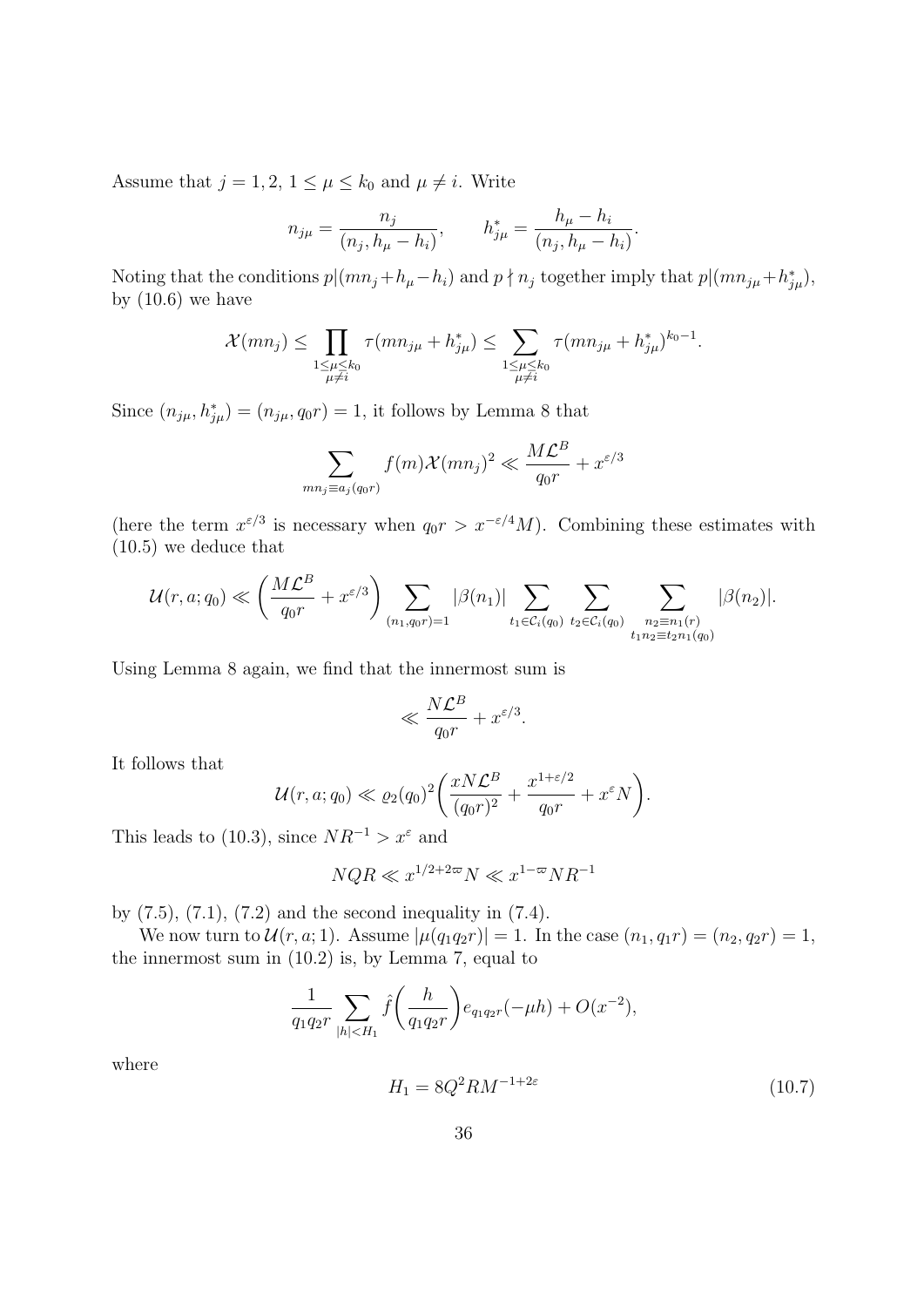and  $\mu \text{(mod } q_1 q_2 r)$  is a common solution to

$$
\mu n_1 \equiv a \pmod{r}, \quad \mu n_1 \equiv b_1 \pmod{q_1}, \quad \mu n_2 \equiv b_2 \pmod{q_2}.
$$
 (10.8)

It follows that

$$
\mathcal{U}(r, a; 1) = \hat{f}(0)X^*(r, a) + \mathcal{R}_1(r, a) + O(1), \qquad (10.9)
$$

where

$$
X^*(r, a) = \sum_{q_1} \sum_{b_1} \sum_{(q_2, q_1) = 1} \sum_{b_2} \frac{c(r, a; q_1, b_1) c(r, a; q_2, b_2)}{q_1 q_2 r} \sum_{\substack{(n_1, q_1 r) = 1 \\ (n_2, q_2) = 1}} \sum_{\substack{n_2 \equiv n_1(r) \\ (n_2, q_2) = 1}} \beta(n_1) \beta(n_2)
$$

and

$$
\mathcal{R}_1(r,a) = \sum_{q_1} \sum_{b_1} \sum_{(q_2,q_1)=1} \sum_{b_2} \frac{c(r,a;q_1,b_1)c(r,a;q_2,b_2)}{q_1q_2r} \times \sum_{\substack{(n_1,q_1r)=1}} \sum_{\substack{n_2 \equiv n_1(r) \\ (n_2,q_2)=1}} \beta(n_1)\beta(n_2) \sum_{1 \le |h| < H} \hat{f}\left(\frac{h}{q_1q_2r}\right) e_{q_1q_2r}(-\mu h). \tag{10.10}
$$

By (10.2), (10.3) and (10.9) we conclude that

$$
\sum_{r} \sum_{a} \mathcal{S}_1(r,a) = \sum_{r} \sum_{a} (\widehat{f}(0)X^*(r,a) + \mathcal{R}_1(r,a)) + O(xN(D_0R)^{-1}\mathcal{L}^B).
$$

In view of  $(8.1)$ , the proof of  $(10.1)$  is now reduced to showing that

$$
\sum_{r} \sum_{a} (X^*(r, a) - X(r, a)) \ll N^2 R^{-1} \mathcal{L}^{-87A}.
$$
 (10.11)

We have

$$
X^*(r, a) - X(r, a) = \sum_{q_1} \sum_{b_1} \sum_{(q_2, q_1) = 1} \sum_{b_2} \frac{c(r, a; q_1, b_1) c(r, a; q_2, b_2)}{q_1 q_2 r} \mathcal{V}(r; q_1, q_2)
$$

with

$$
\mathcal{V}(r;q_1,q_2) = \sum_{(n_1,q_1r)=1} \sum_{\substack{n_2 \equiv n_1(r) \\ (n_2,q_2)=1}} \beta(n_1)\beta(n_2) - \frac{1}{\varphi(r)} \sum_{(n_1,q_1r)=1} \sum_{(n_2,q_2r)=1} \beta(n_1)\beta(n_2)
$$

which is independent of a. It follows that

$$
\sum_{r} \sum_{a} (X^*(r, a) - X(r, a)) \ll \frac{1}{R} \sum_{q_1 \sim Q} \sum_{q_2 \sim Q} \frac{\varrho_2(q_1 q_2)}{q_1 q_2} \sum_{\substack{r \sim R \\ (r, q_1 q_2) = 1}} \varrho_2(r) |\mathcal{V}(r; q_1, q_2)|. \tag{10.12}
$$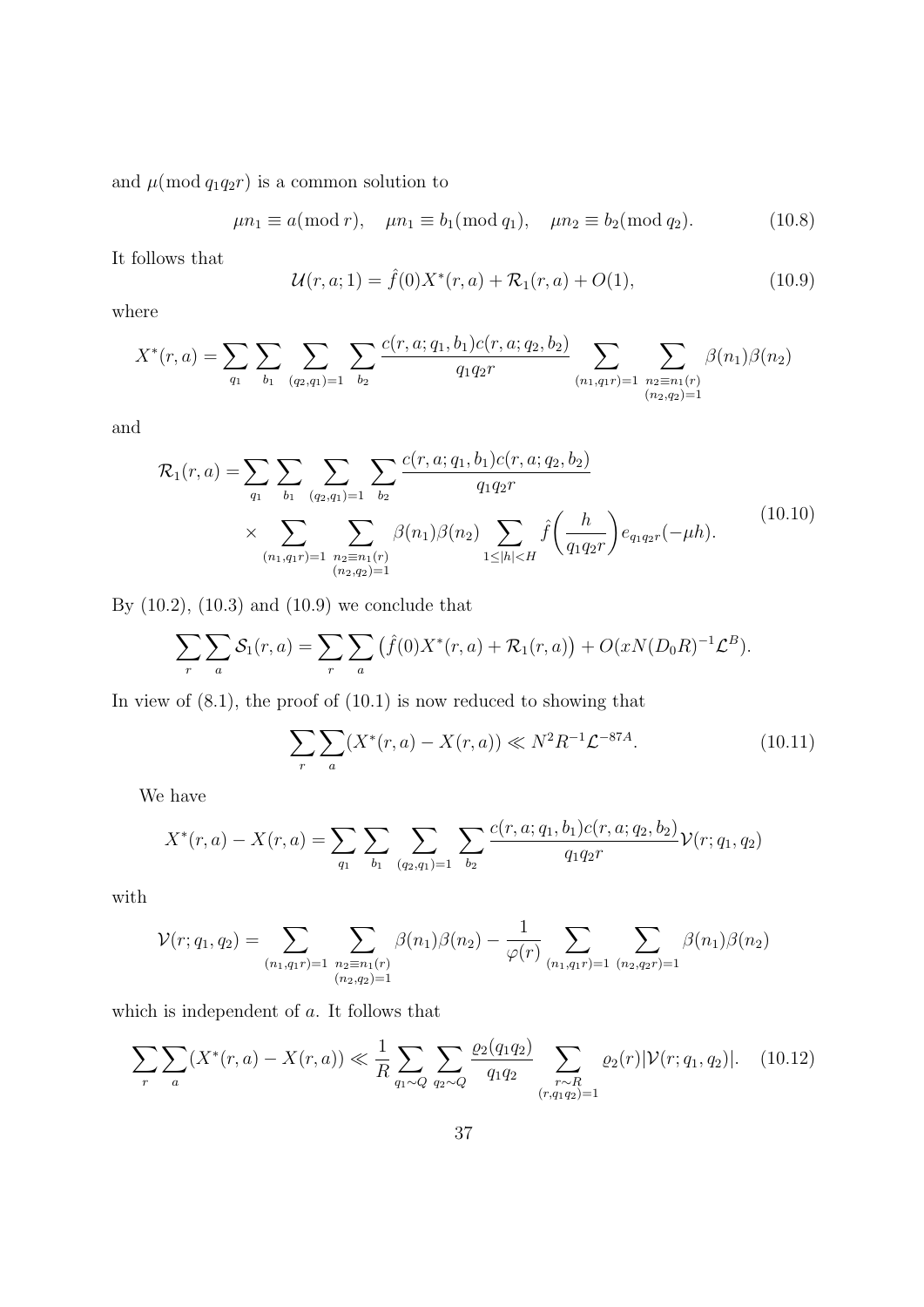Noting that

$$
\mathcal{V}(r; q_1, q_2) = \sum_{l \bmod r}^* \Bigg( \sum_{\substack{n \equiv l(r) \\ (n, q_1) = 1}} \beta(n) - \frac{1}{\varphi(r)} \sum_{(n, q_1 r) = 1} \beta(n) \Bigg) \Bigg( \sum_{\substack{n \equiv l(r) \\ (n, q_2) = 1}} \beta(n) - \frac{1}{\varphi(r)} \sum_{(n, q_2 r) = 1} \beta(n) \Bigg),
$$

by Cauchy's inequality, the condition  $(A_2)$  and Lemma 10, we find that the innermost sum in (10.12) is

$$
\ll \tau (q_1 q_2)^B N^2 \mathcal{L}^{-100A},
$$

whence  $(10.11)$  follows.

A combination of  $(8.3)$ ,  $(9.1)$  and  $(10.1)$  leads to

$$
\sum_{r} \sum_{a} \left( \mathcal{S}_1(r,a) - 2\mathcal{S}_2(r,a) + \mathcal{S}_3(r,a) \right) = \sum_{r} \sum_{a} \mathcal{R}_1(r,a) + O(xNR^{-1}\mathcal{L}^{-87A}). \tag{10.13}
$$

Note that

$$
\frac{\mu}{q_1 q_2 r} \equiv \frac{a \overline{q_1 q_2 n_1}}{r} + \frac{b_1 \overline{q_2 r n_1}}{q_1} + \frac{b_2 \overline{q_1 r n_2}}{q_2} \pmod{1}
$$

by (10.8). Hence, on substituting  $n_2 = n_1 + kr$ , we may rewrite  $\mathcal{R}_1(r, a)$  as

$$
\mathcal{R}_1(r,a) = \frac{1}{r} \sum_{|k| < N/R} \mathcal{R}_1(r,a;k),\tag{10.14}
$$

where

$$
\mathcal{R}_1(r, a; k) = \sum_{q_1} \sum_{b_1} \sum_{(q_2, q_1) = 1} \sum_{b_2} \frac{c(r, a; q_1, b_1) c(r, a; q_2, b_2)}{q_1 q_2} \sum_{1 \le |h| < H_1} \hat{f}\left(\frac{h}{q_1 q_2 r}\right)
$$
\n
$$
\times \sum_{\substack{(n, q_1 r) = 1 \\ (n + kr, q_2) = 1}} \beta(n) \beta(n + kr) e(-h\xi(r, a; q_1, b_1; q_2, b_2; n, k)).
$$

with

$$
\xi(r, a; k; q_1, b_1; q_2, b_2; n) = \frac{a\overline{q_1 q_2 n}}{r} + \frac{b_1 \overline{q_2 r n}}{q_1} + \frac{b_2 q_1 r(n + kr)}{q_2}.
$$

Recall that, in the Type I and II cases, we have reduced the proof of (6.2) to proving  $(7.9)$  at the end of Section 7. Now, by  $(10.13)$  and  $(10.14)$ , the proof of  $(7.9)$  is in turn reduced to showing that

$$
\mathcal{R}_1(r,a;k) \ll x\mathcal{L}^{-88A}
$$

for  $|k| < NR^{-1}$ . In fact, we shall prove the sharper bound

$$
\mathcal{R}_1(r, a; k) \ll x^{1 - \varpi/2} \tag{10.15}
$$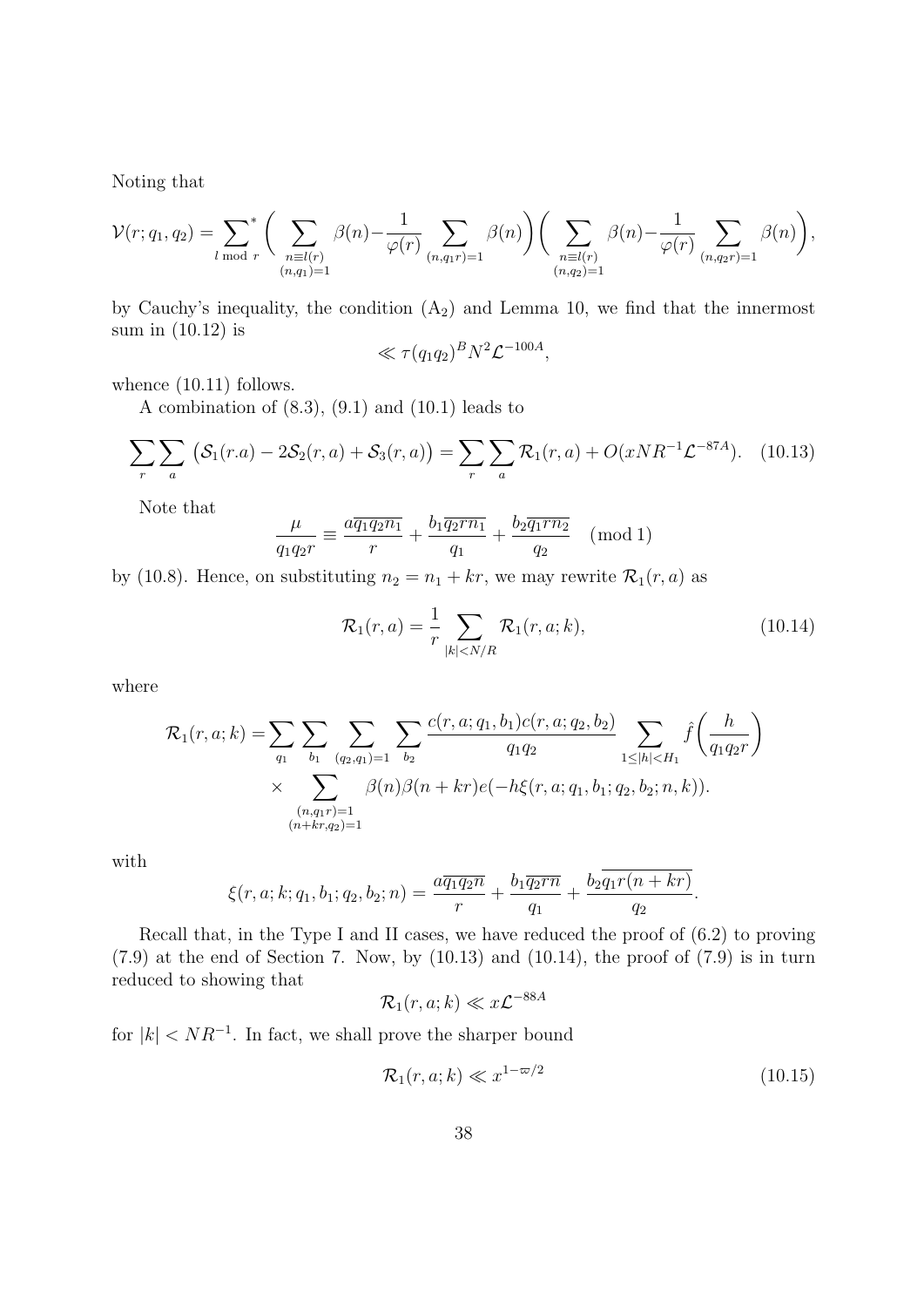in the next two sections.

We conclude this section by showing that the gap between (10.15) and some trivial bounds is not too large. It trivially follows from (8.1) that

$$
\mathcal{R}_1(r, a; k) \ll x^{1+\varepsilon} H_1.
$$

On the other hand, in view of (2.13), since

$$
H_1 \ll x^{\varepsilon} (QR)^2 (MN)^{-1} NR^{-1},
$$

and, by the first inequality in  $(7.4)$ ,  $(7.1)$  and  $(7.2)$ ,

$$
NR^{-1} < \begin{cases} x^{\varpi + \varepsilon} & \text{if } x_1 < N \le x_2 \\ x^{4\varpi} & \text{if } x_2 < N < 2x^{1/2}, \end{cases} \tag{10.16}
$$

it follows from (7.5) that

$$
H_1 \ll \begin{cases} x^{5\varpi + 2\varepsilon} & \text{if } x_1 < N \le x_2 \\ x^{8\varpi + \varepsilon} & \text{if } x_2 < N < 2x^{1/2} \end{cases} \tag{10.17}
$$

Thus, in order to prove  $(10.15)$ , we need only to save a small power of x from the trivial estimate.

The bounds (10.16) and (10.17) will find application in the next two sections.

### 11. Estimation of  $\mathcal{R}_1(r, a; k)$ : The Type I case

In this and the next sections we assume that  $|k| < NR^{-1}$ , and abbreviate

$$
\mathcal{R}_1, \quad c(q_1, b_1), \quad c(q_2, b_2) \quad \text{and} \quad \xi(q_1, b_1; q_2, b_2; n)
$$

for

$$
\mathcal{R}_1(r, a; k), \quad c(r, a; q_1, b_1), \quad c(r, a; q_2, b_2) \quad \text{and} \quad \xi(r, a, k; q_1, b_1; q_2, b_2; n)
$$

respectively, with the aim of proving  $(10.15)$ . The variables r, a and k may also be omitted somewhere else for notational simplicity. The proof is somewhat analogous to the estimation of  $\mathcal{R}_2(r, a)$  in Section 9; the main tool we need is Lemma 11.

Assume that  $x_1 < N \le x_2$  and  $R^*$  is as in (7.1). We have

$$
\mathcal{R}_1 \ll N^{\varepsilon} \sum_{q_1} \sum_{b_1} \frac{|c(q_1, b_1)|}{q_1} \sum_{\substack{n \sim N \\ (n, q_1 r) = 1}} |\mathcal{F}(q_1, b_1; n)|, \tag{11.1}
$$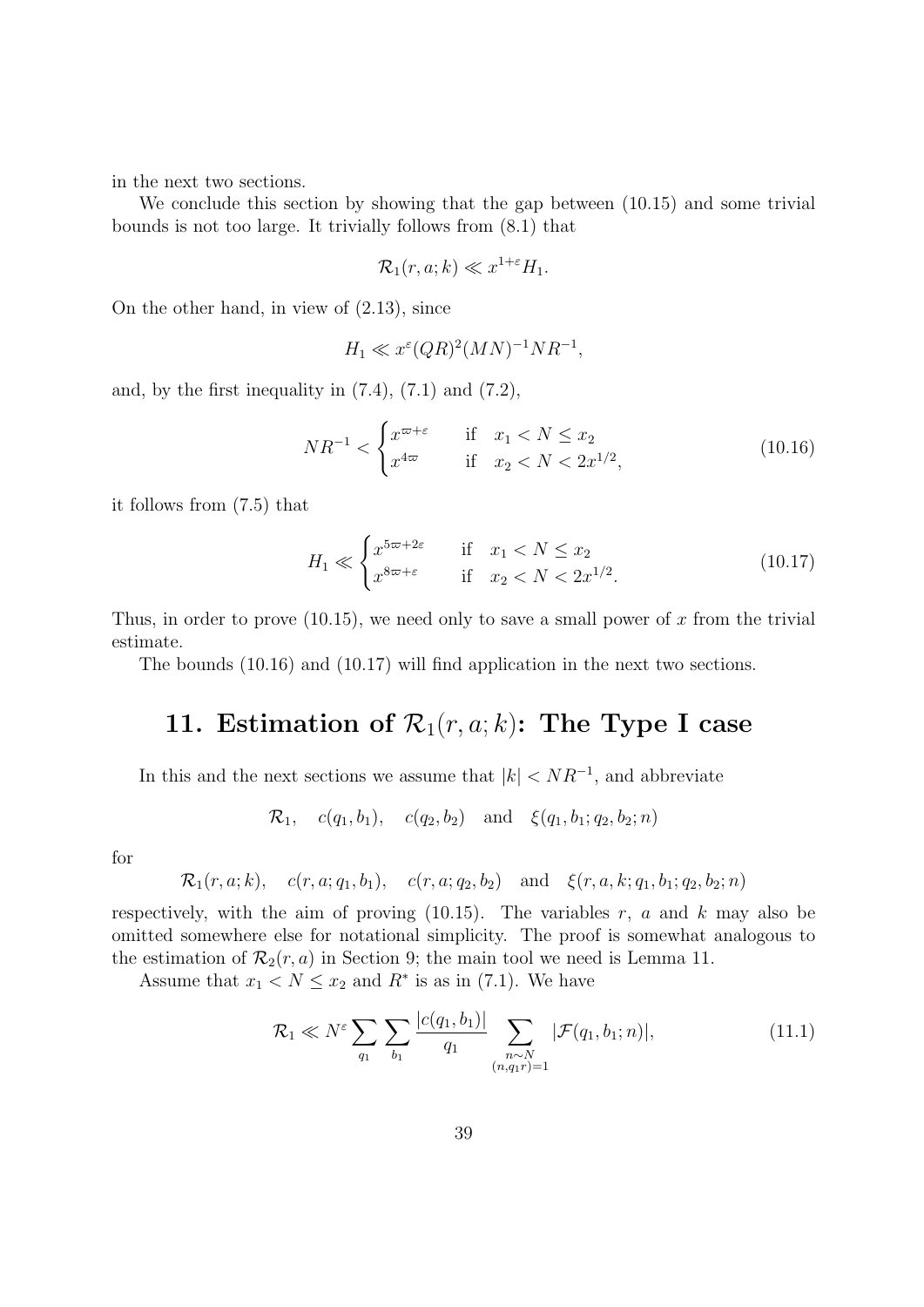where

$$
\mathcal{F}(q_1, b_1; n) = \sum_{1 \le |h| < H_1} \sum_{(q_2, q_1(n+kr)) = 1} \sum_{b_2} \frac{c(q_2, b_2)}{q_2} \hat{f}\left(\frac{h}{q_1 q_2 r}\right) e(-h\xi(q_1, b_1; q_2, b_2; n)).
$$

In what follows assume  $c(q_1, b_1) \neq 0$ . To estimate the sum of  $|\mathcal{F}(q_1, b_1; n)|$  we observe that, similar to (9.8),

$$
M^{-2} \sum_{\substack{n \sim N \\ (n,q_1r)=1}} |\mathcal{F}(q_1, b_1; n)|^2 \ll \sum_{(q_2, q_1)=1} \sum_{(q'_2, q_1)=1} \sum_{b_2} \sum_{b'_2} \frac{|c(q_2, b_2)c(q'_2, b'_2)|}{q_2 q'_2}
$$
  
 
$$
\times \sum_{1 \le |h| < H_1} \sum_{1 \le |h'| < H_1} |\mathcal{G}(h, h'; q_1, b_1, q_2, b_2; q'_2, b'_2)|,
$$
\n
$$
(11.2)
$$

where

$$
\mathcal{G}(h, h'; q_1, b_1, q_2, b_2; q'_2, b'_2) = \sum_{\substack{n \sim N \\ (n, q_1r) = 1 \\ (n + kr, q_2q'_2) = 1}} e(h'\xi(q_1, b_1; q'_2, b'_2; n) - h\xi(q_1, b_1; q_2, b_2; n)).
$$

The condition  $N \le x_2$  is essential for bounding the terms with  $h'q_2 = hq'_2$  in (11.2). By  $(7.5)$  we have

$$
H_1 Q^{-1} \ll x^{\varepsilon} (QR)(MN)^{-1}N \ll x^{-2\varpi + \varepsilon}.
$$

It follows that, on the right side of (11.2), the contribution from the terms with  $h'q_2 = hq'_2$ is

$$
\ll NQ^{-2} \sum_{1 \le h < H_1} \sum_{q \sim Q} \tau(hq)^B \ll x^{-2\varpi + \varepsilon} N. \tag{11.3}
$$

Now assume that  $c(q_2, b_2)c(q'_2, b'_2) \neq 0$ ,  $(q_2q'_2, q_1) = 1$  and  $h'q_2 \neq hq'_2$ . We have

$$
h'\xi(q_1, b_1; q'_2, b'_2; n) - h\xi(q_1, b_1; q_2, b_2; n)
$$
  
\n
$$
\equiv \frac{(h'q'_2 - h\bar{q}_2)a\bar{q}_1\bar{n}}{r} + \frac{(h'q'_2 - h\bar{q}_2)b_1\bar{r}\bar{n}}{q_1} + \frac{h'b'_2\bar{q}_1r(n + kr)}{q'_2} - \frac{hb_2\bar{q}_1r(n + kr)}{q_2} \pmod{1}.
$$

Letting  $d_1 = q_1 r$  and  $d_2 = [q_2, q'_2]$ , we may write

$$
\frac{(h'\overline{q_2} - h\overline{q_2})a\overline{q_1}}{r} + \frac{(h'\overline{q_2} - h\overline{q_2})b_1\overline{r}}{q_1} \equiv \frac{c_1}{d_1} \pmod{1}
$$

for some  $c_1$  with

$$
(c_1,r)=(h'\overline{q_2'}-h\overline{q}_2,r),
$$

and

$$
\frac{h'b'_2\overline{q_1r}}{q'_2} - \frac{hb_2\overline{q_1r}}{q_2} \equiv \frac{c_2}{d_2} \pmod{1}
$$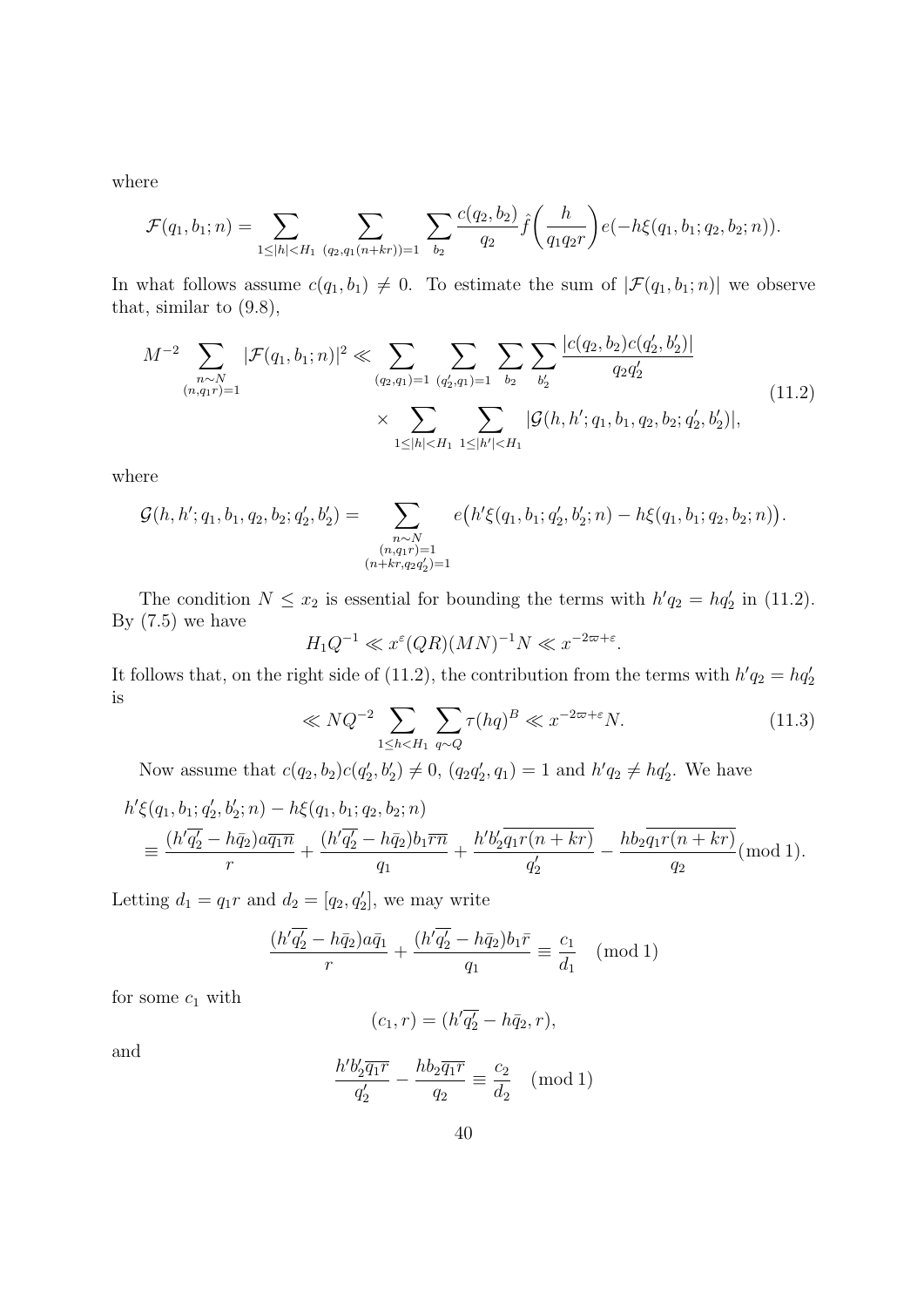for some  $c_2$ , so that

$$
h'\xi(q_1, b_1; q'_2, b'_2; n) - h\xi(q_1, b_1; q_2, b_2; n) \equiv \frac{c_1\bar{n}}{d_1} + \frac{c_2(n+kr)}{d_2} \pmod{1}.
$$

Since  $(d_1, d_2) = 1$ , it follows by Lemma 11 that

$$
\mathcal{G}(h, h'; q_1, b_1, q_2, b_2; q'_2, b'_2) \ll (d_1 d_2)^{1/2 + \varepsilon} + \frac{(c_1, d_1)N}{d_1}.
$$
\n(11.4)

We appeal to the condition  $N > x_1$  that gives, by (10.16),

$$
R^{-1} < x^{\varpi + \varepsilon} N^{-1} < x^{-3/4 - 15\varpi + \varepsilon} N. \tag{11.5}
$$

Together with (7.5), this yields

$$
(d_1 d_2)^{1/2} \ll (Q^3 R)^{1/2} \ll x^{3/4 + 3\varpi} R^{-1} \ll x^{-12\varpi + \varepsilon} N.
$$

A much sharper bound for the second term on the right side of (11.4) can be obtained. In a way similar to the proof of (9.14), we find that

$$
(c_1, d_1) \le (c_1, r)q_1 \ll H_1 Q^2.
$$

It follows by (10.17), (7.5) and the first inequality in (11.5) that

$$
\frac{(c_1, d_1)}{d_1} \ll H_1(QR)R^{-2} \ll x^{1/2 + 9\varpi + 4\varepsilon}N^{-2} \ll x^{-1/4 - 6\varpi}.
$$

Here we have used the condition  $N > x_1$  again. Combining these estimates with (11.4) we deduce that

$$
\mathcal{G}(h, h'; q_1, b_1, q_2, b_2; q'_2, b'_2) \ll x^{-12\varpi + \varepsilon} N.
$$

Together with (10.17), this implies that, on the right side of (11.2), the contribution from the terms with  $h'q_2 \neq hq'_2$  is

$$
\ll x^{-12\varpi+\varepsilon}H_1^2N \ll x^{-2\varpi+5\varepsilon}N
$$

which has the same order of magnitude as the right side of  $(11.3)$  essentially. Combining these estimates with (11.2) we obtain

$$
\sum_{\substack{n \sim N \\ (n,q_1r)=1}} |\mathcal{F}(h;q_1,b_1;n)|^2 \ll x^{1-2\varpi+5\varepsilon} M.
$$

This yields, by Cauchy's inequality,

$$
\sum_{\substack{n \sim N \\ (n,q_1r)=1}} |\mathcal{F}(h; q_1, b_1; n)| \ll x^{1-\varpi+3\varepsilon}.
$$
\n(11.6)

The estimate (10.15) follows from (11.1) and (11.6) immediately.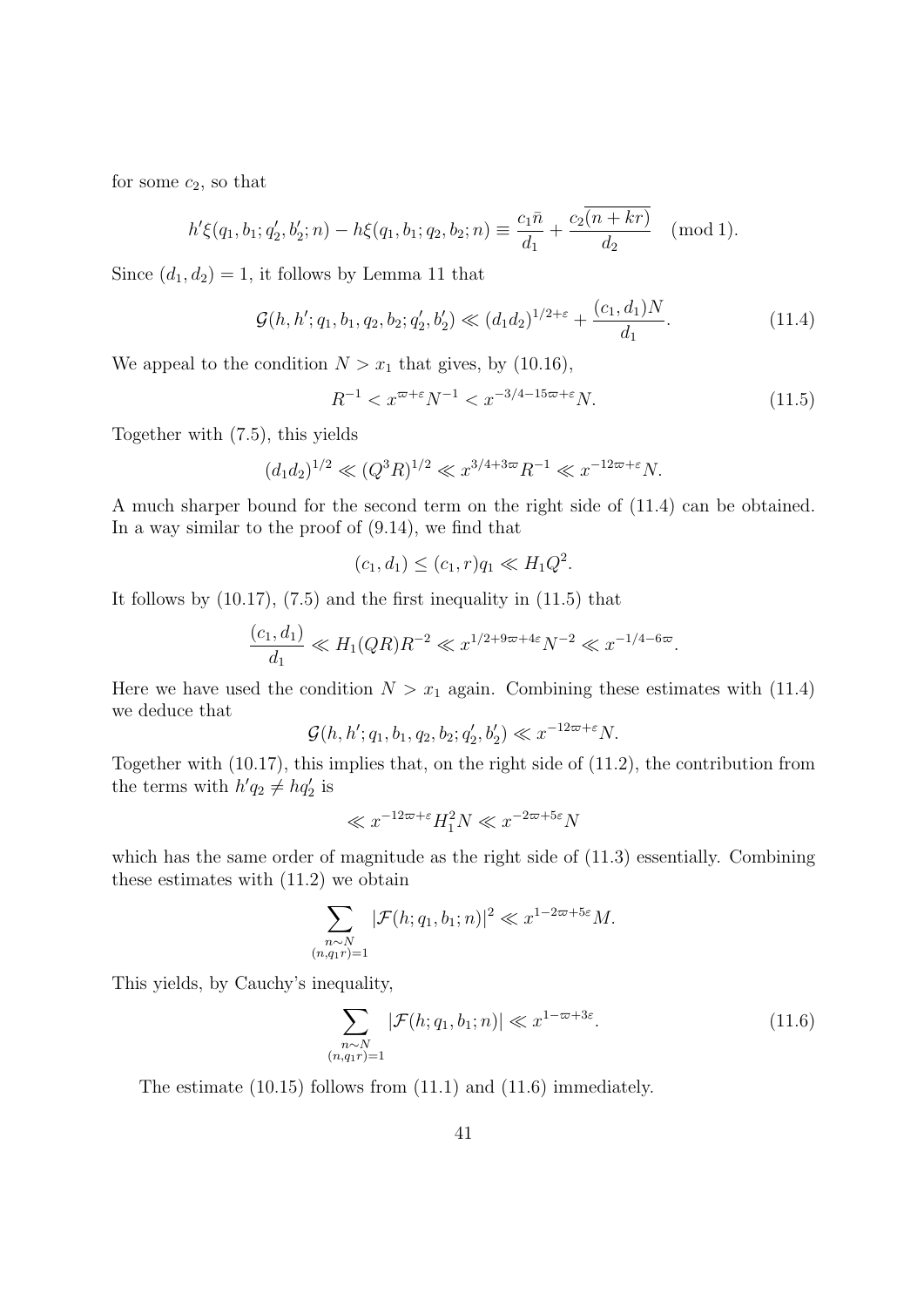### 12. Estimation of  $\mathcal{R}_1(r, a; k)$ : The Type II case

Assume that  $x_2 < N < 2x^{1/2}$  and  $R^*$  is as in (7.2). We have

$$
\mathcal{R}_1 \ll N^{\varepsilon} \sum_{\substack{n \sim N \\ (n,r)=1}} |\mathcal{K}(n)|,\tag{12.1}
$$

where

$$
\mathcal{K}(n) = \sum_{(q_1,n)=1} \sum_{b_1} \sum_{(q_2,q_1(n+kr))=1} \sum_{b_2} \frac{c(q_1,b_1)c(q_2,b_2)}{q_1q_2} \sum_{1 \leq |h| < H_1} \hat{f}\left(\frac{h}{q_1q_2r}\right) e(-h\xi(q_1,b_1;q_2,b_2;n)).
$$

Let  $\sum^{\#}$  stand for a summation over the 8-tuples  $(q_1, b_1; q_2, b_2; q'_1, b'_1; q'_2, b'_2)$  with

$$
(q_1, q_2) = (q'_1, q'_2) = 1.
$$

To estimate the sum of  $|\mathcal{K}(n)|$  we observe that, similar to (9.8),

$$
M^{-2} \sum_{\substack{n \sim N \\ (n,r)=1}} |\mathcal{K}(n)|^2 \ll \sum^{\#} \frac{|c(q_1, b_1)c(q_2, b_2)c(q'_1, b'_1)c(q'_2, b'_2)|}{q_1 q_2 q'_1 q'_2}
$$
  
 
$$
\times \sum_{1 \le |h| < H_1} \sum_{1 \le |h'| < H_1} |\mathcal{M}(h, h'; q_1, b_1; q_2, b_2; q'_1, b'_1; q'_2, b'_2)|,
$$
\n
$$
(12.2)
$$

where

$$
\mathcal{M}(h, h'; q_1, b_1; q_2, b_2; q'_1, b'_1; q'_2, b'_2) = \sum_{n \sim N}^{\prime} e(h'\xi(q'_1, b'_1; q'_2, b'_2; n) - h\xi(q_1, b_1; q_2, b_2; n)).
$$

Here  $\sum'$  is restriction to  $(n, q_1q'_1r) = (n + kr, q_2q'_2) = 1$ . Similar to (9.9), we have

$$
H_1 Q^{-2} \ll x^{-3\varpi + \varepsilon}.
$$

Hence, on the right side of (12.2), the contribution from the terms with  $h'q_1q_2 = hq'_1q'_2$  is

$$
\ll NQ^{-4} \sum_{1 \le h < H_1} \sum_{q \sim Q} \sum_{q' \sim Q} \tau(hqq')^B \ll x^{-3\varpi + \varepsilon} N. \tag{12.3}
$$

Note that the bounds  $(9.12)$  and  $(9.13)$  are valid in the present situation. Since R is near to  $x^{1/2}$  in the logarithmic scale and Q is small, it can be shown via Lemma 11 that the terms with  $h'q_1q_2 \neq hq'_1q'_2$  on the right side of (12.2) make a small contribution in comparison with (12.3). Assume that

$$
c(q_1, b_1)c(q_2, b_2)c(q'_1, b'_1)c(q'_2, b'_2) \neq 0, \quad (q_1, q_2) = (q'_1, q'_2) = 1, \quad h'q_1q_2 \neq hq'_1q'_2.
$$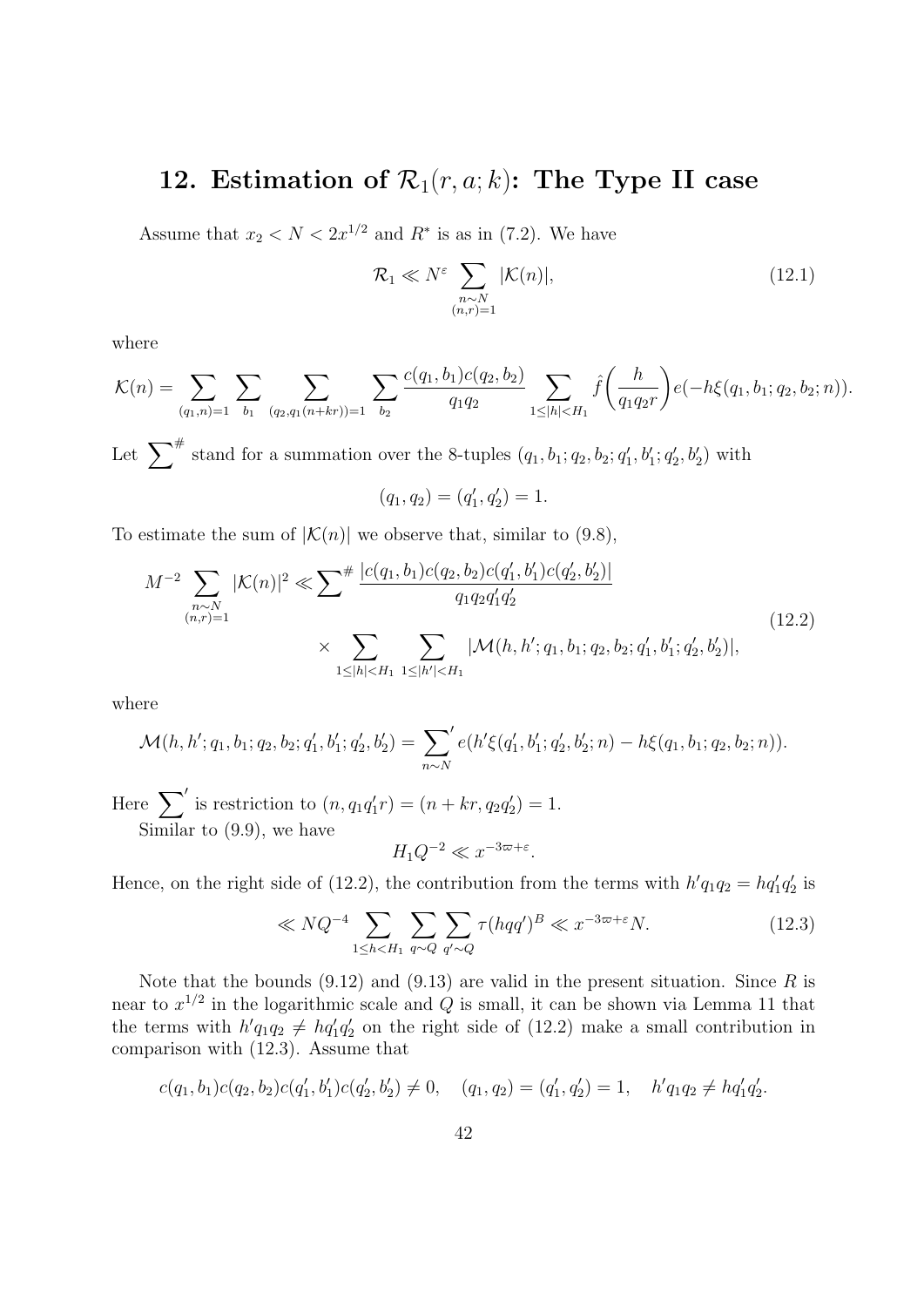We have

$$
h'\xi(q'_1, b'_1; q'_2, b'_2; n) - h\xi(q_1, b_1; q_2, b_2; n)
$$
  
\n
$$
\equiv \frac{s\bar{n}}{r} + \frac{t_1\bar{n}}{q_1} + \frac{t'_1\bar{n}}{q_1'} + \frac{t_2\bar{n} + kr}{q_2'} + \frac{t'_2\bar{n} + kr}{q_2'} \pmod{1}
$$
\n(12.4)

with

$$
s \equiv a(h'\overline{q'_1q'_2} - h\overline{q_1q_2})(\text{mod } r), \quad t_1 \equiv -b_1h\overline{q_2r}(\text{mod } q_1), \quad t'_1 \equiv b'_1h'\overline{q'_2r}(\text{mod } q'_1),
$$
  

$$
t_2 \equiv -b_2h\overline{q_1r}(\text{mod } q_2), \quad t'_2 \equiv b'_2h'\overline{q'_1r}(\text{mod } q'_2).
$$

Letting  $d_1 = [q_1, q'_1]r$ ,  $d_2 = [q_2, q'_2]$ , we may rewrite (12.4) as

$$
h'\xi(q'_1, b'_1; q'_2, b'_2; n) - h\xi(q_1, b_1; q_2, b_2; n) \equiv \frac{c_1\bar{n}}{d_1} + \frac{c_2(n+kr)}{d_2} \pmod{1}
$$

for some  $c_1$  and  $c_2$  with

$$
(c_1,r) = (h'\overline{q'_1q'_2} - h\overline{q_1q_2},r).
$$

It follows by Lemma 11 that

$$
\mathcal{M}(h, h'; q_1, b_1; q_2, b_2; q'_1, b'_1; q'_2, b'_2) \ll (d_1 d_2)^{1/2 + \varepsilon} + \frac{(c_1, d_1)(d_1, d_2)^2 N}{d_1}.
$$
 (12.5)

By  $(7.5)$  and  $(9.13)$  we have

$$
(d_1 d_2)^{1/2} \ll (Q^4 R)^{1/2} \ll x^{1/4 + 16\varpi}.
$$

On the other hand, we have  $(d_1, d_2) \leq (q_1 q'_1, q_2 q'_2) \ll Q^2$ , since  $(q_2 q'_2, r) = 1$ , and, similar to (9.14),

$$
(c_1, d_1) \le (c_1, r)[q_1, q'_1] \ll [q_1, q'_1]H_1Q^2.
$$

It follows by (10.16), (9.13) and the first inequality in (9.12) that

$$
\frac{(c_1, d_1)(d_1, d_2)^2 N}{d_1} \ll H_1 N Q^6 R^{-1} \ll x^{72\varpi}.
$$

Combining these estimates with (12.5) we deduce that

$$
\mathcal{M}(h, h'; q_1, b_1; q_2, b_2; q'_1, b'_1; q'_2, b'_2) \ll x^{1/4 + 16\varpi + \varepsilon}.
$$

Together with (10.16), this implies that, on the right side of (12.2), the contribution from the terms with  $h'q_1q_2 \neq hq'_1q'_2$  is

$$
\ll x^{1/4+16\varpi+\varepsilon}H_1^2 \ll x^{1/4+33\varpi}
$$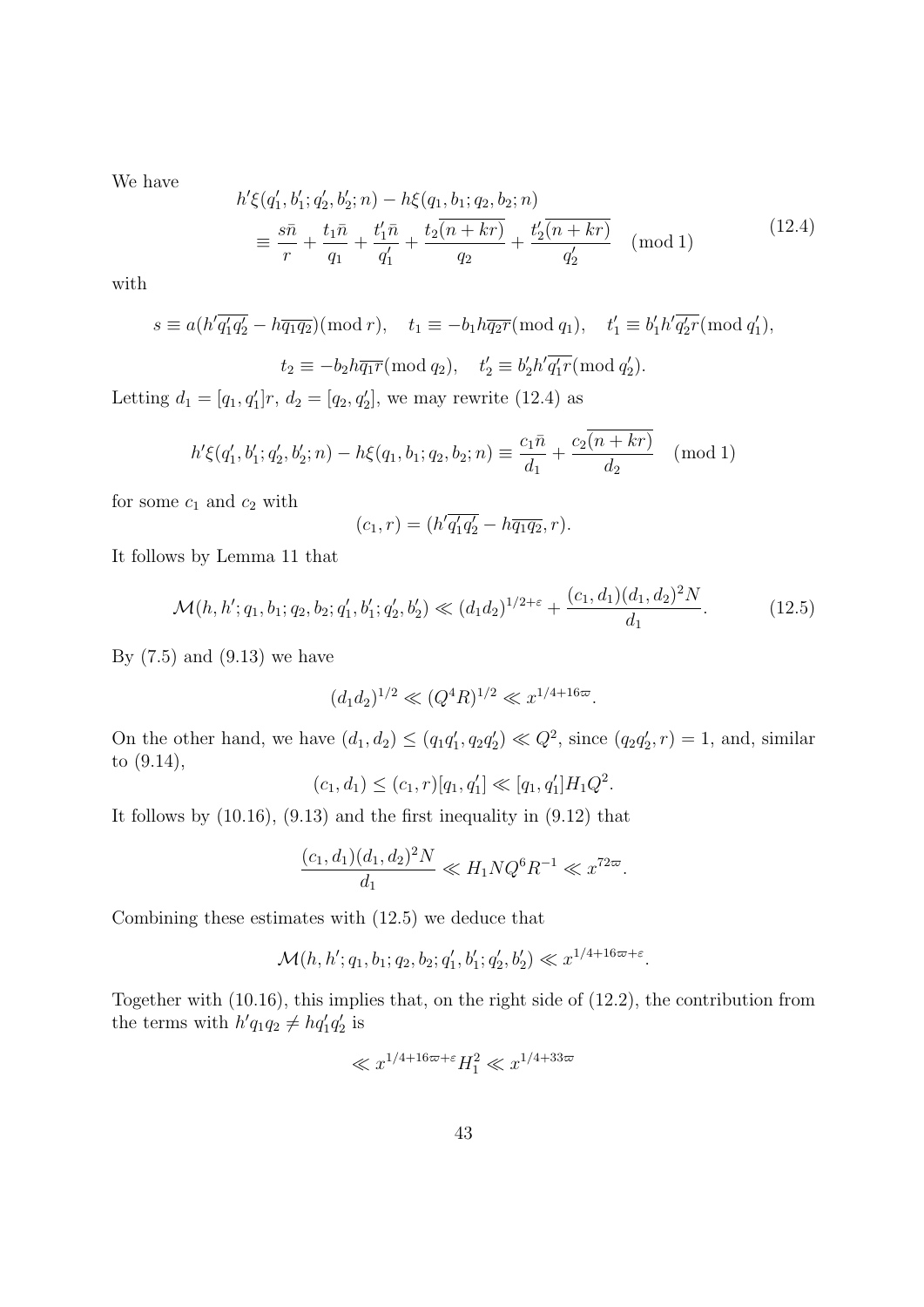which is sharper than the right side of  $(12.3)$ . Combining these estimates with  $(12.2)$  we obtain

$$
\sum_{\substack{n \sim N \\ (n,r)=1}} |\mathcal{K}(n)|^2 \ll x^{1-3\varpi+\varepsilon} M.
$$

This yields, by Cauchy's inequality,

$$
\sum_{\substack{n \sim N \\ (n,r)=1}} |\mathcal{K}(n)| \ll x^{1-\varpi}.
$$
\n(12.6)

The estimate (10.15) follows from (12.1) and (12.6) immediately.

#### 13. The Type III estimate: Initial steps

Assume that  $\gamma = \alpha * \varkappa_{N_3} * \varkappa_{N_2} * \varkappa_{N_1}$  is of Type III. Our aim is to prove that

$$
\Delta(\gamma; d, c) \ll \frac{x^{1-\varepsilon/2}}{d} \tag{13.1}
$$

for any  $d$  and  $c$  satisfying

$$
(d, c) = 1
$$
,  $x^{1/2-\epsilon} < d < x^{1/2+2\varpi}$ ,  $d|\mathcal{P}$ ,  $(d, \mathcal{P}_0) < D_1$ ,

which are henceforth assumed. This leads to (6.2).

We first derive some lower bounds for the  $N_j$  from (A4) and (A5). We have

$$
N_1 \ge N_2 \ge \left(\frac{x}{MN_1}\right)^{1/2} \ge x^{5/16 - 4\varpi},\tag{13.2}
$$

and

$$
N_3 \ge \frac{x}{MN_1N_2} \ge x^{1/4 - 16\varpi} M \ge x^{1/4 - 16\varpi}.
$$
\n(13.3)

Let f be as in Lemma 7 with  $\eta^* = \eta$  and with  $N_1$  in place of M. Note that the function  $\varkappa_{N_1} - f$  is supported on  $[N_1^-, N_1] \cup [\eta N_1, \eta N_1^+]$  with  $N_1^{\pm} = (1 \pm N_1^{-\varepsilon})N_1$ . Letting  $\gamma^* = \alpha * \varkappa_{N_3} * \varkappa_{N_2} * f$ , we have

$$
\frac{d}{\varphi(d)} \sum_{(n,d)=1} (\gamma - \gamma^*)(n) \ll x^{1-\varepsilon/2},
$$

and

$$
\sum_{n \equiv c(d)} (\gamma - \gamma^*)(n) \ll \mathcal{L} \sum_{\substack{N_1^- \leq q \leq N_1 \\ (q,d)=1}} \sum_{\substack{1 \leq l < 3x/q \\ l \neq x \in d}} \tau_{19}(l) + \mathcal{L} \sum_{\substack{\eta N_1 \leq q \leq \eta N_1^+ \\ (q,d)=1}} \sum_{\substack{1 \leq l < 3x/q \\ l \neq x \in d}} \tau_{19}(l) \ll \frac{x^{1-\varepsilon/2}}{d}.
$$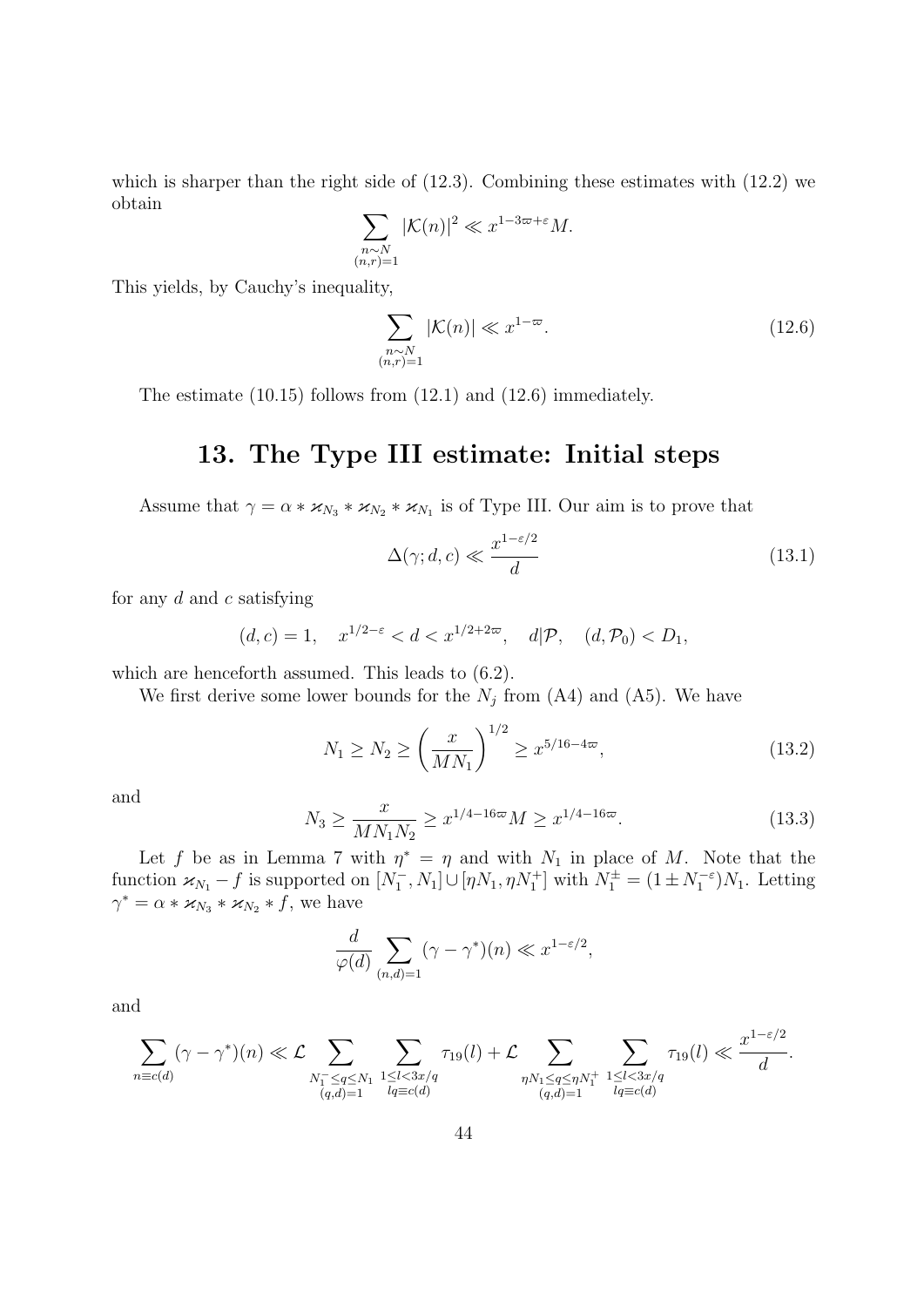It therefore suffices to prove (13.1) with  $\gamma$  replaced by  $\gamma^*$ . In fact, we shall prove the sharper bound

$$
\Delta(\gamma^*; d, c) \ll \frac{x^{1-\varpi/3}}{d} \tag{13.4}
$$

In a way similar to the proof of (8.2) we obtain

$$
\sum_{(n,d)=1} f(n) = \frac{\varphi(d)}{d} \hat{f}(0) + O(x^{\varepsilon}).
$$

This yields, by (13.2),

$$
\frac{1}{\varphi(d)} \sum_{(n,d)=1} \gamma^*(n) = \frac{\hat{f}(0)}{d} \sum_{(m,d)=1} \sum_{\substack{n_3 \simeq N_3 \\ (n_3,d)=1}} \sum_{\substack{n_2 \simeq N_2 \\ (n_2,d)=1}} \alpha(m) + O(d^{-1}x^{3/4}).
$$

Here and in what follows,  $n \simeq N$  stands for  $N \leq n < \eta N$ . On the other hand, we have

$$
\sum_{n \equiv c(d)} \gamma^*(n) = \sum_{(m,d)=1} \sum_{\substack{n_3 \simeq N_3 \\ (n_3,d)=1}} \sum_{\substack{n_2 \simeq N_2 \\ (n_2,d)=1}} \alpha(m) \sum_{mn_3n_2n_1 \equiv c(d)} f(n_1).
$$

The innermost sum is, by Lemma 7, equal to

$$
\frac{1}{d} \sum_{|h| < H^*} \hat{f}(h/d) e_d(-\,ch\overline{m n_3 n_2}) + O(x^{-2}),
$$

where

$$
H^* = dN_1^{-1+2\varepsilon}.
$$

It follows that

$$
\Delta(\gamma^*; d, c) = \frac{1}{d} \sum_{\substack{m \simeq M \\ (m,d)=1}} \sum_{\substack{n_3 \simeq N_3 \\ (n_3,d)=1}} \sum_{\substack{n_2 \simeq N_2 \\ (n_2,d)=1}} \alpha(m) \sum_{1 \leq |h| < H^*} \hat{f}(h/d) e_d(-ch\overline{mn_3n_2}) + O(d^{-1}x^{3/4}).
$$

The proof of (13.4) is therefore reduced to showing that

$$
\sum_{1 \le h < H^*} \sum_{\substack{n_3 \simeq N_3\\(n_3, d) = 1}} \sum_{\substack{n_2 \simeq N_2\\(n_2, d) = 1}} \hat{f}(h/d) e_d\left(ah\overline{n_3 n_2}\right) \ll x^{1 - \varpi/2 + 2\varepsilon} M^{-1} \tag{13.5}
$$

for any a with  $(a, d) = 1$ .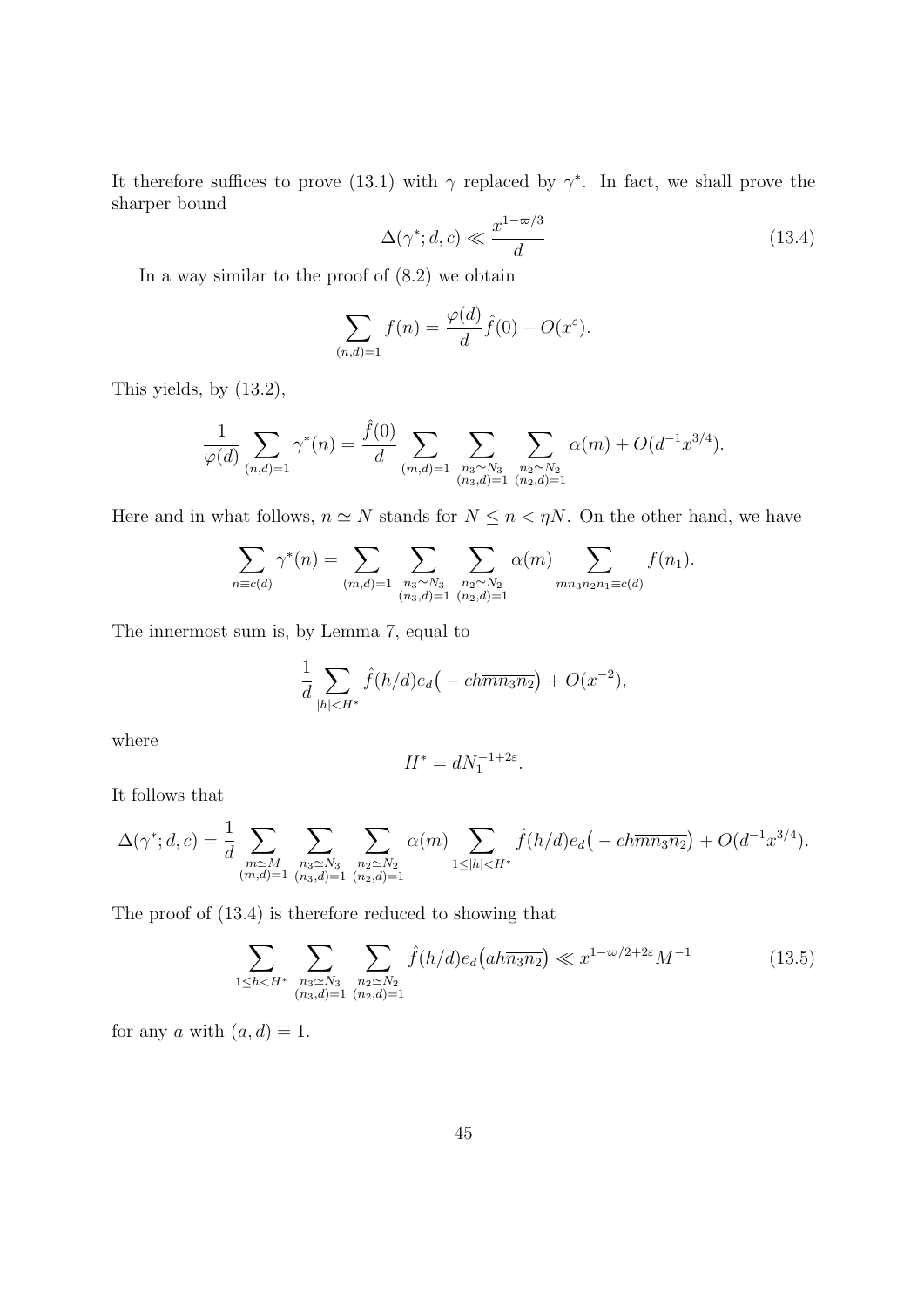On substituting  $d_1 = d/(h, d)$  and applying Möbius inversion, the left side of (13.5) may be rewritten as

$$
\sum_{d_1|d} \sum_{\substack{1 \le h < H \\ (h,d_1) = 1}} \sum_{\substack{n_3 \simeq N_3 \\ (n,d_1) = 1}} \sum_{\substack{n_3 \simeq N_3 \\ (n_3,d) = 1}} \sum_{\substack{n_2 \simeq N_2 \\ (n_2,d) = 1}} \hat{f}(h/d_1) e_{d_1}(ah\overline{n_3n_2})
$$
\n
$$
= \sum_{d_1d_2=d} \sum_{b_3|d_2} \sum_{b_2|d_2} \mu(b_3)\mu(b_2) \sum_{\substack{1 \le h < H \\ (h,d_1) = 1}} \sum_{\substack{n_3 \simeq N_3/b_3 \\ (n_3,d_1) = 1}} \sum_{\substack{n_2 \simeq N_2/b_2 \\ (n_2,d_1) = 1}} \hat{f}(h/d_1) e_{d_1}(ah\overline{b_3b_2n_3n_2}),
$$

where

$$
H = d_1 N_1^{-1+2\varepsilon}.
$$
\n(13.6)

It therefore suffices to show that

$$
\sum_{\substack{1 \le h < H \\ (h,d_1) = 1}} \sum_{\substack{n_3 \le N'_3 \\ (n_3,d_1) = 1}} \sum_{\substack{n_2 \le N'_2 \\ (n_2,d_1) = 1}} \hat{f}(h/d_1) e_{d_1}(bh\overline{n_3 n_2}) \ll x^{1 - \varpi/2 + \varepsilon} M^{-1}
$$
(13.7)

for any  $d_1$ ,  $b$ ,  $N'_3$ , and  $N'_2$  satisfying

$$
d_1|d,
$$
  $(b, d_1) = 1,$   $\frac{d_1 N_3}{d} \le N'_3 \le N_3,$   $\frac{d_1 N_2}{d} \le N'_2 \le N_2,$  (13.8)

which are henceforth assumed. Note that (13.2) implies

$$
H \ll x^{3/16 + 6\varpi + \varepsilon}.\tag{13.9}
$$

In view of (13.6), the left side of (13.7) is void if  $d_1 \n\t\le N_1^{1-2\varepsilon}$ , so we may assume  $d_1 > N_1^{1-2\varepsilon}$ . By the trivial bound

$$
\hat{f}(z) \ll N_1,\tag{13.10}
$$

and (3.13), we find that the left side of (13.7) is

$$
\ll H N_3 N_1 \left( d_1^{1/2+\epsilon} + d_1^{-1} N_2 \right) \ll d_1^{3/2+\epsilon} N_1^{2\epsilon} N_3.
$$

In the case  $d_1 \leq x^{5/12 - 6\varpi}$ , the right side is  $\ll x^{1-\varpi+3\varepsilon} M^{-1}$  by (A4) and (2.13). This leads to (13.7). Thus we may further assume

$$
d_1 > x^{5/12 - 6\varpi}.\tag{13.11}
$$

We appeal to the Weyl shift and the factorization  $(2.8)$  with  $d_1$  in place of d. By Lemma 4, we can choose a factor  $r$  of  $d_1$  such that

$$
x^{44\varpi} < r < x^{45\varpi}.\tag{13.12}
$$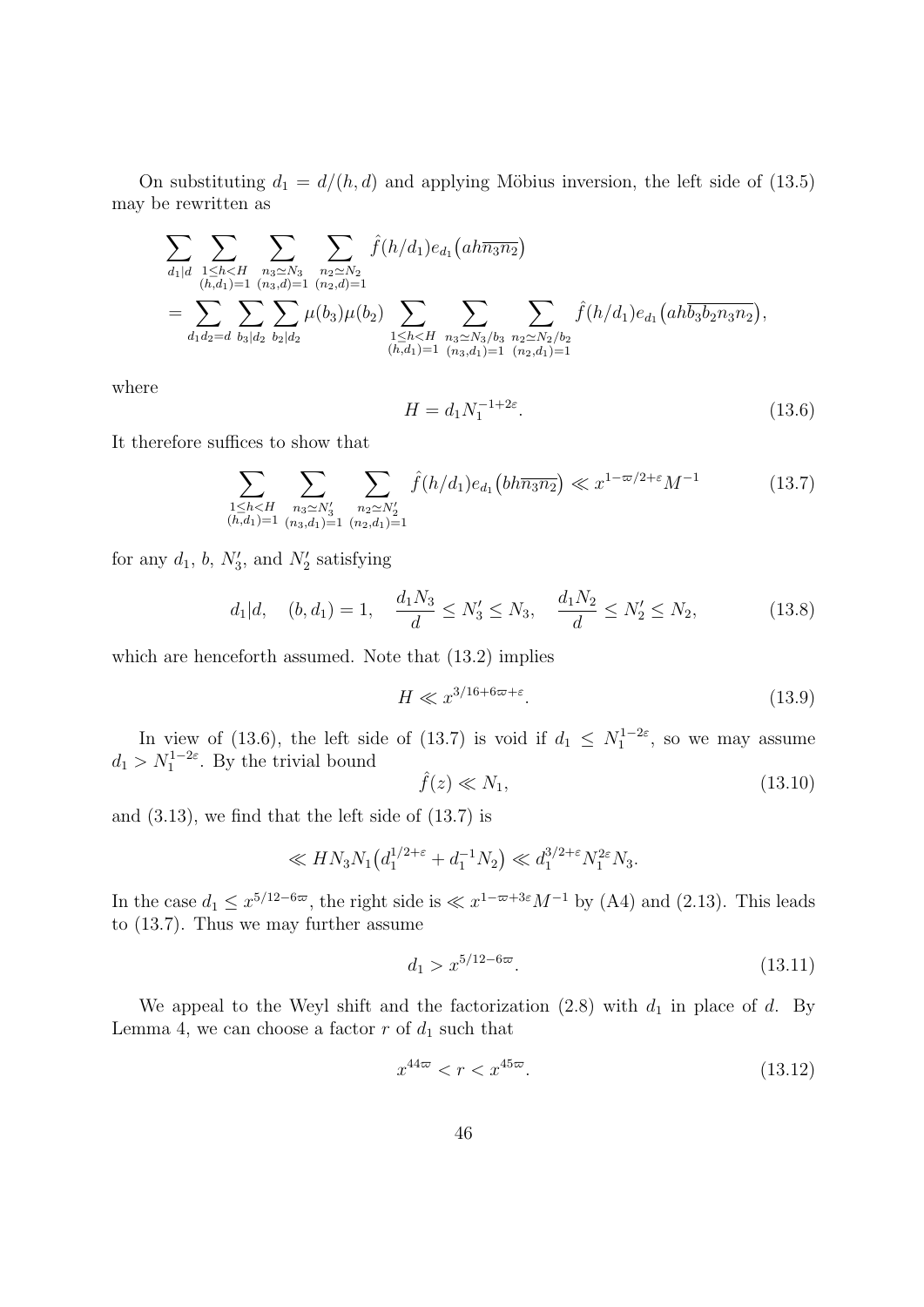Write

$$
\mathcal{N}(d_1,k) = \sum_{\substack{1 \le h < H \\ (h,d_1)=1}} \sum_{\substack{n_3 \simeq N'_3 \\ (n_3,d_1)=1}} \sum_{\substack{n_2 \simeq N'_2 \\ (n_2+hkr,d_1)=1}} \hat{f}(h/d_1) e_{d_1}(bh\overline{(n_2+hkr)n_3}),
$$

so that the left side of (13.7) is just  $\mathcal{N}(d_1, 0)$ . Assume  $k > 0$ . We have

$$
\mathcal{N}(d_1, k) - \mathcal{N}(d_1, 0) = \mathcal{Q}_1(d_1, k) - \mathcal{Q}_2(d_1, k), \tag{13.13}
$$

where

$$
Q_i(d_1, k) = \sum_{\substack{1 \le h < H \\ (h,d_1)=1}} \sum_{\substack{n_3 \simeq N'_3 \\ (n_3, d_1)=1}} \sum_{\substack{l \in \mathcal{I}_i(h) \\ (l, d_1)=1}} \hat{f}(h/d_1) e_{d_1}(bh\overline{ln_3}), \qquad i = 1, 2,
$$

with

$$
\mathcal{I}_1(h) = [\eta N'_2, \, \eta N'_2 + hkr), \qquad \mathcal{I}_2(h) = [N'_2, \, N'_2 + hkr).
$$

To estimate  $\mathcal{Q}_i(d_1,k)$  we first note that, by Möbius inversion,

$$
Q_i(d_1, k) = \sum_{st=d_1} \mu(s) \sum_{1 \leq h < H/s} \sum_{\substack{n_3 \simeq N'_3 \\ (n_3, d_1) = 1}} \sum_{\substack{l \in \mathcal{I}_i(h) \\ (l, d_1) = 1}} \hat{f}(h/t) e_t(b h \overline{ln_3}).
$$

The inner sum is void unless  $s < H$ . Since  $H^2 = o(d_1)$  by (13.9) and (13.11), it follows, by changing the order of summation, that

$$
|\mathcal{Q}_{i}(d_1,k)| \leq \sum_{\substack{st=d_1\\t > H}} \sum_{\substack{n_3 \simeq N'_3\\(n_3,d_1)=1}} \sum_{\substack{l \in \mathcal{I}_{i}(H)\\(l,d_1)=1}} \left| \sum_{h \in J_{i}(s,l)} \hat{f}(h/t) e_t\left(b h \overline{ln_3}\right) \right|,
$$

where  $J_i(s, l)$  is a certain interval of length  $\lt H$  and depending on s and l. Noting that, by integration by parts,

$$
\frac{d}{dz}\hat{f}(z) \ll \min\left\{N_1^2, |z|^{-2}N_1^{\varepsilon}\right\},\,
$$

by partial summation and (13.10) we obtain

$$
\sum_{h \in J_i(s,l)} \hat{f}(h/t) e_t \left(b h \overline{h_3}\right) \ll N_1^{1+\varepsilon} \min\left\{H, \, ||b \overline{h_3}/t||^{-1}\right\}.
$$

It follows that

$$
\mathcal{Q}_i(d_1,k) \ll N_1^{1+\varepsilon} \sum_{\substack{t|d_1 \\ t > H}} \sum_{\substack{l \in \mathcal{I}_i(H) \\ (l,d_1)=1}} \sum_{\substack{n_3 < 2N_3 \\ (n_3,d_1)=1}} \min\big\{H, \, ||b\overline{\ln_3}/t||^{-1}\big\}.
$$

Since  $H = o(N_3)$  by (13.3) and (13.9), the innermost sum is  $\ll N_3^{1+\epsilon}$  by Lemma 9. In view of (13.6), this leads to

$$
\mathcal{Q}_i(d_1, k) \ll d_1^{1+\varepsilon} k r N_3. \tag{13.14}
$$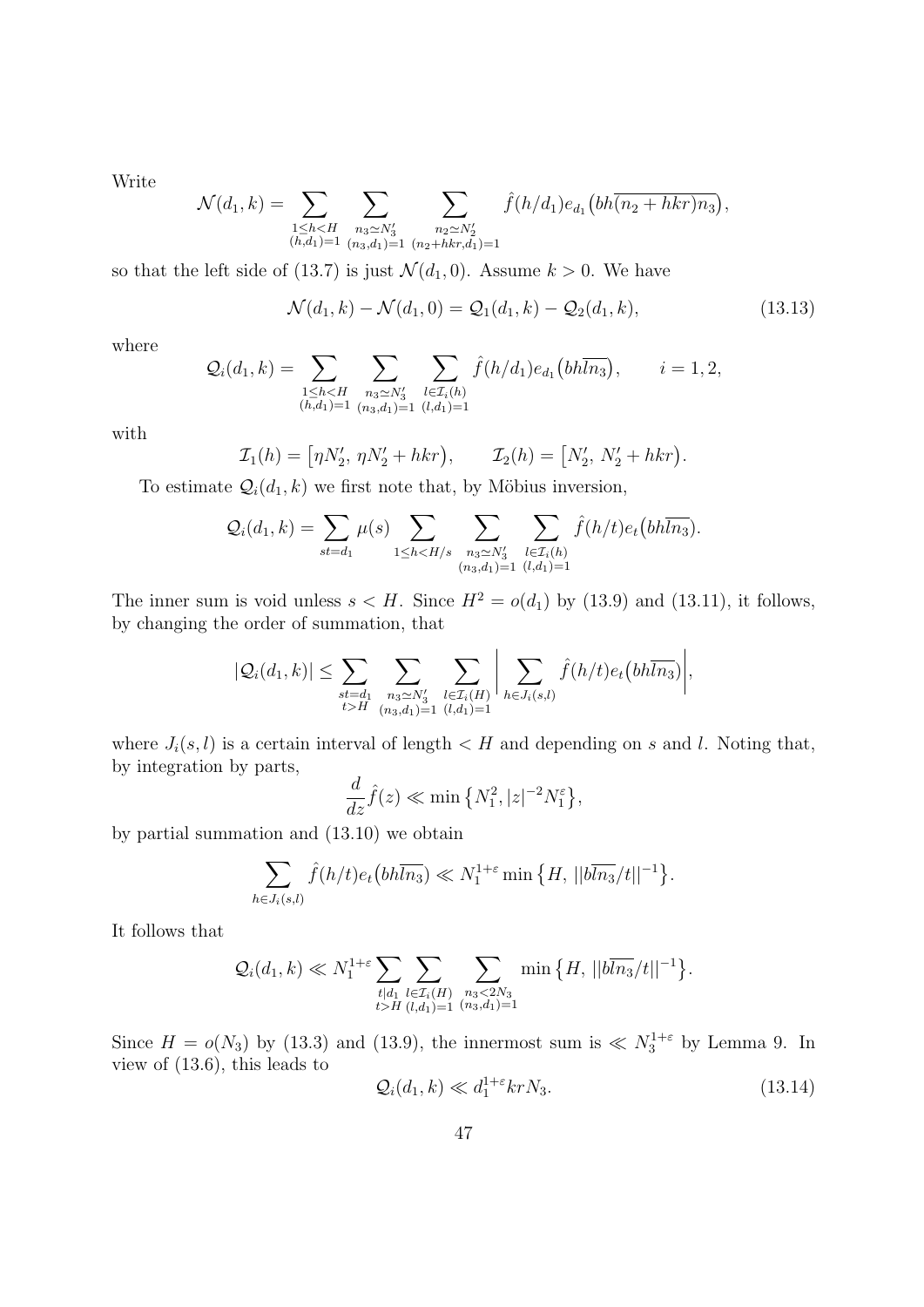We now introduce the parameter

$$
K = [x^{-1/2 - 48\varpi} N_1 N_2]
$$
\n(13.15)

which is  $\gg x^{1/8-56\varpi}$  by (13.2). By (A5) and the second inequality in (13.12), we see that the right side of (13.14) is  $\ll x^{1-\varpi+\varepsilon}M^{-1}$  if  $k < 2K$ . Hence, by (13.13), the proof of (13.7) is reduced to showing that

$$
\frac{1}{K} \sum_{k \sim K} \mathcal{N}(d_1, k) \ll x^{1 - \varpi/2 + \varepsilon} M^{-1}.
$$
\n(13.16)

### 14. The Type III estimate: Completion

The aim of this section is to prove (13.16) that will complete the proof of Theorem 2. We start with the relation

$$
h\overline{(n_2 + hkr)} \equiv \overline{l + kr} \pmod{d_1}
$$

for  $(h, d_1) = (n_2 + hkr, d_1) = 1$ , where  $l \equiv \bar{h}n_2 \pmod{d_1}$ . Thus we may rewrite  $\mathcal{N}(d_1, k)$ as

$$
\mathcal{N}(d_1, k) = \sum_{\substack{l(\bmod d_1) \\ (l+kr, d_1) = 1}} \nu(l; d_1) \sum_{\substack{n_3 \simeq N'_3 \\ (n_3, d_1) = 1}} e_{d_1}(b\overline{(l+kr)n_3})
$$

with

$$
\nu(l; d_1) = \sum_{\bar{h}n_2 \equiv l(d_1)}' \hat{f}(h/d_1).
$$

Here  $\sum'$  is restriction to  $1 \leq h < H$ ,  $(h, d_1) = 1$  and  $n_2 \simeq N'_2$ . It follows by Cauchy's inequality that

$$
\left| \sum_{k \sim K} \mathcal{N}(d_1, k) \right|^2 \le P_1 P_2,\tag{14.1}
$$

where

$$
P_1 = \sum_{l \pmod{d_1}} |\nu(l; d_1)|^2, \qquad P_2 = \sum_{l \pmod{d_1}} \left| \sum_{\substack{k \sim K \\ (l+kr, d_1) = 1}} \sum_{\substack{n \simeq N'_3 \\ (n, d_1) = 1}} e_{d_1}(b\overline{(l+kr)n}) \right|^2.
$$

The estimation of  $P_1$  is straightforward. By (13.10) we have

$$
P_1 \ll N_1^2 \# \{ (h_1, h_2; n_1, n_2) : h_2 n_1 \equiv h_1 n_2 \pmod{d_1}, 1 \le h_i < H, n_i \simeq N_2' \}.
$$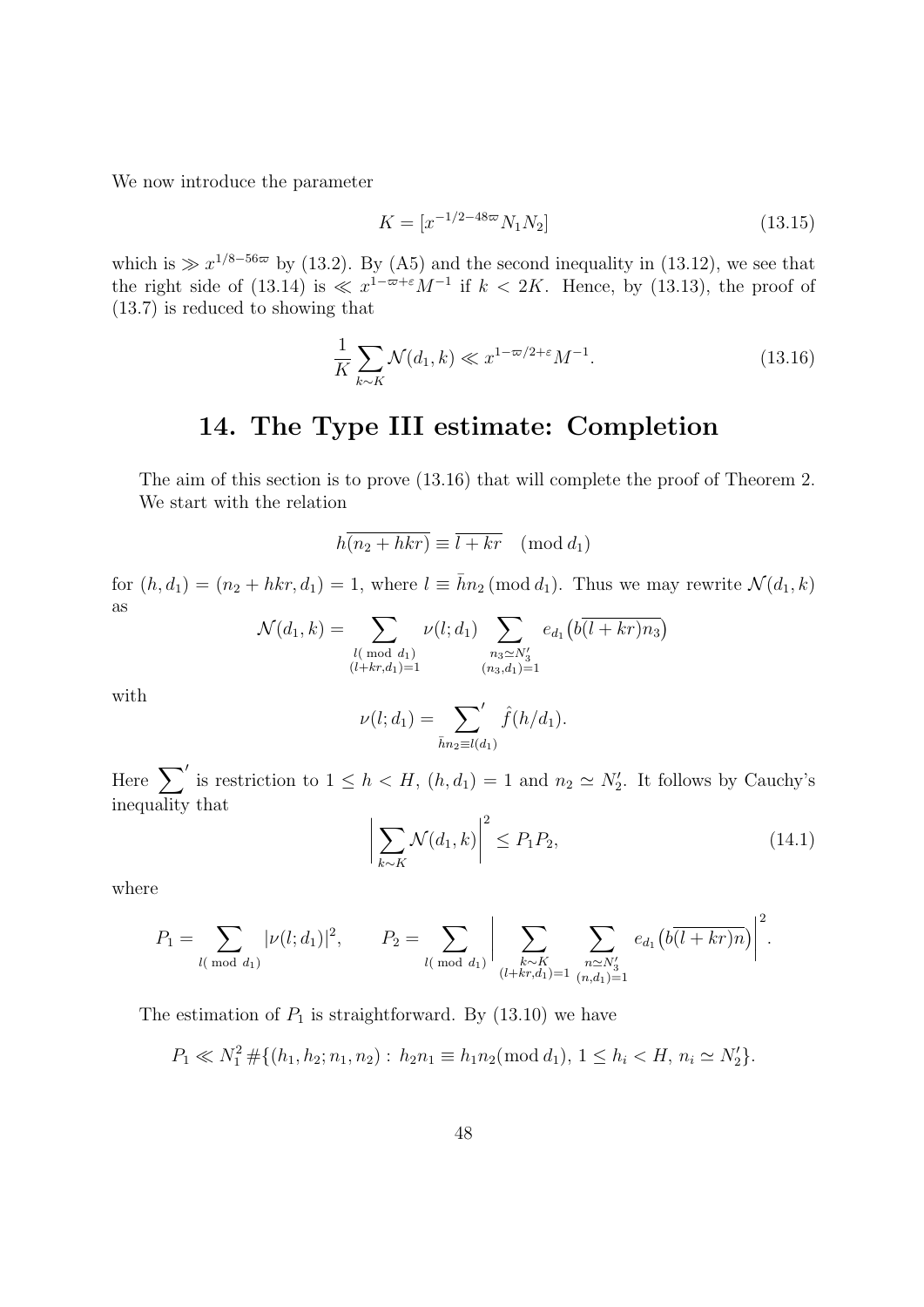The number of the 4-tuples  $(h_1, h_2; n_1, n_2)$  satisfying the above conditions is

$$
\ll \sum_{l(\bmod d_1)} \bigg(\sum_{\substack{1 \le m < 2HN_2 \\ m \equiv l(d_1)}} \tau(m)\bigg)^2.
$$

Since  $HN_2 \ll d_1^{1+\epsilon}$  by (13.6), it follows that

$$
P_1 \ll d_1^{1+\varepsilon} N_1^2. \tag{14.2}
$$

The estimation of  $P_2$  is more involved. We claim that

$$
P_2 \ll d_1 x^{3/16 + 52\varpi + \varepsilon} K^2. \tag{14.3}
$$

Write  $d_1 = rq$ . Note that

$$
\frac{N_3'}{r} \gg x^{1/6 - 69\varpi} \tag{14.4}
$$

by (13.8), (13.11), (13.3) and the second inequality in (13.12). Since

$$
\sum_{\substack{n \simeq N_3'\\(n,d_1)=1}} e_{d_1}(b(l+kr)n) = \sum_{\substack{0 \leq s < r\\(s,r)=1}} \sum_{\substack{n \simeq N_3'/r\\(nr+s,q)=1}} e_{d_1}(b(l+kr)(nr+s)) + O(r),
$$

it follows that

$$
\sum_{\substack{k \sim K \\ (l+kr,d_1)=1}} \sum_{\substack{n \sim N'_3 \\ (n,d_1)=1}} e_{d_1} \big( b\overline{(l+kr)n} \big) = U(l) + O(Kr),
$$

where

$$
U(l) = \sum_{\substack{0 \le s < r \\ (s,r)=1}} \sum_{\substack{k \sim K \\ (l+kr,d_1)=1}} \sum_{\substack{n \sim N_3'/r \\ (nr+s,q)=1}} e_{d_1}\big(b\overline{(l+kr)(rn+s)}\big).
$$

Hence,

$$
P_2 \ll \sum_{l(\bmod d_1)} |U(l)|^2 + d_1(Kr)^2.
$$
 (14.5)

The second term on the right side is admissible for (14.3) by the second inequality in (13.12). On the other hand, we have

$$
\sum_{l(\text{ mod } d_1)} |U(l)|^2 = \sum_{k_1 \sim K} \sum_{k_2 \sim K} \sum_{\substack{0 \le s_1 < r \\ (s_1, r) = 1}} \sum_{\substack{0 \le s_2 < r \\ (s_2, r) = 1}} V(k_2 - k_1; s_1, s_2),\tag{14.6}
$$

where

$$
V(k; s_1, s_2) = \sum_{\substack{n_1 \simeq N_3'/r \\ (n_1r + s_1, q) = 1}} \sum_{\substack{n_2 \simeq N_3'/r \\ (n_2r + s_2, q) = 1}} \sum_{l \pmod{d_1}}' e_{d_1} \left( b\overline{l(n_1r + s_1)} - b\overline{(l + kr)(n_2r + s_2)} \right).
$$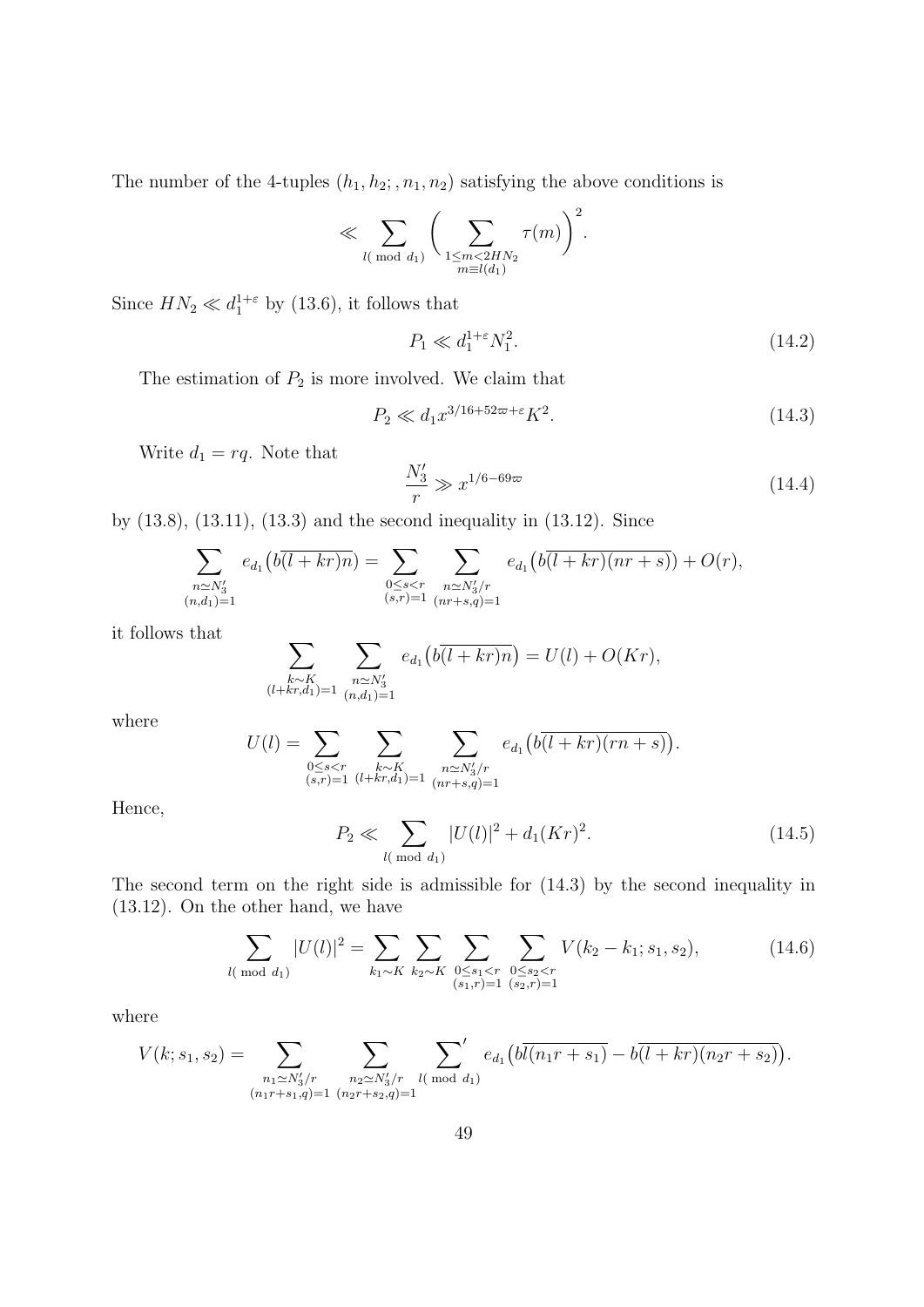Here  $\sum'$  is restriction to  $(l, d_1) = (l + kr, d_1) = 1$ .

To handle the right side of (14.6) we first note that if  $l \equiv l_1r + l_2q \pmod{d_1}$ , then the condition  $(l(l + kr), d_1) = 1$  is equivalent to  $(l_1(l_1 + k), q) = (l_2, r) = 1$ . In this situation, by the relation

$$
\frac{1}{d_1} \equiv \frac{\bar{r}}{q} + \frac{\bar{q}}{r} \pmod{1}
$$

we have

$$
\frac{\overline{l(n_1r+s_1)} - \overline{(l+kr)(n_2r+s_2)}}{d_1} = \frac{\overline{r^2l_1(n_1r+s_1)} - \overline{r^2(l_1+k)(n_2r+s_2)}}{q} + \frac{\overline{q^2s_1s_2l_2(s_2-s_1)}}{r} \pmod{1}.
$$

Thus the innermost sum in the expression for  $V(k; s_1, s_2)$  is, by the Chinese remainder theorem, equal to

$$
C_r(s_2 - s_1) \sum_{\substack{l(\bmod q) \\ (l(l+k),q)=1}} e_q(b\overline{r^2l(n_1r+s_1)} - b\overline{r^2(l+k)(n_2r+s_2)}).
$$

It follows that

$$
V(k; s_1, s_2) = W(k; s_1, s_2)C_r(s_2 - s_1),
$$
\n(14.7)

where

$$
W(k;s_1,s_2) = \sum_{\substack{n_1 \simeq N'_3/r \\ (n_1r+s_1,q)=1}} \sum_{\substack{n_2 \simeq N'_3/r \\ (n_2r+s_2,q)=1}} \sum_{l \pmod{q}} e_q(b\overline{r^2l(n_1r+s_1)} - b\overline{r^2(l+k)(n_2r+s_2)}).
$$

Here  $\sum'$  is restriction to  $(l(l + k), q) = 1$ .

By virtue of (14.7), we estimate the contribution from the terms with  $k_1 = k_2$  on the right side of (14.6) as follows. For  $(n_1r + s_1, q) = (n_2r + s_2, q) = 1$  we have

$$
\sum_{l(\bmod q)}^* e_q(b\overline{r^2l(n_1r+s_1)}-b\overline{r^2l(n_2r+s_2)})=C_q((n_1-n_2)r+s_1-s_2).
$$

On the other hand, since  $N'_3 \ll x^{1/3}$ , by (13.11) and the second inequality in (13.12) we have

$$
\frac{N_3'}{d_1} \ll x^{-1/12 + 6\varpi} \ll r^{-1}.
$$
\n(14.8)

This implies  $N'_3/r = o(q)$ , so that

$$
\sum_{n \simeq N_3'/r} |C_q(nr+m)| \ll q^{1+\varepsilon}
$$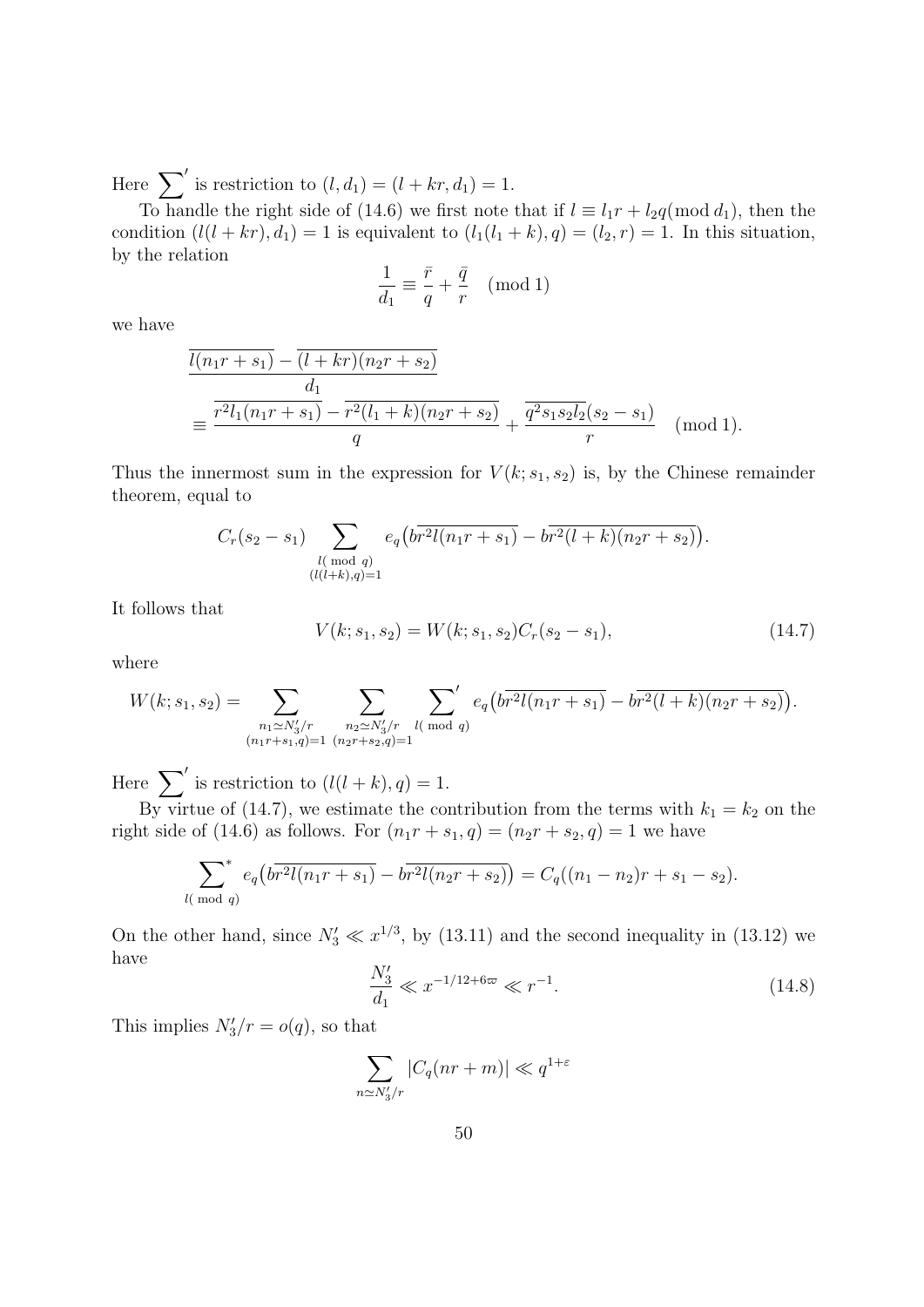for any  $m$ . It follows that

$$
W(0; s_1, s_2) \ll q^{1+\epsilon} r^{-1} N_3'.
$$

Inserting this into (14.7) and using the simple estimate

$$
\sum_{0 \le s_1 < r} \sum_{0 \le s_2 < r} |C_r(s_2 - s_1)| \ll r^{2 + \varepsilon},
$$

we deduce that

$$
\sum_{\substack{0 \le s_1 < r \\ (s_1,r)=1}} \sum_{\substack{0 \le s_2 < r \\ (s_2,r)=1}} V(0;s_1,s_2) \ll d_1^{1+\varepsilon} N_3.
$$

It follows that the contribution from the terms with  $k_1 = k_2$  on the right side of (14.6) is  $\ll d_1^{1+\epsilon}KN_3$  which is admissible for (14.3), since

$$
K^{-1}N_3 \ll x^{1/2 + 48\varpi} N_1^{-1} \ll x^{3/16 + 52\varpi}
$$

by (13.15) and (13.2). The proof of (14.3) is therefore reduced to showing that

$$
\sum_{k_1 \sim K} \sum_{\substack{k_2 \sim K \\ k_2 \neq k_1}} \sum_{\substack{0 \le s_1 < r \\ (s_1, r) = 1}} \sum_{\substack{0 \le s_2 < r \\ (s_2, r) = 1}} V(k_2 - k_1; s_1, s_2) \ll d_1 x^{3/16 + 52\varpi + \varepsilon} K^2. \tag{14.9}
$$

In view of  $(14.4)$  and  $(14.8)$ , letting

$$
n' = \min\{n : n \simeq N'_3/r\},
$$
  $n'' = \max\{n : n \simeq N'_3/r\},$ 

we may rewrite  $W(k; s_1, s_2)$  as

$$
W(k; s_1, s_2) = \sum_{\substack{n_1 \le q \\ (n_1r + s_1, q) = 1}} \sum_{\substack{n_2 \le q \\ (n_2r + s_2, q) = 1}} \sum_{\substack{l \pmod{q} \\ l \pmod{q} \\ k \equiv q}} F(n_1/q) F(n_2/q)
$$
  
 
$$
\times e_q \left( b \overline{r^2 l(n_1r + s_1)} - b \overline{r^2 (l+k)(n_2r + s_2)} \right),
$$

where  $F(y)$  is a function of  $C^2[0,1]$  class such that

$$
0 \le F(y) \le 1,
$$
  
\n
$$
F(y) = 1 \quad \text{if} \quad \frac{n'}{q} \le y \le \frac{n''}{q},
$$
  
\n
$$
F(y) = 0 \quad \text{if} \quad y \notin \left[\frac{n'}{q} - \frac{1}{2q}, \frac{n''}{q} + \frac{1}{2q}\right],
$$

and such that the Fourier coefficient

$$
\kappa(m) = \int_0^1 F(y)e(-my) dy
$$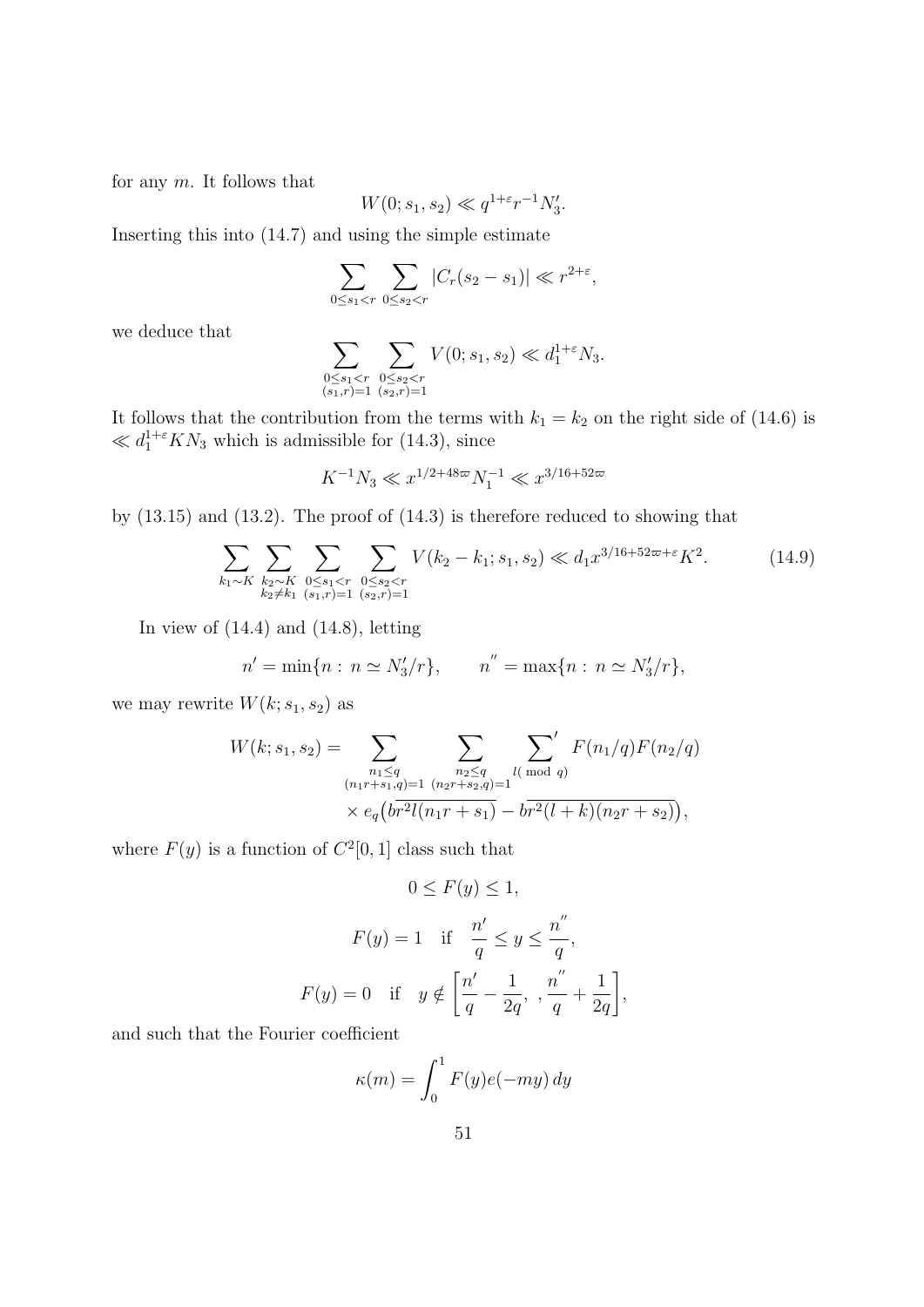satisfies

$$
\kappa(m) \ll \kappa^*(m) := \min\left\{\frac{1}{r}, \frac{1}{|m|}, \frac{q}{m^2}\right\}.
$$
\n(14.10)

Here we have used (14.8). By the Fourier expansion of  $F(y)$  we obtain

$$
W(k; s_1; s_2) = \sum_{m_1 = -\infty}^{\infty} \sum_{m_2 = -\infty}^{\infty} \kappa(m_1) \kappa(m_2) Y(k; m_1, m_2; s_1, s_2), \tag{14.11}
$$

where

$$
Y(k; m_1, m_2; s_1, s_2) = \sum_{\substack{n_1 \le q \\ (n_1r+s_1, q)=1}} \sum_{\substack{n_2 \le q \\ (n_2r+s_2, q)=1}} \sum_{l(\bmod q)} e_q(\delta(l, k; m_1, m_2; n_1, n_2; s_1, s_2))
$$

with

$$
\delta(l,k;m_1,m_2;n_1,n_2;s_1,s_2) = b\overline{r^2l(n_1r+s_1)} - b\overline{r^2(l+k)(n_2r+s_2)} + m_1n_1 + m_2n_2.
$$

Moreover, if  $n_j r + s_j \equiv t_j \pmod{q}$ , then  $n_j \equiv \bar{r}(t_j - s_j) \pmod{q}$ , so that

$$
m_1n_1 + m_2n_2 \equiv \bar{r}(m_1t_1 + m_2t_2) - \bar{r}(m_1s_1 + m_2s_2) \pmod{q}.
$$

Hence, on substituting  $n_j r + s_j = t_j$ , we may rewrite  $Y(k; m_1, m_2; s_1, s_2)$  as

$$
Y(k; m_1, m_2; s_1, s_2) = Z(k; m_1, m_2)e_q(-\bar{r}(m_1s_1 + m_2s_2)), \qquad (14.12)
$$

where

$$
Z(k; m_1, m_2) = \sum_{t_1 \pmod{q}} t_2 \sum_{\text{mod } q} t_2 \left( \frac{1}{\pmod{q}} \right) \sum_{l \pmod{q}} t_2 \left( \frac{1}{\pmod{q}} \right) \left( \frac{1}{\pmod{q}} \right) \left( \frac{1}{\pmod{q}} \right)
$$

It follows from (14.7), (14.11) and (14.12) that

$$
\sum_{\substack{0 \le s_1 < r \\ (s_1, r) = 1}} \sum_{\substack{0 \le s_2 < r \\ (s_2, r) = 1}} V(k; s_1, s_2) = \sum_{m_1 = -\infty}^{\infty} \sum_{m_2 = -\infty}^{\infty} \kappa(m_1) \kappa(m_2) Z(k; m_1, m_2) J(m_1, m_2), \quad (14.13)
$$

where

$$
J(m_1, m_2) = \sum_{\substack{0 \le s_1 < r \\ (s_1, r) = 1}} \sum_{\substack{0 \le s_2 < r \\ (s_2, r) = 1}} e_q(-\bar{r}(m_1 s_1 + m_2 s_2)) C_r(s_2 - s_1).
$$

We now appeal to Lemma 12. By simple substitution we have

$$
Z(k; m_1, m_2) = T(k, bm_1\bar{r}^3, -bm_2\bar{r}^3; q),
$$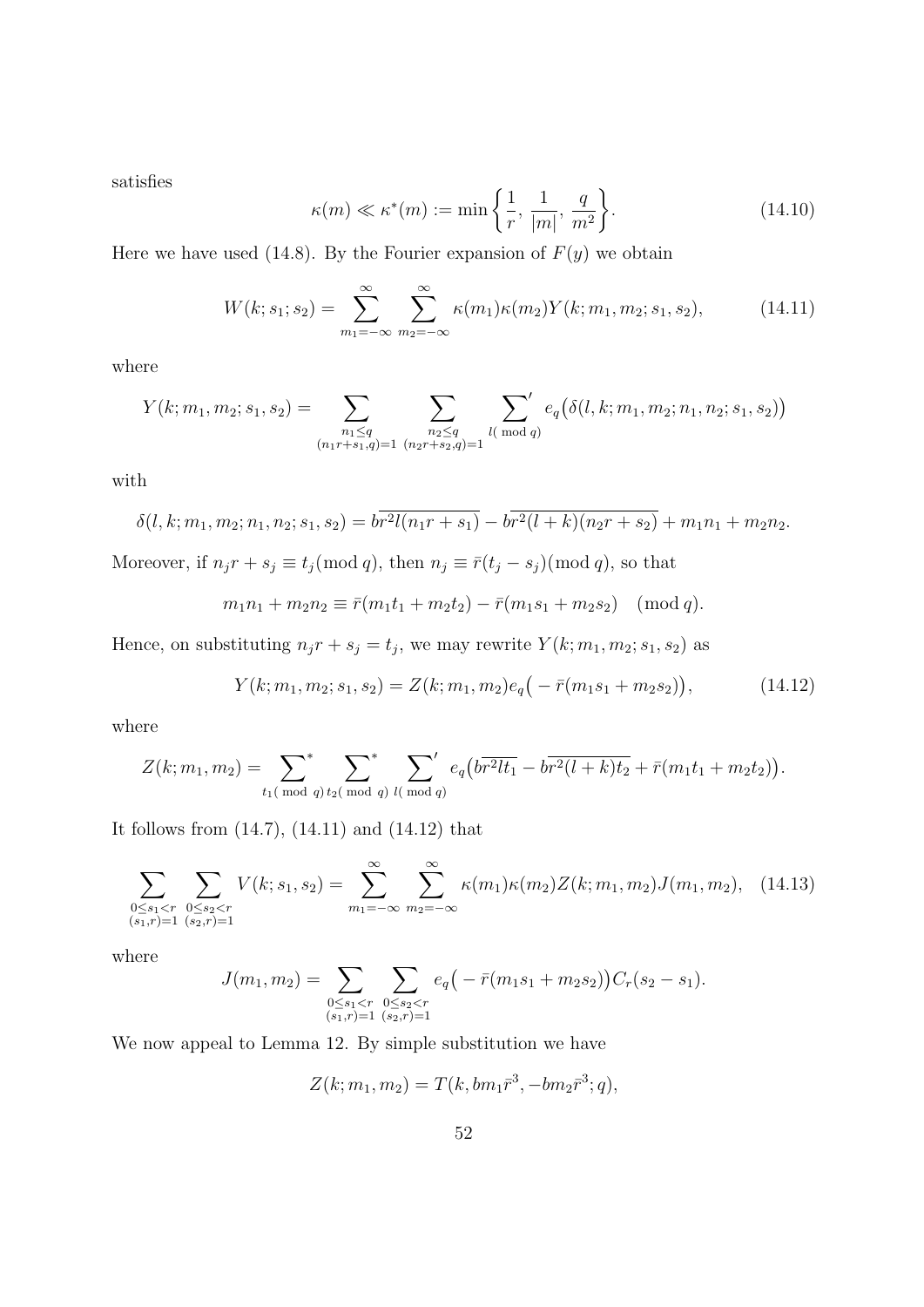so Lemma 12 gives

$$
Z(k; m_1, m_2) \ll (k, q)^{1/2} q^{3/2 + \varepsilon},
$$

the right side being independent of  $m_1$  and  $m_2$ . On the other hand, we have the following estimate that will be proved later

$$
\sum_{m_1=-\infty}^{\infty} \sum_{m_2=-\infty}^{\infty} \kappa^*(m_1) \kappa^*(m_2) |J(m_1, m_2)| \ll r^{1+\varepsilon}.
$$
 (14.14)

Combining these two estimates with (14.13) we obtain

$$
\sum_{\substack{0 \leq s_1 < r \\ (s_1,r) = 1}} \sum_{\substack{0 \leq s_2 < r \\ (s_2,r) = 1}} V(k;s_1,s_2) \ll (k,q)^{1/2} q^{3/2 + \varepsilon} r^{1+\varepsilon}.
$$

This leads to (14.9), since

$$
q^{1/2} = (d_1/r)^{1/2} < x^{1/4 - 21\varpi} = x^{3/16 + 52\varpi}
$$

by the first inequality in (13.12), and

$$
\sum_{k_1 \sim K} \sum_{\substack{k_2 \sim K \\ k_2 \neq k_1}} (k_2 - k_1, q)^{1/2} \ll q^{\varepsilon} K^2,
$$

whence  $(14.3)$  follows.

The estimate (13.16) follows from (14.1)-(14.3) immediately, since

$$
N_1 \le x^{3/8 + 8\varpi} M^{-1}
$$
,  $d_1 < x^{1/2 + 2\varpi}$ ,  $\frac{31}{32} + 36\varpi = 1 - \frac{\varpi}{2}$ .

It remains to prove (14.14). The left side of (14.14) may be rewritten as

$$
\frac{1}{r} \sum_{m_1=-\infty}^{\infty} \sum_{m_2=-\infty}^{\infty} \sum_{0 \le k < r} \kappa^*(m_1) \kappa^*(m_2 + k) |J(m_1, m_2 + k)|.
$$

In view of (14.10), we have

$$
\sum_{m=-\infty}^{\infty} \kappa^*(m) \ll \mathcal{L},
$$

and  $\kappa^*(m+k) \ll \kappa^*(m)$  for  $0 \leq k < r$ , since  $r < q$  by (13.11) and the second inequality in (13.12). Thus, in order to prove (14.14), it suffices to show that

$$
\sum_{0 \le k < r} |J(m_1, m_2 + k)| \ll r^{2 + \varepsilon} \tag{14.15}
$$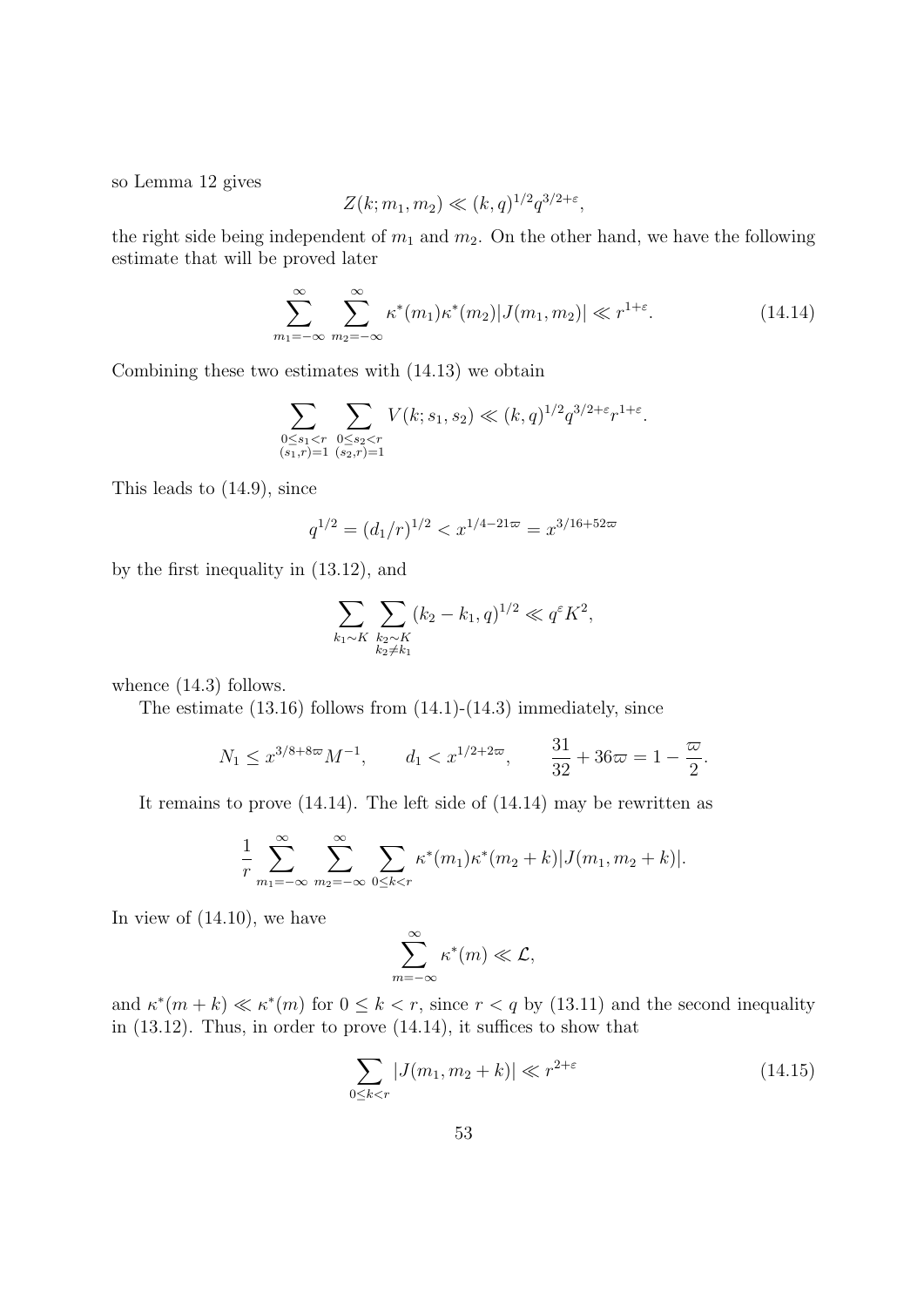for any  $m_1$  and  $m_2$ .

Substituting  $s_2 - s_1 = t$  and applying Möbius inversion we obtain

$$
J(m_1, m_2) = \sum_{|t| < r} C_r(t) \sum_{\substack{s \in I_t \\ (s(s+t), r) = 1}} e_q\left(-\bar{r}(m_2 t + (m_1 + m_2)s)\right)
$$
\n
$$
\ll \sum_{|t| < r} |C_r(t)| \sum_{r_1 | r} \left| \sum_{\substack{s \in I_t \\ s(s+t) \equiv 0(r_1)}} e_q\left(\bar{r}(m_1 + m_2)s\right) \right|,\tag{14.16}
$$

where  $I_t$  is a certain interval of length  $\lt r$  and depending on t. For any t and square-free  $r_1$ , there are exactly  $\tau(r_1/(t, r_1))$  distinct residue classes (mod  $r_1$ ) such that

$$
s(s+t) \equiv 0 \pmod{r_1}
$$

if and only if s lies in one of these classes. On the other hand, if  $r = r_1r_2$ , then

$$
\sum_{\substack{s \in I_t \\ s \equiv a(r_1)}} e_q(\bar{r}(m_1 + m_2)s) \ll \min\left\{r_2, \, ||\bar{r}_2(m_1 + m_2)/q||^{-1}\right\}
$$

for any  $a$ . Hence the inner sum on the right side of  $(14.16)$  is

$$
\ll \tau(r) \sum_{r_2 \mid r} \min \left\{ r_2, \, ||\bar{r}_2(m_1 + m_2)q||^{-1} \right\}
$$

which is independent of  $t$ . Together with the simple estimate

$$
\sum_{|t|< r} |C_r(t)| \ll \tau(r)r,
$$

this yields

$$
J(m_1, m_2) \ll \tau(r)^2 r \sum_{r_2 | r} \min \{r_2, \, ||\bar{r}_2(m_1 + m_2)/q||^{-1}\}.
$$

It follows that the left side of (14.15) is

$$
\ll \tau(r)^2 r \sum_{r_1 r_2 = r} \sum_{0 \le k_1 < r_1} \sum_{0 \le k_2 < r_2} \min \left\{ r_2, \left\| \bar{r}_2 (m_1 + m_2 + k_1 r_2 + k_2) / q \right\|^{-1} \right\}. \tag{14.17}
$$

Assume  $r_2|r$ . By the relation

$$
\frac{\bar{r}_2}{q} \equiv -\frac{\bar{q}}{r_2} + \frac{1}{qr_2} \pmod{1},
$$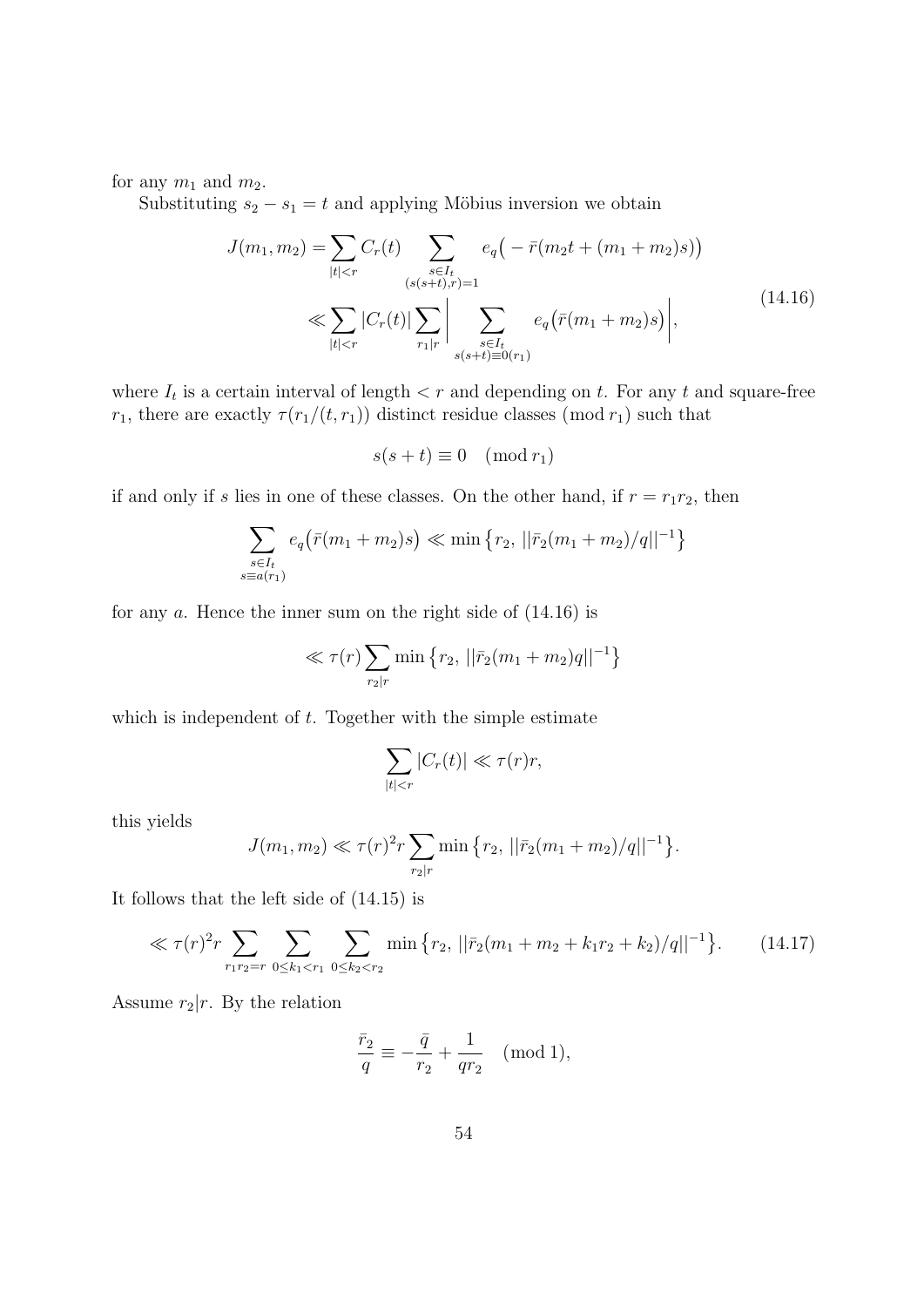for  $0 \leq k < r_2$  we have

$$
\frac{\bar{r}_2(m+k)}{q} \equiv \frac{\bar{r}_2 m}{q} - \frac{\bar{q}k}{r_2} + O\left(\frac{1}{q}\right) \pmod{1}.
$$

This yields

$$
\sum_{0 \le k < r_2} \min \left\{ r_2, \left| |\bar{r}_2(m+k)/q| \right|^{-1} \right\} \ll r_2 \mathcal{L} \tag{14.18}
$$

for any m. The estimate  $(14.15)$  follows from  $(14.17)$  and  $(14.18)$  immediately.

Acknowledgments. The author is grateful to the referees for carefully reading the manuscript and making useful suggestions.

### References

- [1] E. Bombieri, J. B. Friedlander and H. Iwaniec, Primes in arithmetic progressions to large moduli, Acta Math. 156(1986), 203-251.
- [2] E. Bombieri, J. B. Friedlander and H. Iwaniec, Primes in arithmetic progressions to large moduli II, Math. Ann. 277(1987), 361-393.
- [3] E. Bombieri, J. B. Friedlander and H. Iwaniec, Primes in arithmetic progressions to large moduli III, J. Am. Math. Soc. 2(1989), 215-224.
- [4] P. Deligne, La conjecture de Weil I, Publ. Math. IHES. 43(1974), 273-307.
- [5] J. B. Friedlander and H. Iwaniec, Incomplete Kloosterman sums and a divisor problem, Ann. Math. 121(1985), 319-350.
- [6] D. A. Goldston, J. Pintz and C. Y. Yildirim, Primes in Tuples I, Ann. Math. 170(2009), 819-862.
- [7] D. A. Goldston, J. Pintz and C. Y. Yildirim, Primes in Tuples II, Acta Math.  $204(2010)$ , 1-47.
- [8] D. R. Heath-Brown, Prime numbers in short intervals and a generalized Vaughan identity, Canad. J. Math. 34(1982), 1365-1377.
- [9] D. R. Heath-Brown, The divisor function  $d_3(n)$  in arithmetic progressions, Acta Arith. 47(1986), 29-56.
- [10] H. Iwaniec, A new form of the error term in the linear sieve, Acta Arith. 37(1980), 307-320.